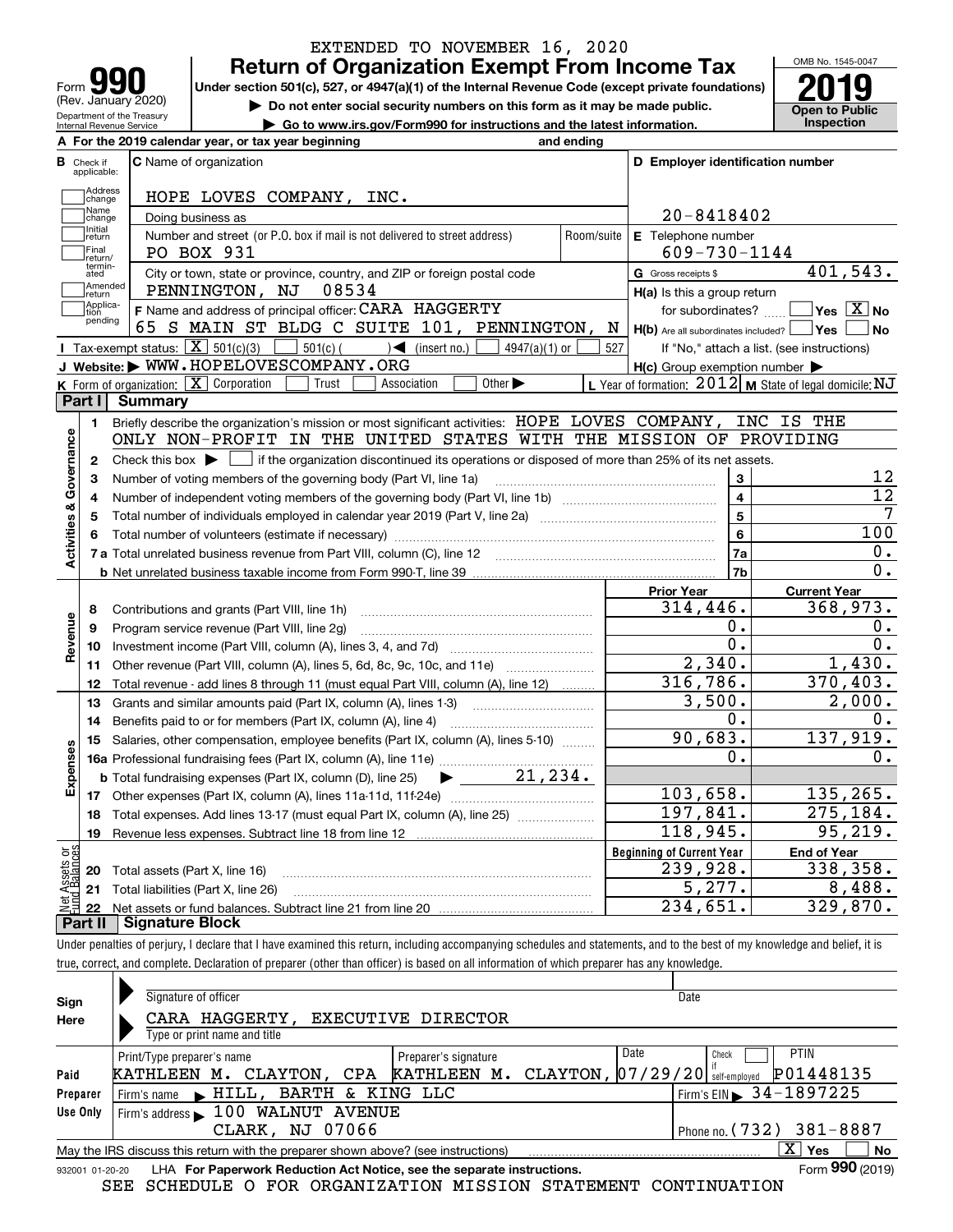|    | Page <sup>2</sup><br><b>Part III   Statement of Program Service Accomplishments</b>                                                                                                                                                                                                                                                                                                            |
|----|------------------------------------------------------------------------------------------------------------------------------------------------------------------------------------------------------------------------------------------------------------------------------------------------------------------------------------------------------------------------------------------------|
|    | $\overline{\mathbf{x}}$                                                                                                                                                                                                                                                                                                                                                                        |
| 1  | Briefly describe the organization's mission:<br>HOPE LOVES COMPANY OFFERS RECOGNITION AND SUPPORT TO CHILDREN AND<br>YOUNG ADULTS THROUGH MANY FREE PROGRAMS INCLUDING, CAMP HLC, HUGS OF<br>HOPE, THE SUSAN B. ANDERSON SCHOLARSHIP, AN AMBASSADOR PROGRAM, FREE                                                                                                                              |
|    | ALS CHILDREN'S BOOKS, FAMILY FUN DAYS AND MORE. WITH THE HELP OF THESE                                                                                                                                                                                                                                                                                                                         |
| 2  | Did the organization undertake any significant program services during the year which were not listed on the<br>$Yes \ \boxed{X}$ No<br>prior Form 990 or 990-EZ?                                                                                                                                                                                                                              |
| 3  | If "Yes," describe these new services on Schedule O.<br>$\overline{\mathsf{Yes} \mathrel{\;\; X} \mathsf{No}}$<br>Did the organization cease conducting, or make significant changes in how it conducts, any program services?                                                                                                                                                                 |
| 4  | If "Yes," describe these changes on Schedule O.<br>Describe the organization's program service accomplishments for each of its three largest program services, as measured by expenses.<br>Section 501(c)(3) and 501(c)(4) organizations are required to report the amount of grants and allocations to others, the total expenses, and<br>revenue, if any, for each program service reported. |
| 4a | 1,430.<br>228,871. including grants of \$<br>) (Revenue \$<br>(Expenses \$<br>(Code:<br>HOPE LOVES COMPANY<br>(HLC)                                                                                                                                                                                                                                                                            |
|    | HLC HAS MET AND SUPPORTED MANY CHILDREN AROUND THE NATION WHO ARE OR                                                                                                                                                                                                                                                                                                                           |
|    | HAVE BEEN CAREGIVERS TO THEIR LOVED ONES. THE CHILDREN AND YOUNG ADULTS                                                                                                                                                                                                                                                                                                                        |
|    | WHO WE SERVE HAVE EXPRESSED FEELINGS OF FEAR, SADNESS AND STRESS AS                                                                                                                                                                                                                                                                                                                            |
|    | THEY WITNESS PARENTS AND GRANDPARENTS FACING THE CHALLENGES OF ALS.<br>IN                                                                                                                                                                                                                                                                                                                      |
|    | ADDITION, THERE IS ONGOING ANTICIPATORY GRIEF AND EVENTUALLY, ENORMOUS                                                                                                                                                                                                                                                                                                                         |
|    | GRIEF WHEN THEY LOSE A LOVED ONE TO ALS. HAVING HOPE LOVES COMPANY AS A                                                                                                                                                                                                                                                                                                                        |
|    | RESOURCE DOES NOT CURE ALS, BUT IT HELPS TO DIMINISH THE ISOLATION MANY                                                                                                                                                                                                                                                                                                                        |
|    | FACE.                                                                                                                                                                                                                                                                                                                                                                                          |
|    |                                                                                                                                                                                                                                                                                                                                                                                                |
|    | HLC'S FOUNDER, JODI O'DONNELL-AMES, HAS RAISED THREE CHILDREN WHO ALL                                                                                                                                                                                                                                                                                                                          |
| 4b | 2,000. including grants of \$ ______________<br>$2,000.$ ) (Revenue \$<br>(Express \$<br>(Code:                                                                                                                                                                                                                                                                                                |
|    | GRANT A WISH                                                                                                                                                                                                                                                                                                                                                                                   |
|    |                                                                                                                                                                                                                                                                                                                                                                                                |
|    | AT THE END OF EACH YEAR, WE PROVIDE FIVE GRANTS OF \$500 TO ASSIST                                                                                                                                                                                                                                                                                                                             |
|    | FAMILIES IN NEED DURING THE HOLIDAYS.<br>THESE GRANTS ARE PROVIDED TO                                                                                                                                                                                                                                                                                                                          |
|    | FAMILIES WITH CHILDREN, WHO HAVE ATTENDED CAMP HLC, AND WHO HAVE                                                                                                                                                                                                                                                                                                                               |
|    | EXPRESSED REQUESTS FOR FUNDING TO HELP WITH VARIOUS EXPENSES AND                                                                                                                                                                                                                                                                                                                               |
|    | GENERAL NEEDS DURING THE HOLIDAY SEASON.                                                                                                                                                                                                                                                                                                                                                       |
|    |                                                                                                                                                                                                                                                                                                                                                                                                |
|    |                                                                                                                                                                                                                                                                                                                                                                                                |
|    |                                                                                                                                                                                                                                                                                                                                                                                                |
|    |                                                                                                                                                                                                                                                                                                                                                                                                |
|    |                                                                                                                                                                                                                                                                                                                                                                                                |
| 4с | $\left(\text{Code:}\begin{array}{c}\text{---}\end{array}\right)\left(\text{Express $}\$ \ \_$<br>) (Revenue \$                                                                                                                                                                                                                                                                                 |
|    | HUGS OF HOPE                                                                                                                                                                                                                                                                                                                                                                                   |
|    |                                                                                                                                                                                                                                                                                                                                                                                                |
|    | WE SEND, ON AVERAGE, 40-50 HUGS OF HOPE CARE PACKAGES ANNUALLY FREE OF                                                                                                                                                                                                                                                                                                                         |
|    | CHARGE, TO CHILDREN WHOSE LIVES HAVE BEEN AFFECTED BY ALS.<br>EACH HUG OF                                                                                                                                                                                                                                                                                                                      |
|    | HOPE CARE PACKAGE CONTAINS A HOPE LOVES COMPANY SHIRT, WRISTBAND,                                                                                                                                                                                                                                                                                                                              |
|    | STUFFED ANIMAL OR GIFT CARD, ALS AGE APPROPRIATE BOOK, A SNACK AND A                                                                                                                                                                                                                                                                                                                           |
|    | CARD.                                                                                                                                                                                                                                                                                                                                                                                          |
|    |                                                                                                                                                                                                                                                                                                                                                                                                |
|    |                                                                                                                                                                                                                                                                                                                                                                                                |
|    |                                                                                                                                                                                                                                                                                                                                                                                                |
|    |                                                                                                                                                                                                                                                                                                                                                                                                |
|    | Other program services (Describe on Schedule O.)                                                                                                                                                                                                                                                                                                                                               |
|    | (Expenses \$<br>including grants of \$<br>(Revenue \$                                                                                                                                                                                                                                                                                                                                          |
|    |                                                                                                                                                                                                                                                                                                                                                                                                |
|    | 235,299.<br>Total program service expenses                                                                                                                                                                                                                                                                                                                                                     |
|    | Form 990 (2019)                                                                                                                                                                                                                                                                                                                                                                                |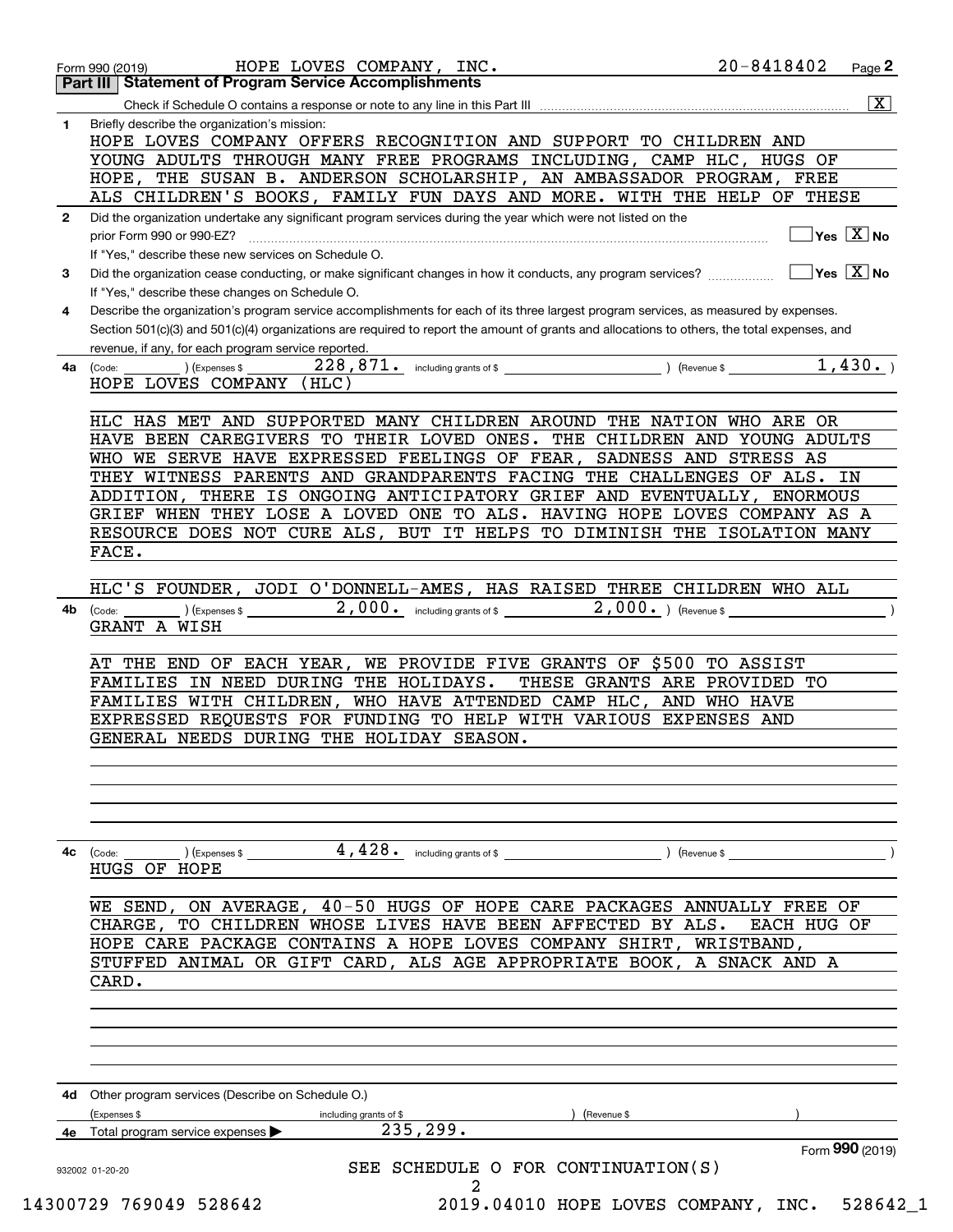|     |                                                                                                                                                                                                                                           |                       | Yes   No                |                              |
|-----|-------------------------------------------------------------------------------------------------------------------------------------------------------------------------------------------------------------------------------------------|-----------------------|-------------------------|------------------------------|
| 1.  | Is the organization described in section 501(c)(3) or 4947(a)(1) (other than a private foundation)?                                                                                                                                       |                       |                         |                              |
|     |                                                                                                                                                                                                                                           | 1                     | х                       |                              |
| 2   |                                                                                                                                                                                                                                           | $\mathbf{2}$          | $\overline{\mathbf{x}}$ |                              |
| 3   | Did the organization engage in direct or indirect political campaign activities on behalf of or in opposition to candidates for                                                                                                           |                       |                         |                              |
|     |                                                                                                                                                                                                                                           | 3                     |                         | X.                           |
| 4   | Section 501(c)(3) organizations. Did the organization engage in lobbying activities, or have a section 501(h) election in effect                                                                                                          |                       |                         |                              |
|     |                                                                                                                                                                                                                                           | 4                     |                         | X.                           |
| 5   | Is the organization a section 501(c)(4), 501(c)(5), or 501(c)(6) organization that receives membership dues, assessments, or                                                                                                              |                       |                         |                              |
|     |                                                                                                                                                                                                                                           | 5                     |                         | X.                           |
| 6   | Did the organization maintain any donor advised funds or any similar funds or accounts for which donors have the right to                                                                                                                 |                       |                         | X.                           |
| 7   | provide advice on the distribution or investment of amounts in such funds or accounts? If "Yes," complete Schedule D, Part I<br>Did the organization receive or hold a conservation easement, including easements to preserve open space, | 6                     |                         |                              |
|     |                                                                                                                                                                                                                                           | 7                     |                         | X.                           |
| 8   | Did the organization maintain collections of works of art, historical treasures, or other similar assets? If "Yes," complete                                                                                                              |                       |                         |                              |
|     |                                                                                                                                                                                                                                           | 8                     |                         | x                            |
| 9   | Did the organization report an amount in Part X, line 21, for escrow or custodial account liability, serve as a custodian for                                                                                                             |                       |                         |                              |
|     | amounts not listed in Part X; or provide credit counseling, debt management, credit repair, or debt negotiation services?                                                                                                                 |                       |                         |                              |
|     |                                                                                                                                                                                                                                           | 9                     |                         | x                            |
| 10  | Did the organization, directly or through a related organization, hold assets in donor-restricted endowments                                                                                                                              |                       |                         |                              |
|     |                                                                                                                                                                                                                                           | 10                    |                         | X.                           |
| 11  | If the organization's answer to any of the following questions is "Yes," then complete Schedule D, Parts VI, VII, VIII, IX, or X                                                                                                          |                       |                         |                              |
|     | as applicable.                                                                                                                                                                                                                            |                       |                         |                              |
|     | a Did the organization report an amount for land, buildings, and equipment in Part X, line 10? If "Yes," complete Schedule D,                                                                                                             |                       |                         |                              |
|     |                                                                                                                                                                                                                                           | 11a                   | X                       |                              |
|     | <b>b</b> Did the organization report an amount for investments - other securities in Part X, line 12, that is 5% or more of its total                                                                                                     |                       |                         |                              |
|     |                                                                                                                                                                                                                                           | 11b                   |                         | X.                           |
|     | c Did the organization report an amount for investments - program related in Part X, line 13, that is 5% or more of its total                                                                                                             |                       |                         |                              |
|     |                                                                                                                                                                                                                                           | 11c                   |                         | X.                           |
|     | d Did the organization report an amount for other assets in Part X, line 15, that is 5% or more of its total assets reported in                                                                                                           |                       |                         |                              |
|     |                                                                                                                                                                                                                                           | 11d                   |                         | x                            |
|     | e Did the organization report an amount for other liabilities in Part X, line 25? If "Yes," complete Schedule D, Part X                                                                                                                   | <b>11e</b>            |                         | $\overline{\mathbf{x}}$      |
| f   | Did the organization's separate or consolidated financial statements for the tax year include a footnote that addresses                                                                                                                   |                       |                         |                              |
|     | the organization's liability for uncertain tax positions under FIN 48 (ASC 740)? If "Yes," complete Schedule D, Part X                                                                                                                    | 11f                   | х                       |                              |
|     | 12a Did the organization obtain separate, independent audited financial statements for the tax year? If "Yes," complete                                                                                                                   |                       |                         |                              |
|     |                                                                                                                                                                                                                                           | 12a                   |                         | X.                           |
|     | <b>b</b> Was the organization included in consolidated, independent audited financial statements for the tax year?                                                                                                                        |                       |                         |                              |
| 13  | If "Yes," and if the organization answered "No" to line 12a, then completing Schedule D, Parts XI and XII is optional<br>Is the organization a school described in section 170(b)(1)(A)(ii)? If "Yes," complete Schedule E                | 12 <sub>b</sub><br>13 |                         | $\overline{\mathbf{x}}$<br>X |
| 14a | Did the organization maintain an office, employees, or agents outside of the United States?                                                                                                                                               | 14a                   |                         | X                            |
|     | <b>b</b> Did the organization have aggregate revenues or expenses of more than \$10,000 from grantmaking, fundraising, business,                                                                                                          |                       |                         |                              |
|     | investment, and program service activities outside the United States, or aggregate foreign investments valued at \$100,000                                                                                                                |                       |                         |                              |
|     |                                                                                                                                                                                                                                           | 14b                   |                         | X.                           |
| 15  | Did the organization report on Part IX, column (A), line 3, more than \$5,000 of grants or other assistance to or for any                                                                                                                 |                       |                         |                              |
|     |                                                                                                                                                                                                                                           | 15                    |                         | X.                           |
| 16  | Did the organization report on Part IX, column (A), line 3, more than \$5,000 of aggregate grants or other assistance to                                                                                                                  |                       |                         |                              |
|     |                                                                                                                                                                                                                                           | 16                    |                         | X.                           |
| 17  | Did the organization report a total of more than \$15,000 of expenses for professional fundraising services on Part IX,                                                                                                                   |                       |                         |                              |
|     |                                                                                                                                                                                                                                           | 17                    |                         | X.                           |
| 18  | Did the organization report more than \$15,000 total of fundraising event gross income and contributions on Part VIII, lines                                                                                                              |                       |                         |                              |
|     |                                                                                                                                                                                                                                           | 18                    | x                       |                              |
| 19  | Did the organization report more than \$15,000 of gross income from gaming activities on Part VIII, line 9a? If "Yes."                                                                                                                    |                       |                         |                              |
|     |                                                                                                                                                                                                                                           | 19                    |                         | X.                           |
|     |                                                                                                                                                                                                                                           | 20a                   |                         | $\overline{\mathbf{X}}$      |
|     | b If "Yes" to line 20a, did the organization attach a copy of its audited financial statements to this return?                                                                                                                            | 20b                   |                         |                              |
| 21  | Did the organization report more than \$5,000 of grants or other assistance to any domestic organization or                                                                                                                               |                       |                         |                              |
|     |                                                                                                                                                                                                                                           | 21                    |                         | X.                           |
|     | 932003 01-20-20                                                                                                                                                                                                                           |                       |                         | Form 990 (2019)              |

932003 01-20-20

3 14300729 769049 528642 2019.04010 HOPE LOVES COMPANY, INC. 528642\_1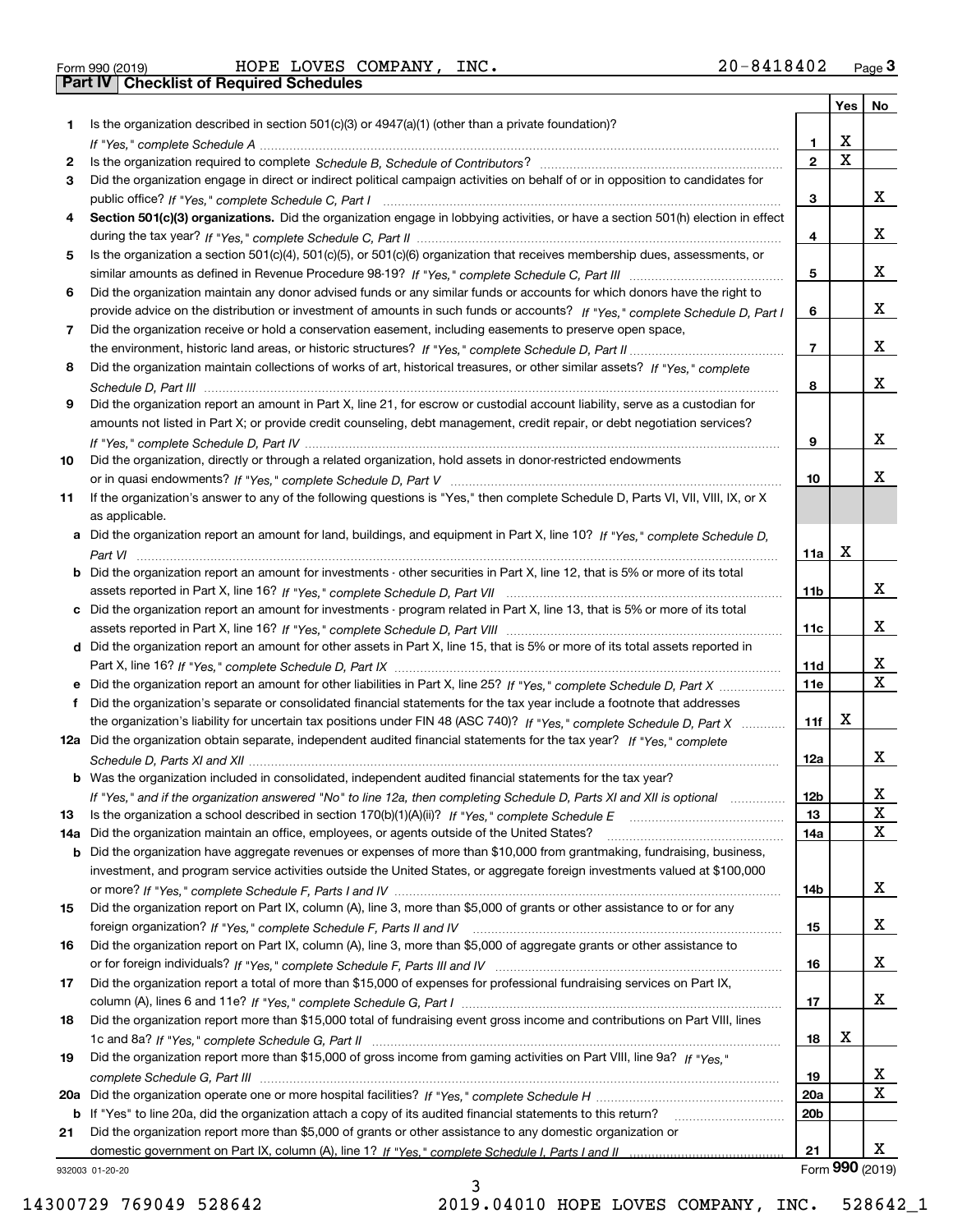*(continued)*

|    |                                                                                                                              |     | Yes | No                      |
|----|------------------------------------------------------------------------------------------------------------------------------|-----|-----|-------------------------|
| 22 | Did the organization report more than \$5,000 of grants or other assistance to or for domestic individuals on                |     |     |                         |
|    |                                                                                                                              | 22  |     | X                       |
| 23 | Did the organization answer "Yes" to Part VII, Section A, line 3, 4, or 5 about compensation of the organization's current   |     |     |                         |
|    | and former officers, directors, trustees, key employees, and highest compensated employees? If "Yes," complete               |     |     |                         |
|    |                                                                                                                              | 23  |     | X                       |
|    | 24a Did the organization have a tax-exempt bond issue with an outstanding principal amount of more than \$100,000 as of the  |     |     |                         |
|    | last day of the year, that was issued after December 31, 2002? If "Yes," answer lines 24b through 24d and complete           |     |     |                         |
|    |                                                                                                                              | 24a |     | X                       |
|    |                                                                                                                              | 24b |     |                         |
|    | c Did the organization maintain an escrow account other than a refunding escrow at any time during the year to defease       |     |     |                         |
|    |                                                                                                                              | 24c |     |                         |
|    |                                                                                                                              | 24d |     |                         |
|    | 25a Section 501(c)(3), 501(c)(4), and 501(c)(29) organizations. Did the organization engage in an excess benefit             |     |     |                         |
|    |                                                                                                                              | 25a |     | X                       |
|    | b Is the organization aware that it engaged in an excess benefit transaction with a disqualified person in a prior year, and |     |     |                         |
|    | that the transaction has not been reported on any of the organization's prior Forms 990 or 990-EZ? If "Yes." complete        |     |     |                         |
|    | Schedule L, Part I                                                                                                           | 25b |     | X                       |
| 26 | Did the organization report any amount on Part X, line 5 or 22, for receivables from or payables to any current              |     |     |                         |
|    | or former officer, director, trustee, key employee, creator or founder, substantial contributor, or 35%                      |     |     |                         |
|    |                                                                                                                              | 26  |     | X                       |
| 27 | Did the organization provide a grant or other assistance to any current or former officer, director, trustee, key employee,  |     |     |                         |
|    | creator or founder, substantial contributor or employee thereof, a grant selection committee member, or to a 35% controlled  |     |     |                         |
|    | entity (including an employee thereof) or family member of any of these persons? If "Yes," complete Schedule L, Part III     | 27  |     | х                       |
|    |                                                                                                                              |     |     |                         |
| 28 | Was the organization a party to a business transaction with one of the following parties (see Schedule L, Part IV            |     |     |                         |
|    | instructions, for applicable filing thresholds, conditions, and exceptions):                                                 |     |     |                         |
|    | a A current or former officer, director, trustee, key employee, creator or founder, or substantial contributor? If           |     |     |                         |
|    |                                                                                                                              | 28a |     | x                       |
|    |                                                                                                                              | 28b |     | $\overline{\mathbf{x}}$ |
|    | c A 35% controlled entity of one or more individuals and/or organizations described in lines 28a or 28b? If                  |     |     |                         |
|    |                                                                                                                              | 28c |     | $\mathbf{x}$            |
| 29 |                                                                                                                              | 29  |     | $\overline{\textbf{x}}$ |
| 30 | Did the organization receive contributions of art, historical treasures, or other similar assets, or qualified conservation  |     |     |                         |
|    |                                                                                                                              | 30  |     | х                       |
| 31 | Did the organization liquidate, terminate, or dissolve and cease operations? If "Yes," complete Schedule N, Part I           | 31  |     | $\overline{\mathbf{x}}$ |
| 32 | Did the organization sell, exchange, dispose of, or transfer more than 25% of its net assets? If "Yes," complete             |     |     |                         |
|    |                                                                                                                              | 32  |     | X                       |
| 33 | Did the organization own 100% of an entity disregarded as separate from the organization under Regulations                   |     |     |                         |
|    |                                                                                                                              | 33  |     | X                       |
| 34 | Was the organization related to any tax-exempt or taxable entity? If "Yes," complete Schedule R, Part II, III, or IV, and    |     |     |                         |
|    |                                                                                                                              | 34  |     | $\overline{\mathbf{x}}$ |
|    |                                                                                                                              | 35a |     | $\overline{\textbf{x}}$ |
|    | b If "Yes" to line 35a, did the organization receive any payment from or engage in any transaction with a controlled entity  |     |     |                         |
|    |                                                                                                                              | 35b |     |                         |
| 36 | Section 501(c)(3) organizations. Did the organization make any transfers to an exempt non-charitable related organization?   |     |     |                         |
|    |                                                                                                                              |     |     | X                       |
|    |                                                                                                                              | 36  |     |                         |
| 37 | Did the organization conduct more than 5% of its activities through an entity that is not a related organization             |     |     |                         |
|    |                                                                                                                              | 37  |     | X                       |
| 38 | Did the organization complete Schedule O and provide explanations in Schedule O for Part VI, lines 11b and 19?               |     |     |                         |
|    | Note: All Form 990 filers are required to complete Schedule O                                                                | 38  | Х   |                         |
|    | <b>Statements Regarding Other IRS Filings and Tax Compliance</b><br><b>Part V</b>                                            |     |     |                         |
|    | Check if Schedule O contains a response or note to any line in this Part V                                                   |     |     |                         |
|    |                                                                                                                              |     | Yes | No                      |
|    | 1a<br><b>1a</b> Enter the number reported in Box 3 of Form 1096. Enter -0- if not applicable                                 |     |     |                         |
|    | 0<br>1 <sub>b</sub><br><b>b</b> Enter the number of Forms W-2G included in line 1a. Enter -0- if not applicable              |     |     |                         |
|    | c Did the organization comply with backup withholding rules for reportable payments to vendors and reportable gaming         |     |     |                         |
|    | (gambling) winnings to prize winners?                                                                                        | 1c  |     |                         |
|    |                                                                                                                              |     |     | Form 990 (2019)         |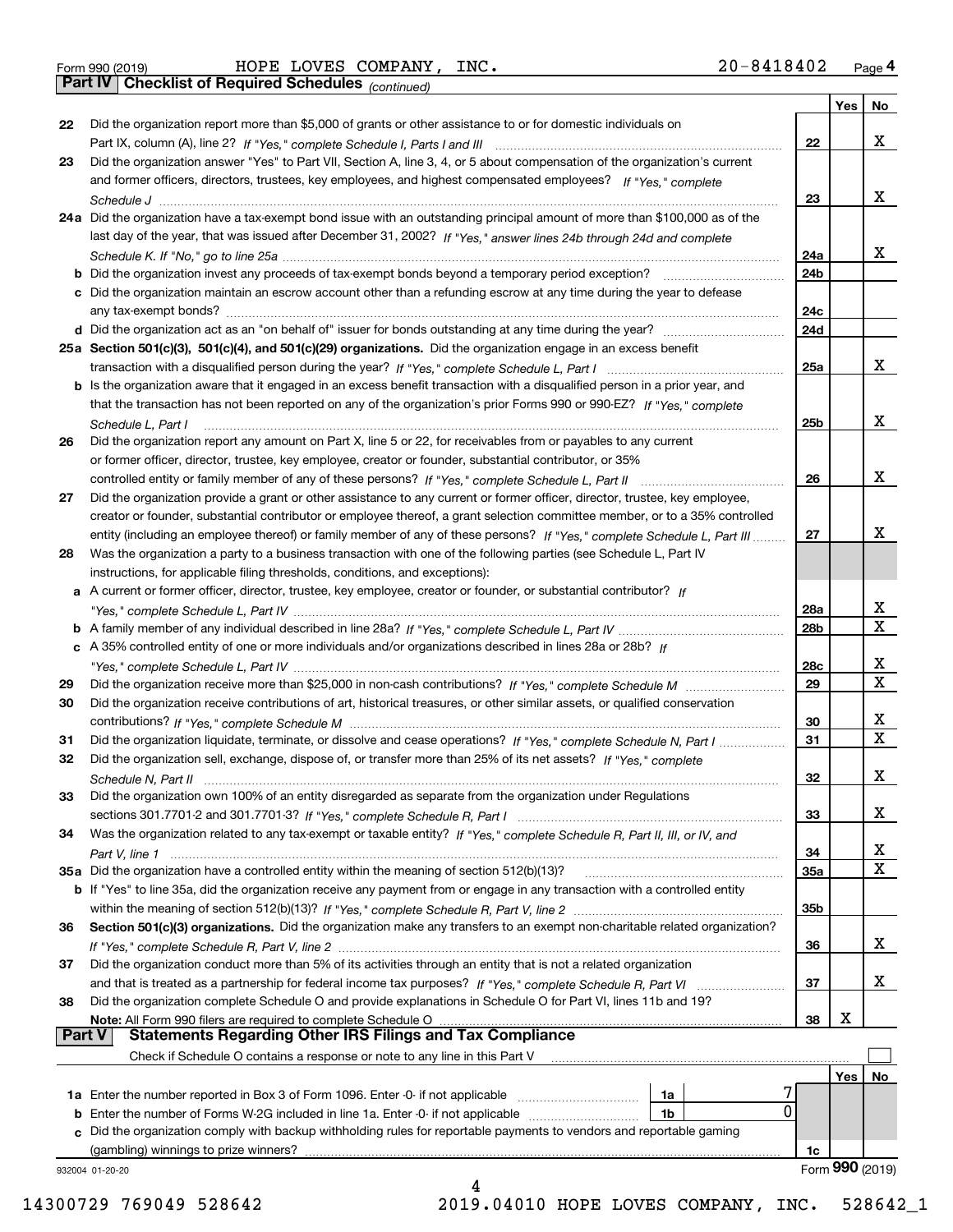| <b>Part V</b><br>No<br>Yes  <br>2a Enter the number of employees reported on Form W-3, Transmittal of Wage and Tax Statements,<br>7<br>filed for the calendar year ending with or within the year covered by this return <i>manumumumum</i><br>2a<br>х<br>2 <sub>b</sub><br>х<br>3a<br>3a Did the organization have unrelated business gross income of \$1,000 or more during the year?<br>3b<br>4a At any time during the calendar year, did the organization have an interest in, or a signature or other authority over, a<br>x<br>financial account in a foreign country (such as a bank account, securities account, or other financial account)?<br>4a<br><b>b</b> If "Yes," enter the name of the foreign country $\blacktriangleright$<br>See instructions for filing requirements for FinCEN Form 114, Report of Foreign Bank and Financial Accounts (FBAR).<br>х<br>Was the organization a party to a prohibited tax shelter transaction at any time during the tax year?<br>5a<br>5a<br>х<br>5b<br>b<br>5c<br>c<br>6a Does the organization have annual gross receipts that are normally greater than \$100,000, and did the organization solicit<br>x<br>any contributions that were not tax deductible as charitable contributions?<br>6a<br><b>b</b> If "Yes," did the organization include with every solicitation an express statement that such contributions or gifts<br>were not tax deductible?<br>6b<br>Organizations that may receive deductible contributions under section 170(c).<br>7<br>х<br>Did the organization receive a payment in excess of \$75 made partly as a contribution and partly for goods and services provided to the payor?<br>7a<br>а<br>If "Yes," did the organization notify the donor of the value of the goods or services provided?<br>7b<br>b<br>Did the organization sell, exchange, or otherwise dispose of tangible personal property for which it was required<br>с<br>x<br>7c<br>7d<br>X<br>7e<br>е<br>X<br>Did the organization, during the year, pay premiums, directly or indirectly, on a personal benefit contract?<br>7f<br>f<br>If the organization received a contribution of qualified intellectual property, did the organization file Form 8899 as required?<br>7g<br>g<br>If the organization received a contribution of cars, boats, airplanes, or other vehicles, did the organization file a Form 1098-C?<br>7h<br>h.<br>Sponsoring organizations maintaining donor advised funds. Did a donor advised fund maintained by the<br>8<br>8<br>sponsoring organization have excess business holdings at any time during the year?<br>Sponsoring organizations maintaining donor advised funds.<br>9<br>Did the sponsoring organization make any taxable distributions under section 4966?<br>9а<br>а<br>Did the sponsoring organization make a distribution to a donor, donor advisor, or related person?<br>9b<br>b<br>Section 501(c)(7) organizations. Enter:<br>10<br>10a<br>a Initiation fees and capital contributions included on Part VIII, line 12 [111] [11] [11] Initiation fees and capital contributions included on Part VIII, line 12<br> 10b <br>Gross receipts, included on Form 990, Part VIII, line 12, for public use of club facilities<br>Section 501(c)(12) organizations. Enter:<br>11<br>11a<br>a<br>Gross income from other sources (Do not net amounts due or paid to other sources against<br>b<br>11 <sub>b</sub><br>12a Section 4947(a)(1) non-exempt charitable trusts. Is the organization filing Form 990 in lieu of Form 1041?<br>12a<br>12b<br><b>b</b> If "Yes," enter the amount of tax-exempt interest received or accrued during the year<br>Section 501(c)(29) qualified nonprofit health insurance issuers.<br>13<br>a Is the organization licensed to issue qualified health plans in more than one state?<br>13а<br>Note: See the instructions for additional information the organization must report on Schedule O.<br>Enter the amount of reserves the organization is required to maintain by the states in which the<br>b<br>13b<br>13с<br>c<br>х<br>Did the organization receive any payments for indoor tanning services during the tax year?<br>14a<br>14a<br><b>b</b> If "Yes," has it filed a Form 720 to report these payments? If "No," provide an explanation on Schedule O<br>14b<br>Is the organization subject to the section 4960 tax on payment(s) of more than \$1,000,000 in remuneration or<br>15<br>X.<br>15<br>If "Yes," see instructions and file Form 4720, Schedule N.<br>X<br>Is the organization an educational institution subject to the section 4968 excise tax on net investment income?<br>16<br>16<br>If "Yes," complete Form 4720, Schedule O. | $20 - 8418402$<br>HOPE LOVES COMPANY,<br>INC.<br>Form 990 (2019)      |  |  | $Page$ <sup>5</sup> |  |  |  |  |  |  |  |  |
|------------------------------------------------------------------------------------------------------------------------------------------------------------------------------------------------------------------------------------------------------------------------------------------------------------------------------------------------------------------------------------------------------------------------------------------------------------------------------------------------------------------------------------------------------------------------------------------------------------------------------------------------------------------------------------------------------------------------------------------------------------------------------------------------------------------------------------------------------------------------------------------------------------------------------------------------------------------------------------------------------------------------------------------------------------------------------------------------------------------------------------------------------------------------------------------------------------------------------------------------------------------------------------------------------------------------------------------------------------------------------------------------------------------------------------------------------------------------------------------------------------------------------------------------------------------------------------------------------------------------------------------------------------------------------------------------------------------------------------------------------------------------------------------------------------------------------------------------------------------------------------------------------------------------------------------------------------------------------------------------------------------------------------------------------------------------------------------------------------------------------------------------------------------------------------------------------------------------------------------------------------------------------------------------------------------------------------------------------------------------------------------------------------------------------------------------------------------------------------------------------------------------------------------------------------------------------------------------------------------------------------------------------------------------------------------------------------------------------------------------------------------------------------------------------------------------------------------------------------------------------------------------------------------------------------------------------------------------------------------------------------------------------------------------------------------------------------------------------------------------------------------------------------------------------------------------------------------------------------------------------------------------------------------------------------------------------------------------------------------------------------------------------------------------------------------------------------------------------------------------------------------------------------------------------------------------------------------------------------------------------------------------------------------------------------------------------------------------------------------------------------------------------------------------------------------------------------------------------------------------------------------------------------------------------------------------------------------------------------------------------------------------------------------------------------------------------------------------------------------------------------------------------------------------------------------------------------------------------------------------------------------------------------------------------------------------------------------------------------------------------------------------------------------------------------------------------------------------------------------------------------------------------------------------------------------------------------------------------------------------------------------------------------------------------------------------|-----------------------------------------------------------------------|--|--|---------------------|--|--|--|--|--|--|--|--|
|                                                                                                                                                                                                                                                                                                                                                                                                                                                                                                                                                                                                                                                                                                                                                                                                                                                                                                                                                                                                                                                                                                                                                                                                                                                                                                                                                                                                                                                                                                                                                                                                                                                                                                                                                                                                                                                                                                                                                                                                                                                                                                                                                                                                                                                                                                                                                                                                                                                                                                                                                                                                                                                                                                                                                                                                                                                                                                                                                                                                                                                                                                                                                                                                                                                                                                                                                                                                                                                                                                                                                                                                                                                                                                                                                                                                                                                                                                                                                                                                                                                                                                                                                                                                                                                                                                                                                                                                                                                                                                                                                                                                                                                                                                | Statements Regarding Other IRS Filings and Tax Compliance (continued) |  |  |                     |  |  |  |  |  |  |  |  |
|                                                                                                                                                                                                                                                                                                                                                                                                                                                                                                                                                                                                                                                                                                                                                                                                                                                                                                                                                                                                                                                                                                                                                                                                                                                                                                                                                                                                                                                                                                                                                                                                                                                                                                                                                                                                                                                                                                                                                                                                                                                                                                                                                                                                                                                                                                                                                                                                                                                                                                                                                                                                                                                                                                                                                                                                                                                                                                                                                                                                                                                                                                                                                                                                                                                                                                                                                                                                                                                                                                                                                                                                                                                                                                                                                                                                                                                                                                                                                                                                                                                                                                                                                                                                                                                                                                                                                                                                                                                                                                                                                                                                                                                                                                |                                                                       |  |  |                     |  |  |  |  |  |  |  |  |
|                                                                                                                                                                                                                                                                                                                                                                                                                                                                                                                                                                                                                                                                                                                                                                                                                                                                                                                                                                                                                                                                                                                                                                                                                                                                                                                                                                                                                                                                                                                                                                                                                                                                                                                                                                                                                                                                                                                                                                                                                                                                                                                                                                                                                                                                                                                                                                                                                                                                                                                                                                                                                                                                                                                                                                                                                                                                                                                                                                                                                                                                                                                                                                                                                                                                                                                                                                                                                                                                                                                                                                                                                                                                                                                                                                                                                                                                                                                                                                                                                                                                                                                                                                                                                                                                                                                                                                                                                                                                                                                                                                                                                                                                                                |                                                                       |  |  |                     |  |  |  |  |  |  |  |  |
|                                                                                                                                                                                                                                                                                                                                                                                                                                                                                                                                                                                                                                                                                                                                                                                                                                                                                                                                                                                                                                                                                                                                                                                                                                                                                                                                                                                                                                                                                                                                                                                                                                                                                                                                                                                                                                                                                                                                                                                                                                                                                                                                                                                                                                                                                                                                                                                                                                                                                                                                                                                                                                                                                                                                                                                                                                                                                                                                                                                                                                                                                                                                                                                                                                                                                                                                                                                                                                                                                                                                                                                                                                                                                                                                                                                                                                                                                                                                                                                                                                                                                                                                                                                                                                                                                                                                                                                                                                                                                                                                                                                                                                                                                                |                                                                       |  |  |                     |  |  |  |  |  |  |  |  |
|                                                                                                                                                                                                                                                                                                                                                                                                                                                                                                                                                                                                                                                                                                                                                                                                                                                                                                                                                                                                                                                                                                                                                                                                                                                                                                                                                                                                                                                                                                                                                                                                                                                                                                                                                                                                                                                                                                                                                                                                                                                                                                                                                                                                                                                                                                                                                                                                                                                                                                                                                                                                                                                                                                                                                                                                                                                                                                                                                                                                                                                                                                                                                                                                                                                                                                                                                                                                                                                                                                                                                                                                                                                                                                                                                                                                                                                                                                                                                                                                                                                                                                                                                                                                                                                                                                                                                                                                                                                                                                                                                                                                                                                                                                |                                                                       |  |  |                     |  |  |  |  |  |  |  |  |
|                                                                                                                                                                                                                                                                                                                                                                                                                                                                                                                                                                                                                                                                                                                                                                                                                                                                                                                                                                                                                                                                                                                                                                                                                                                                                                                                                                                                                                                                                                                                                                                                                                                                                                                                                                                                                                                                                                                                                                                                                                                                                                                                                                                                                                                                                                                                                                                                                                                                                                                                                                                                                                                                                                                                                                                                                                                                                                                                                                                                                                                                                                                                                                                                                                                                                                                                                                                                                                                                                                                                                                                                                                                                                                                                                                                                                                                                                                                                                                                                                                                                                                                                                                                                                                                                                                                                                                                                                                                                                                                                                                                                                                                                                                |                                                                       |  |  |                     |  |  |  |  |  |  |  |  |
|                                                                                                                                                                                                                                                                                                                                                                                                                                                                                                                                                                                                                                                                                                                                                                                                                                                                                                                                                                                                                                                                                                                                                                                                                                                                                                                                                                                                                                                                                                                                                                                                                                                                                                                                                                                                                                                                                                                                                                                                                                                                                                                                                                                                                                                                                                                                                                                                                                                                                                                                                                                                                                                                                                                                                                                                                                                                                                                                                                                                                                                                                                                                                                                                                                                                                                                                                                                                                                                                                                                                                                                                                                                                                                                                                                                                                                                                                                                                                                                                                                                                                                                                                                                                                                                                                                                                                                                                                                                                                                                                                                                                                                                                                                |                                                                       |  |  |                     |  |  |  |  |  |  |  |  |
|                                                                                                                                                                                                                                                                                                                                                                                                                                                                                                                                                                                                                                                                                                                                                                                                                                                                                                                                                                                                                                                                                                                                                                                                                                                                                                                                                                                                                                                                                                                                                                                                                                                                                                                                                                                                                                                                                                                                                                                                                                                                                                                                                                                                                                                                                                                                                                                                                                                                                                                                                                                                                                                                                                                                                                                                                                                                                                                                                                                                                                                                                                                                                                                                                                                                                                                                                                                                                                                                                                                                                                                                                                                                                                                                                                                                                                                                                                                                                                                                                                                                                                                                                                                                                                                                                                                                                                                                                                                                                                                                                                                                                                                                                                |                                                                       |  |  |                     |  |  |  |  |  |  |  |  |
|                                                                                                                                                                                                                                                                                                                                                                                                                                                                                                                                                                                                                                                                                                                                                                                                                                                                                                                                                                                                                                                                                                                                                                                                                                                                                                                                                                                                                                                                                                                                                                                                                                                                                                                                                                                                                                                                                                                                                                                                                                                                                                                                                                                                                                                                                                                                                                                                                                                                                                                                                                                                                                                                                                                                                                                                                                                                                                                                                                                                                                                                                                                                                                                                                                                                                                                                                                                                                                                                                                                                                                                                                                                                                                                                                                                                                                                                                                                                                                                                                                                                                                                                                                                                                                                                                                                                                                                                                                                                                                                                                                                                                                                                                                |                                                                       |  |  |                     |  |  |  |  |  |  |  |  |
|                                                                                                                                                                                                                                                                                                                                                                                                                                                                                                                                                                                                                                                                                                                                                                                                                                                                                                                                                                                                                                                                                                                                                                                                                                                                                                                                                                                                                                                                                                                                                                                                                                                                                                                                                                                                                                                                                                                                                                                                                                                                                                                                                                                                                                                                                                                                                                                                                                                                                                                                                                                                                                                                                                                                                                                                                                                                                                                                                                                                                                                                                                                                                                                                                                                                                                                                                                                                                                                                                                                                                                                                                                                                                                                                                                                                                                                                                                                                                                                                                                                                                                                                                                                                                                                                                                                                                                                                                                                                                                                                                                                                                                                                                                |                                                                       |  |  |                     |  |  |  |  |  |  |  |  |
|                                                                                                                                                                                                                                                                                                                                                                                                                                                                                                                                                                                                                                                                                                                                                                                                                                                                                                                                                                                                                                                                                                                                                                                                                                                                                                                                                                                                                                                                                                                                                                                                                                                                                                                                                                                                                                                                                                                                                                                                                                                                                                                                                                                                                                                                                                                                                                                                                                                                                                                                                                                                                                                                                                                                                                                                                                                                                                                                                                                                                                                                                                                                                                                                                                                                                                                                                                                                                                                                                                                                                                                                                                                                                                                                                                                                                                                                                                                                                                                                                                                                                                                                                                                                                                                                                                                                                                                                                                                                                                                                                                                                                                                                                                |                                                                       |  |  |                     |  |  |  |  |  |  |  |  |
|                                                                                                                                                                                                                                                                                                                                                                                                                                                                                                                                                                                                                                                                                                                                                                                                                                                                                                                                                                                                                                                                                                                                                                                                                                                                                                                                                                                                                                                                                                                                                                                                                                                                                                                                                                                                                                                                                                                                                                                                                                                                                                                                                                                                                                                                                                                                                                                                                                                                                                                                                                                                                                                                                                                                                                                                                                                                                                                                                                                                                                                                                                                                                                                                                                                                                                                                                                                                                                                                                                                                                                                                                                                                                                                                                                                                                                                                                                                                                                                                                                                                                                                                                                                                                                                                                                                                                                                                                                                                                                                                                                                                                                                                                                |                                                                       |  |  |                     |  |  |  |  |  |  |  |  |
|                                                                                                                                                                                                                                                                                                                                                                                                                                                                                                                                                                                                                                                                                                                                                                                                                                                                                                                                                                                                                                                                                                                                                                                                                                                                                                                                                                                                                                                                                                                                                                                                                                                                                                                                                                                                                                                                                                                                                                                                                                                                                                                                                                                                                                                                                                                                                                                                                                                                                                                                                                                                                                                                                                                                                                                                                                                                                                                                                                                                                                                                                                                                                                                                                                                                                                                                                                                                                                                                                                                                                                                                                                                                                                                                                                                                                                                                                                                                                                                                                                                                                                                                                                                                                                                                                                                                                                                                                                                                                                                                                                                                                                                                                                |                                                                       |  |  |                     |  |  |  |  |  |  |  |  |
|                                                                                                                                                                                                                                                                                                                                                                                                                                                                                                                                                                                                                                                                                                                                                                                                                                                                                                                                                                                                                                                                                                                                                                                                                                                                                                                                                                                                                                                                                                                                                                                                                                                                                                                                                                                                                                                                                                                                                                                                                                                                                                                                                                                                                                                                                                                                                                                                                                                                                                                                                                                                                                                                                                                                                                                                                                                                                                                                                                                                                                                                                                                                                                                                                                                                                                                                                                                                                                                                                                                                                                                                                                                                                                                                                                                                                                                                                                                                                                                                                                                                                                                                                                                                                                                                                                                                                                                                                                                                                                                                                                                                                                                                                                |                                                                       |  |  |                     |  |  |  |  |  |  |  |  |
|                                                                                                                                                                                                                                                                                                                                                                                                                                                                                                                                                                                                                                                                                                                                                                                                                                                                                                                                                                                                                                                                                                                                                                                                                                                                                                                                                                                                                                                                                                                                                                                                                                                                                                                                                                                                                                                                                                                                                                                                                                                                                                                                                                                                                                                                                                                                                                                                                                                                                                                                                                                                                                                                                                                                                                                                                                                                                                                                                                                                                                                                                                                                                                                                                                                                                                                                                                                                                                                                                                                                                                                                                                                                                                                                                                                                                                                                                                                                                                                                                                                                                                                                                                                                                                                                                                                                                                                                                                                                                                                                                                                                                                                                                                |                                                                       |  |  |                     |  |  |  |  |  |  |  |  |
|                                                                                                                                                                                                                                                                                                                                                                                                                                                                                                                                                                                                                                                                                                                                                                                                                                                                                                                                                                                                                                                                                                                                                                                                                                                                                                                                                                                                                                                                                                                                                                                                                                                                                                                                                                                                                                                                                                                                                                                                                                                                                                                                                                                                                                                                                                                                                                                                                                                                                                                                                                                                                                                                                                                                                                                                                                                                                                                                                                                                                                                                                                                                                                                                                                                                                                                                                                                                                                                                                                                                                                                                                                                                                                                                                                                                                                                                                                                                                                                                                                                                                                                                                                                                                                                                                                                                                                                                                                                                                                                                                                                                                                                                                                |                                                                       |  |  |                     |  |  |  |  |  |  |  |  |
|                                                                                                                                                                                                                                                                                                                                                                                                                                                                                                                                                                                                                                                                                                                                                                                                                                                                                                                                                                                                                                                                                                                                                                                                                                                                                                                                                                                                                                                                                                                                                                                                                                                                                                                                                                                                                                                                                                                                                                                                                                                                                                                                                                                                                                                                                                                                                                                                                                                                                                                                                                                                                                                                                                                                                                                                                                                                                                                                                                                                                                                                                                                                                                                                                                                                                                                                                                                                                                                                                                                                                                                                                                                                                                                                                                                                                                                                                                                                                                                                                                                                                                                                                                                                                                                                                                                                                                                                                                                                                                                                                                                                                                                                                                |                                                                       |  |  |                     |  |  |  |  |  |  |  |  |
|                                                                                                                                                                                                                                                                                                                                                                                                                                                                                                                                                                                                                                                                                                                                                                                                                                                                                                                                                                                                                                                                                                                                                                                                                                                                                                                                                                                                                                                                                                                                                                                                                                                                                                                                                                                                                                                                                                                                                                                                                                                                                                                                                                                                                                                                                                                                                                                                                                                                                                                                                                                                                                                                                                                                                                                                                                                                                                                                                                                                                                                                                                                                                                                                                                                                                                                                                                                                                                                                                                                                                                                                                                                                                                                                                                                                                                                                                                                                                                                                                                                                                                                                                                                                                                                                                                                                                                                                                                                                                                                                                                                                                                                                                                |                                                                       |  |  |                     |  |  |  |  |  |  |  |  |
|                                                                                                                                                                                                                                                                                                                                                                                                                                                                                                                                                                                                                                                                                                                                                                                                                                                                                                                                                                                                                                                                                                                                                                                                                                                                                                                                                                                                                                                                                                                                                                                                                                                                                                                                                                                                                                                                                                                                                                                                                                                                                                                                                                                                                                                                                                                                                                                                                                                                                                                                                                                                                                                                                                                                                                                                                                                                                                                                                                                                                                                                                                                                                                                                                                                                                                                                                                                                                                                                                                                                                                                                                                                                                                                                                                                                                                                                                                                                                                                                                                                                                                                                                                                                                                                                                                                                                                                                                                                                                                                                                                                                                                                                                                |                                                                       |  |  |                     |  |  |  |  |  |  |  |  |
|                                                                                                                                                                                                                                                                                                                                                                                                                                                                                                                                                                                                                                                                                                                                                                                                                                                                                                                                                                                                                                                                                                                                                                                                                                                                                                                                                                                                                                                                                                                                                                                                                                                                                                                                                                                                                                                                                                                                                                                                                                                                                                                                                                                                                                                                                                                                                                                                                                                                                                                                                                                                                                                                                                                                                                                                                                                                                                                                                                                                                                                                                                                                                                                                                                                                                                                                                                                                                                                                                                                                                                                                                                                                                                                                                                                                                                                                                                                                                                                                                                                                                                                                                                                                                                                                                                                                                                                                                                                                                                                                                                                                                                                                                                |                                                                       |  |  |                     |  |  |  |  |  |  |  |  |
|                                                                                                                                                                                                                                                                                                                                                                                                                                                                                                                                                                                                                                                                                                                                                                                                                                                                                                                                                                                                                                                                                                                                                                                                                                                                                                                                                                                                                                                                                                                                                                                                                                                                                                                                                                                                                                                                                                                                                                                                                                                                                                                                                                                                                                                                                                                                                                                                                                                                                                                                                                                                                                                                                                                                                                                                                                                                                                                                                                                                                                                                                                                                                                                                                                                                                                                                                                                                                                                                                                                                                                                                                                                                                                                                                                                                                                                                                                                                                                                                                                                                                                                                                                                                                                                                                                                                                                                                                                                                                                                                                                                                                                                                                                |                                                                       |  |  |                     |  |  |  |  |  |  |  |  |
|                                                                                                                                                                                                                                                                                                                                                                                                                                                                                                                                                                                                                                                                                                                                                                                                                                                                                                                                                                                                                                                                                                                                                                                                                                                                                                                                                                                                                                                                                                                                                                                                                                                                                                                                                                                                                                                                                                                                                                                                                                                                                                                                                                                                                                                                                                                                                                                                                                                                                                                                                                                                                                                                                                                                                                                                                                                                                                                                                                                                                                                                                                                                                                                                                                                                                                                                                                                                                                                                                                                                                                                                                                                                                                                                                                                                                                                                                                                                                                                                                                                                                                                                                                                                                                                                                                                                                                                                                                                                                                                                                                                                                                                                                                |                                                                       |  |  |                     |  |  |  |  |  |  |  |  |
|                                                                                                                                                                                                                                                                                                                                                                                                                                                                                                                                                                                                                                                                                                                                                                                                                                                                                                                                                                                                                                                                                                                                                                                                                                                                                                                                                                                                                                                                                                                                                                                                                                                                                                                                                                                                                                                                                                                                                                                                                                                                                                                                                                                                                                                                                                                                                                                                                                                                                                                                                                                                                                                                                                                                                                                                                                                                                                                                                                                                                                                                                                                                                                                                                                                                                                                                                                                                                                                                                                                                                                                                                                                                                                                                                                                                                                                                                                                                                                                                                                                                                                                                                                                                                                                                                                                                                                                                                                                                                                                                                                                                                                                                                                |                                                                       |  |  |                     |  |  |  |  |  |  |  |  |
|                                                                                                                                                                                                                                                                                                                                                                                                                                                                                                                                                                                                                                                                                                                                                                                                                                                                                                                                                                                                                                                                                                                                                                                                                                                                                                                                                                                                                                                                                                                                                                                                                                                                                                                                                                                                                                                                                                                                                                                                                                                                                                                                                                                                                                                                                                                                                                                                                                                                                                                                                                                                                                                                                                                                                                                                                                                                                                                                                                                                                                                                                                                                                                                                                                                                                                                                                                                                                                                                                                                                                                                                                                                                                                                                                                                                                                                                                                                                                                                                                                                                                                                                                                                                                                                                                                                                                                                                                                                                                                                                                                                                                                                                                                |                                                                       |  |  |                     |  |  |  |  |  |  |  |  |
|                                                                                                                                                                                                                                                                                                                                                                                                                                                                                                                                                                                                                                                                                                                                                                                                                                                                                                                                                                                                                                                                                                                                                                                                                                                                                                                                                                                                                                                                                                                                                                                                                                                                                                                                                                                                                                                                                                                                                                                                                                                                                                                                                                                                                                                                                                                                                                                                                                                                                                                                                                                                                                                                                                                                                                                                                                                                                                                                                                                                                                                                                                                                                                                                                                                                                                                                                                                                                                                                                                                                                                                                                                                                                                                                                                                                                                                                                                                                                                                                                                                                                                                                                                                                                                                                                                                                                                                                                                                                                                                                                                                                                                                                                                |                                                                       |  |  |                     |  |  |  |  |  |  |  |  |
|                                                                                                                                                                                                                                                                                                                                                                                                                                                                                                                                                                                                                                                                                                                                                                                                                                                                                                                                                                                                                                                                                                                                                                                                                                                                                                                                                                                                                                                                                                                                                                                                                                                                                                                                                                                                                                                                                                                                                                                                                                                                                                                                                                                                                                                                                                                                                                                                                                                                                                                                                                                                                                                                                                                                                                                                                                                                                                                                                                                                                                                                                                                                                                                                                                                                                                                                                                                                                                                                                                                                                                                                                                                                                                                                                                                                                                                                                                                                                                                                                                                                                                                                                                                                                                                                                                                                                                                                                                                                                                                                                                                                                                                                                                |                                                                       |  |  |                     |  |  |  |  |  |  |  |  |
|                                                                                                                                                                                                                                                                                                                                                                                                                                                                                                                                                                                                                                                                                                                                                                                                                                                                                                                                                                                                                                                                                                                                                                                                                                                                                                                                                                                                                                                                                                                                                                                                                                                                                                                                                                                                                                                                                                                                                                                                                                                                                                                                                                                                                                                                                                                                                                                                                                                                                                                                                                                                                                                                                                                                                                                                                                                                                                                                                                                                                                                                                                                                                                                                                                                                                                                                                                                                                                                                                                                                                                                                                                                                                                                                                                                                                                                                                                                                                                                                                                                                                                                                                                                                                                                                                                                                                                                                                                                                                                                                                                                                                                                                                                |                                                                       |  |  |                     |  |  |  |  |  |  |  |  |
|                                                                                                                                                                                                                                                                                                                                                                                                                                                                                                                                                                                                                                                                                                                                                                                                                                                                                                                                                                                                                                                                                                                                                                                                                                                                                                                                                                                                                                                                                                                                                                                                                                                                                                                                                                                                                                                                                                                                                                                                                                                                                                                                                                                                                                                                                                                                                                                                                                                                                                                                                                                                                                                                                                                                                                                                                                                                                                                                                                                                                                                                                                                                                                                                                                                                                                                                                                                                                                                                                                                                                                                                                                                                                                                                                                                                                                                                                                                                                                                                                                                                                                                                                                                                                                                                                                                                                                                                                                                                                                                                                                                                                                                                                                |                                                                       |  |  |                     |  |  |  |  |  |  |  |  |
|                                                                                                                                                                                                                                                                                                                                                                                                                                                                                                                                                                                                                                                                                                                                                                                                                                                                                                                                                                                                                                                                                                                                                                                                                                                                                                                                                                                                                                                                                                                                                                                                                                                                                                                                                                                                                                                                                                                                                                                                                                                                                                                                                                                                                                                                                                                                                                                                                                                                                                                                                                                                                                                                                                                                                                                                                                                                                                                                                                                                                                                                                                                                                                                                                                                                                                                                                                                                                                                                                                                                                                                                                                                                                                                                                                                                                                                                                                                                                                                                                                                                                                                                                                                                                                                                                                                                                                                                                                                                                                                                                                                                                                                                                                |                                                                       |  |  |                     |  |  |  |  |  |  |  |  |
|                                                                                                                                                                                                                                                                                                                                                                                                                                                                                                                                                                                                                                                                                                                                                                                                                                                                                                                                                                                                                                                                                                                                                                                                                                                                                                                                                                                                                                                                                                                                                                                                                                                                                                                                                                                                                                                                                                                                                                                                                                                                                                                                                                                                                                                                                                                                                                                                                                                                                                                                                                                                                                                                                                                                                                                                                                                                                                                                                                                                                                                                                                                                                                                                                                                                                                                                                                                                                                                                                                                                                                                                                                                                                                                                                                                                                                                                                                                                                                                                                                                                                                                                                                                                                                                                                                                                                                                                                                                                                                                                                                                                                                                                                                |                                                                       |  |  |                     |  |  |  |  |  |  |  |  |
|                                                                                                                                                                                                                                                                                                                                                                                                                                                                                                                                                                                                                                                                                                                                                                                                                                                                                                                                                                                                                                                                                                                                                                                                                                                                                                                                                                                                                                                                                                                                                                                                                                                                                                                                                                                                                                                                                                                                                                                                                                                                                                                                                                                                                                                                                                                                                                                                                                                                                                                                                                                                                                                                                                                                                                                                                                                                                                                                                                                                                                                                                                                                                                                                                                                                                                                                                                                                                                                                                                                                                                                                                                                                                                                                                                                                                                                                                                                                                                                                                                                                                                                                                                                                                                                                                                                                                                                                                                                                                                                                                                                                                                                                                                |                                                                       |  |  |                     |  |  |  |  |  |  |  |  |
|                                                                                                                                                                                                                                                                                                                                                                                                                                                                                                                                                                                                                                                                                                                                                                                                                                                                                                                                                                                                                                                                                                                                                                                                                                                                                                                                                                                                                                                                                                                                                                                                                                                                                                                                                                                                                                                                                                                                                                                                                                                                                                                                                                                                                                                                                                                                                                                                                                                                                                                                                                                                                                                                                                                                                                                                                                                                                                                                                                                                                                                                                                                                                                                                                                                                                                                                                                                                                                                                                                                                                                                                                                                                                                                                                                                                                                                                                                                                                                                                                                                                                                                                                                                                                                                                                                                                                                                                                                                                                                                                                                                                                                                                                                |                                                                       |  |  |                     |  |  |  |  |  |  |  |  |
|                                                                                                                                                                                                                                                                                                                                                                                                                                                                                                                                                                                                                                                                                                                                                                                                                                                                                                                                                                                                                                                                                                                                                                                                                                                                                                                                                                                                                                                                                                                                                                                                                                                                                                                                                                                                                                                                                                                                                                                                                                                                                                                                                                                                                                                                                                                                                                                                                                                                                                                                                                                                                                                                                                                                                                                                                                                                                                                                                                                                                                                                                                                                                                                                                                                                                                                                                                                                                                                                                                                                                                                                                                                                                                                                                                                                                                                                                                                                                                                                                                                                                                                                                                                                                                                                                                                                                                                                                                                                                                                                                                                                                                                                                                |                                                                       |  |  |                     |  |  |  |  |  |  |  |  |
|                                                                                                                                                                                                                                                                                                                                                                                                                                                                                                                                                                                                                                                                                                                                                                                                                                                                                                                                                                                                                                                                                                                                                                                                                                                                                                                                                                                                                                                                                                                                                                                                                                                                                                                                                                                                                                                                                                                                                                                                                                                                                                                                                                                                                                                                                                                                                                                                                                                                                                                                                                                                                                                                                                                                                                                                                                                                                                                                                                                                                                                                                                                                                                                                                                                                                                                                                                                                                                                                                                                                                                                                                                                                                                                                                                                                                                                                                                                                                                                                                                                                                                                                                                                                                                                                                                                                                                                                                                                                                                                                                                                                                                                                                                |                                                                       |  |  |                     |  |  |  |  |  |  |  |  |
|                                                                                                                                                                                                                                                                                                                                                                                                                                                                                                                                                                                                                                                                                                                                                                                                                                                                                                                                                                                                                                                                                                                                                                                                                                                                                                                                                                                                                                                                                                                                                                                                                                                                                                                                                                                                                                                                                                                                                                                                                                                                                                                                                                                                                                                                                                                                                                                                                                                                                                                                                                                                                                                                                                                                                                                                                                                                                                                                                                                                                                                                                                                                                                                                                                                                                                                                                                                                                                                                                                                                                                                                                                                                                                                                                                                                                                                                                                                                                                                                                                                                                                                                                                                                                                                                                                                                                                                                                                                                                                                                                                                                                                                                                                |                                                                       |  |  |                     |  |  |  |  |  |  |  |  |
|                                                                                                                                                                                                                                                                                                                                                                                                                                                                                                                                                                                                                                                                                                                                                                                                                                                                                                                                                                                                                                                                                                                                                                                                                                                                                                                                                                                                                                                                                                                                                                                                                                                                                                                                                                                                                                                                                                                                                                                                                                                                                                                                                                                                                                                                                                                                                                                                                                                                                                                                                                                                                                                                                                                                                                                                                                                                                                                                                                                                                                                                                                                                                                                                                                                                                                                                                                                                                                                                                                                                                                                                                                                                                                                                                                                                                                                                                                                                                                                                                                                                                                                                                                                                                                                                                                                                                                                                                                                                                                                                                                                                                                                                                                |                                                                       |  |  |                     |  |  |  |  |  |  |  |  |
|                                                                                                                                                                                                                                                                                                                                                                                                                                                                                                                                                                                                                                                                                                                                                                                                                                                                                                                                                                                                                                                                                                                                                                                                                                                                                                                                                                                                                                                                                                                                                                                                                                                                                                                                                                                                                                                                                                                                                                                                                                                                                                                                                                                                                                                                                                                                                                                                                                                                                                                                                                                                                                                                                                                                                                                                                                                                                                                                                                                                                                                                                                                                                                                                                                                                                                                                                                                                                                                                                                                                                                                                                                                                                                                                                                                                                                                                                                                                                                                                                                                                                                                                                                                                                                                                                                                                                                                                                                                                                                                                                                                                                                                                                                |                                                                       |  |  |                     |  |  |  |  |  |  |  |  |
|                                                                                                                                                                                                                                                                                                                                                                                                                                                                                                                                                                                                                                                                                                                                                                                                                                                                                                                                                                                                                                                                                                                                                                                                                                                                                                                                                                                                                                                                                                                                                                                                                                                                                                                                                                                                                                                                                                                                                                                                                                                                                                                                                                                                                                                                                                                                                                                                                                                                                                                                                                                                                                                                                                                                                                                                                                                                                                                                                                                                                                                                                                                                                                                                                                                                                                                                                                                                                                                                                                                                                                                                                                                                                                                                                                                                                                                                                                                                                                                                                                                                                                                                                                                                                                                                                                                                                                                                                                                                                                                                                                                                                                                                                                |                                                                       |  |  |                     |  |  |  |  |  |  |  |  |
|                                                                                                                                                                                                                                                                                                                                                                                                                                                                                                                                                                                                                                                                                                                                                                                                                                                                                                                                                                                                                                                                                                                                                                                                                                                                                                                                                                                                                                                                                                                                                                                                                                                                                                                                                                                                                                                                                                                                                                                                                                                                                                                                                                                                                                                                                                                                                                                                                                                                                                                                                                                                                                                                                                                                                                                                                                                                                                                                                                                                                                                                                                                                                                                                                                                                                                                                                                                                                                                                                                                                                                                                                                                                                                                                                                                                                                                                                                                                                                                                                                                                                                                                                                                                                                                                                                                                                                                                                                                                                                                                                                                                                                                                                                |                                                                       |  |  |                     |  |  |  |  |  |  |  |  |
|                                                                                                                                                                                                                                                                                                                                                                                                                                                                                                                                                                                                                                                                                                                                                                                                                                                                                                                                                                                                                                                                                                                                                                                                                                                                                                                                                                                                                                                                                                                                                                                                                                                                                                                                                                                                                                                                                                                                                                                                                                                                                                                                                                                                                                                                                                                                                                                                                                                                                                                                                                                                                                                                                                                                                                                                                                                                                                                                                                                                                                                                                                                                                                                                                                                                                                                                                                                                                                                                                                                                                                                                                                                                                                                                                                                                                                                                                                                                                                                                                                                                                                                                                                                                                                                                                                                                                                                                                                                                                                                                                                                                                                                                                                |                                                                       |  |  |                     |  |  |  |  |  |  |  |  |
|                                                                                                                                                                                                                                                                                                                                                                                                                                                                                                                                                                                                                                                                                                                                                                                                                                                                                                                                                                                                                                                                                                                                                                                                                                                                                                                                                                                                                                                                                                                                                                                                                                                                                                                                                                                                                                                                                                                                                                                                                                                                                                                                                                                                                                                                                                                                                                                                                                                                                                                                                                                                                                                                                                                                                                                                                                                                                                                                                                                                                                                                                                                                                                                                                                                                                                                                                                                                                                                                                                                                                                                                                                                                                                                                                                                                                                                                                                                                                                                                                                                                                                                                                                                                                                                                                                                                                                                                                                                                                                                                                                                                                                                                                                |                                                                       |  |  |                     |  |  |  |  |  |  |  |  |
|                                                                                                                                                                                                                                                                                                                                                                                                                                                                                                                                                                                                                                                                                                                                                                                                                                                                                                                                                                                                                                                                                                                                                                                                                                                                                                                                                                                                                                                                                                                                                                                                                                                                                                                                                                                                                                                                                                                                                                                                                                                                                                                                                                                                                                                                                                                                                                                                                                                                                                                                                                                                                                                                                                                                                                                                                                                                                                                                                                                                                                                                                                                                                                                                                                                                                                                                                                                                                                                                                                                                                                                                                                                                                                                                                                                                                                                                                                                                                                                                                                                                                                                                                                                                                                                                                                                                                                                                                                                                                                                                                                                                                                                                                                |                                                                       |  |  |                     |  |  |  |  |  |  |  |  |
|                                                                                                                                                                                                                                                                                                                                                                                                                                                                                                                                                                                                                                                                                                                                                                                                                                                                                                                                                                                                                                                                                                                                                                                                                                                                                                                                                                                                                                                                                                                                                                                                                                                                                                                                                                                                                                                                                                                                                                                                                                                                                                                                                                                                                                                                                                                                                                                                                                                                                                                                                                                                                                                                                                                                                                                                                                                                                                                                                                                                                                                                                                                                                                                                                                                                                                                                                                                                                                                                                                                                                                                                                                                                                                                                                                                                                                                                                                                                                                                                                                                                                                                                                                                                                                                                                                                                                                                                                                                                                                                                                                                                                                                                                                |                                                                       |  |  |                     |  |  |  |  |  |  |  |  |
|                                                                                                                                                                                                                                                                                                                                                                                                                                                                                                                                                                                                                                                                                                                                                                                                                                                                                                                                                                                                                                                                                                                                                                                                                                                                                                                                                                                                                                                                                                                                                                                                                                                                                                                                                                                                                                                                                                                                                                                                                                                                                                                                                                                                                                                                                                                                                                                                                                                                                                                                                                                                                                                                                                                                                                                                                                                                                                                                                                                                                                                                                                                                                                                                                                                                                                                                                                                                                                                                                                                                                                                                                                                                                                                                                                                                                                                                                                                                                                                                                                                                                                                                                                                                                                                                                                                                                                                                                                                                                                                                                                                                                                                                                                |                                                                       |  |  |                     |  |  |  |  |  |  |  |  |
|                                                                                                                                                                                                                                                                                                                                                                                                                                                                                                                                                                                                                                                                                                                                                                                                                                                                                                                                                                                                                                                                                                                                                                                                                                                                                                                                                                                                                                                                                                                                                                                                                                                                                                                                                                                                                                                                                                                                                                                                                                                                                                                                                                                                                                                                                                                                                                                                                                                                                                                                                                                                                                                                                                                                                                                                                                                                                                                                                                                                                                                                                                                                                                                                                                                                                                                                                                                                                                                                                                                                                                                                                                                                                                                                                                                                                                                                                                                                                                                                                                                                                                                                                                                                                                                                                                                                                                                                                                                                                                                                                                                                                                                                                                |                                                                       |  |  |                     |  |  |  |  |  |  |  |  |
|                                                                                                                                                                                                                                                                                                                                                                                                                                                                                                                                                                                                                                                                                                                                                                                                                                                                                                                                                                                                                                                                                                                                                                                                                                                                                                                                                                                                                                                                                                                                                                                                                                                                                                                                                                                                                                                                                                                                                                                                                                                                                                                                                                                                                                                                                                                                                                                                                                                                                                                                                                                                                                                                                                                                                                                                                                                                                                                                                                                                                                                                                                                                                                                                                                                                                                                                                                                                                                                                                                                                                                                                                                                                                                                                                                                                                                                                                                                                                                                                                                                                                                                                                                                                                                                                                                                                                                                                                                                                                                                                                                                                                                                                                                |                                                                       |  |  |                     |  |  |  |  |  |  |  |  |
|                                                                                                                                                                                                                                                                                                                                                                                                                                                                                                                                                                                                                                                                                                                                                                                                                                                                                                                                                                                                                                                                                                                                                                                                                                                                                                                                                                                                                                                                                                                                                                                                                                                                                                                                                                                                                                                                                                                                                                                                                                                                                                                                                                                                                                                                                                                                                                                                                                                                                                                                                                                                                                                                                                                                                                                                                                                                                                                                                                                                                                                                                                                                                                                                                                                                                                                                                                                                                                                                                                                                                                                                                                                                                                                                                                                                                                                                                                                                                                                                                                                                                                                                                                                                                                                                                                                                                                                                                                                                                                                                                                                                                                                                                                |                                                                       |  |  |                     |  |  |  |  |  |  |  |  |
|                                                                                                                                                                                                                                                                                                                                                                                                                                                                                                                                                                                                                                                                                                                                                                                                                                                                                                                                                                                                                                                                                                                                                                                                                                                                                                                                                                                                                                                                                                                                                                                                                                                                                                                                                                                                                                                                                                                                                                                                                                                                                                                                                                                                                                                                                                                                                                                                                                                                                                                                                                                                                                                                                                                                                                                                                                                                                                                                                                                                                                                                                                                                                                                                                                                                                                                                                                                                                                                                                                                                                                                                                                                                                                                                                                                                                                                                                                                                                                                                                                                                                                                                                                                                                                                                                                                                                                                                                                                                                                                                                                                                                                                                                                |                                                                       |  |  |                     |  |  |  |  |  |  |  |  |
|                                                                                                                                                                                                                                                                                                                                                                                                                                                                                                                                                                                                                                                                                                                                                                                                                                                                                                                                                                                                                                                                                                                                                                                                                                                                                                                                                                                                                                                                                                                                                                                                                                                                                                                                                                                                                                                                                                                                                                                                                                                                                                                                                                                                                                                                                                                                                                                                                                                                                                                                                                                                                                                                                                                                                                                                                                                                                                                                                                                                                                                                                                                                                                                                                                                                                                                                                                                                                                                                                                                                                                                                                                                                                                                                                                                                                                                                                                                                                                                                                                                                                                                                                                                                                                                                                                                                                                                                                                                                                                                                                                                                                                                                                                |                                                                       |  |  |                     |  |  |  |  |  |  |  |  |
|                                                                                                                                                                                                                                                                                                                                                                                                                                                                                                                                                                                                                                                                                                                                                                                                                                                                                                                                                                                                                                                                                                                                                                                                                                                                                                                                                                                                                                                                                                                                                                                                                                                                                                                                                                                                                                                                                                                                                                                                                                                                                                                                                                                                                                                                                                                                                                                                                                                                                                                                                                                                                                                                                                                                                                                                                                                                                                                                                                                                                                                                                                                                                                                                                                                                                                                                                                                                                                                                                                                                                                                                                                                                                                                                                                                                                                                                                                                                                                                                                                                                                                                                                                                                                                                                                                                                                                                                                                                                                                                                                                                                                                                                                                |                                                                       |  |  |                     |  |  |  |  |  |  |  |  |
|                                                                                                                                                                                                                                                                                                                                                                                                                                                                                                                                                                                                                                                                                                                                                                                                                                                                                                                                                                                                                                                                                                                                                                                                                                                                                                                                                                                                                                                                                                                                                                                                                                                                                                                                                                                                                                                                                                                                                                                                                                                                                                                                                                                                                                                                                                                                                                                                                                                                                                                                                                                                                                                                                                                                                                                                                                                                                                                                                                                                                                                                                                                                                                                                                                                                                                                                                                                                                                                                                                                                                                                                                                                                                                                                                                                                                                                                                                                                                                                                                                                                                                                                                                                                                                                                                                                                                                                                                                                                                                                                                                                                                                                                                                |                                                                       |  |  |                     |  |  |  |  |  |  |  |  |
|                                                                                                                                                                                                                                                                                                                                                                                                                                                                                                                                                                                                                                                                                                                                                                                                                                                                                                                                                                                                                                                                                                                                                                                                                                                                                                                                                                                                                                                                                                                                                                                                                                                                                                                                                                                                                                                                                                                                                                                                                                                                                                                                                                                                                                                                                                                                                                                                                                                                                                                                                                                                                                                                                                                                                                                                                                                                                                                                                                                                                                                                                                                                                                                                                                                                                                                                                                                                                                                                                                                                                                                                                                                                                                                                                                                                                                                                                                                                                                                                                                                                                                                                                                                                                                                                                                                                                                                                                                                                                                                                                                                                                                                                                                |                                                                       |  |  |                     |  |  |  |  |  |  |  |  |
|                                                                                                                                                                                                                                                                                                                                                                                                                                                                                                                                                                                                                                                                                                                                                                                                                                                                                                                                                                                                                                                                                                                                                                                                                                                                                                                                                                                                                                                                                                                                                                                                                                                                                                                                                                                                                                                                                                                                                                                                                                                                                                                                                                                                                                                                                                                                                                                                                                                                                                                                                                                                                                                                                                                                                                                                                                                                                                                                                                                                                                                                                                                                                                                                                                                                                                                                                                                                                                                                                                                                                                                                                                                                                                                                                                                                                                                                                                                                                                                                                                                                                                                                                                                                                                                                                                                                                                                                                                                                                                                                                                                                                                                                                                |                                                                       |  |  |                     |  |  |  |  |  |  |  |  |
|                                                                                                                                                                                                                                                                                                                                                                                                                                                                                                                                                                                                                                                                                                                                                                                                                                                                                                                                                                                                                                                                                                                                                                                                                                                                                                                                                                                                                                                                                                                                                                                                                                                                                                                                                                                                                                                                                                                                                                                                                                                                                                                                                                                                                                                                                                                                                                                                                                                                                                                                                                                                                                                                                                                                                                                                                                                                                                                                                                                                                                                                                                                                                                                                                                                                                                                                                                                                                                                                                                                                                                                                                                                                                                                                                                                                                                                                                                                                                                                                                                                                                                                                                                                                                                                                                                                                                                                                                                                                                                                                                                                                                                                                                                |                                                                       |  |  |                     |  |  |  |  |  |  |  |  |
|                                                                                                                                                                                                                                                                                                                                                                                                                                                                                                                                                                                                                                                                                                                                                                                                                                                                                                                                                                                                                                                                                                                                                                                                                                                                                                                                                                                                                                                                                                                                                                                                                                                                                                                                                                                                                                                                                                                                                                                                                                                                                                                                                                                                                                                                                                                                                                                                                                                                                                                                                                                                                                                                                                                                                                                                                                                                                                                                                                                                                                                                                                                                                                                                                                                                                                                                                                                                                                                                                                                                                                                                                                                                                                                                                                                                                                                                                                                                                                                                                                                                                                                                                                                                                                                                                                                                                                                                                                                                                                                                                                                                                                                                                                |                                                                       |  |  |                     |  |  |  |  |  |  |  |  |
|                                                                                                                                                                                                                                                                                                                                                                                                                                                                                                                                                                                                                                                                                                                                                                                                                                                                                                                                                                                                                                                                                                                                                                                                                                                                                                                                                                                                                                                                                                                                                                                                                                                                                                                                                                                                                                                                                                                                                                                                                                                                                                                                                                                                                                                                                                                                                                                                                                                                                                                                                                                                                                                                                                                                                                                                                                                                                                                                                                                                                                                                                                                                                                                                                                                                                                                                                                                                                                                                                                                                                                                                                                                                                                                                                                                                                                                                                                                                                                                                                                                                                                                                                                                                                                                                                                                                                                                                                                                                                                                                                                                                                                                                                                |                                                                       |  |  |                     |  |  |  |  |  |  |  |  |

5

Form (2019) **990**

932005 01-20-20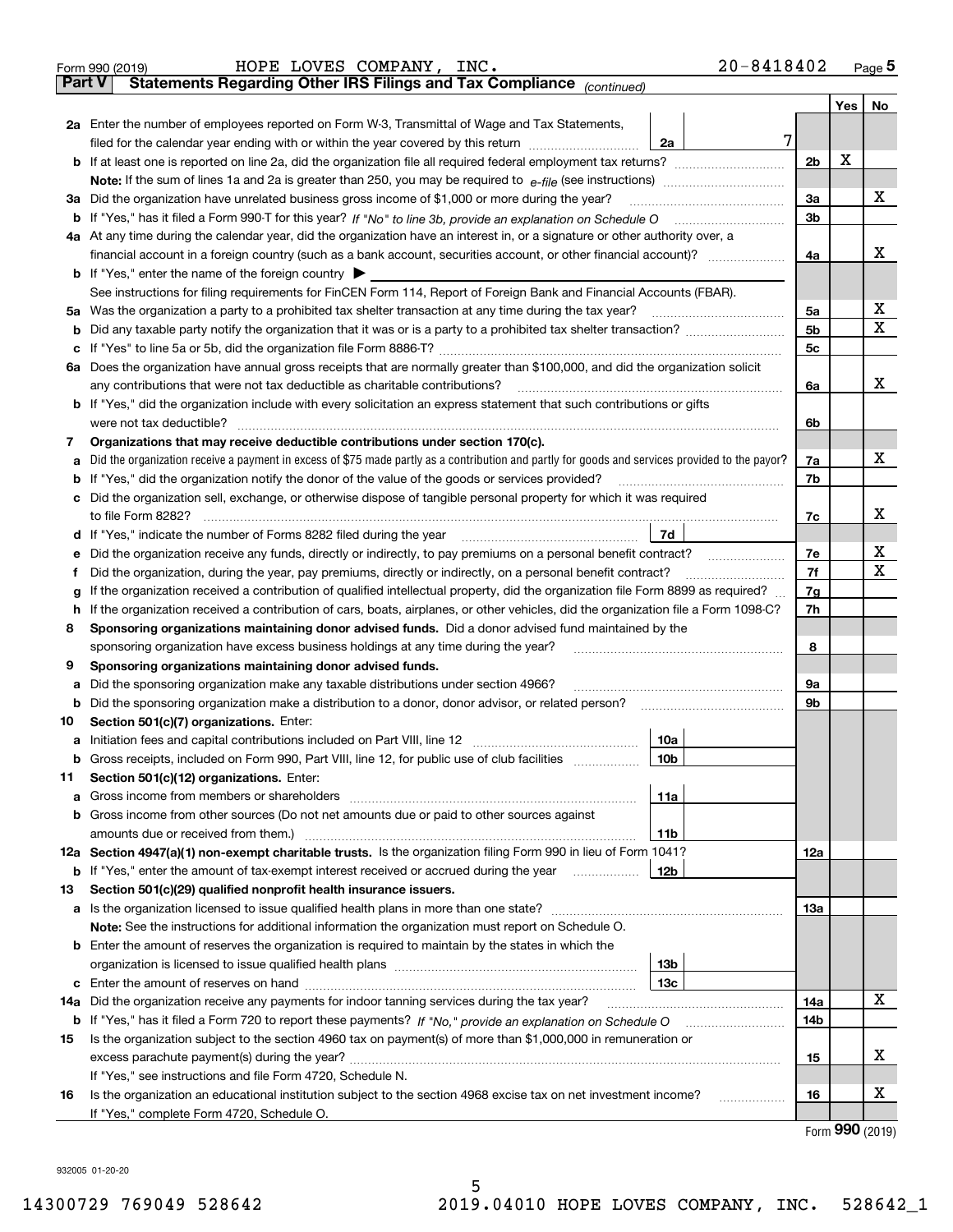|  | Form 990 (2019) |
|--|-----------------|
|  |                 |

HOPE LOVES COMPANY, INC. 20-8418402

*For each "Yes" response to lines 2 through 7b below, and for a "No" response to line 8a, 8b, or 10b below, describe the circumstances, processes, or changes on Schedule O. See instructions.* Form 990 (2019) **Form 990 (2019) Example 1 The State of Text** EQUES COMPANY, INC.<br>**Part VI Governance, Management, and Disclosure** For each "Yes" response to lines 2 through 7b below, and for a "No" response

|    |                                                                                                                                                                               |    |       |    |                 | Yes | No                      |
|----|-------------------------------------------------------------------------------------------------------------------------------------------------------------------------------|----|-------|----|-----------------|-----|-------------------------|
|    | <b>1a</b> Enter the number of voting members of the governing body at the end of the tax year                                                                                 | 1a |       | 12 |                 |     |                         |
|    | If there are material differences in voting rights among members of the governing body, or if the governing                                                                   |    |       |    |                 |     |                         |
|    | body delegated broad authority to an executive committee or similar committee, explain on Schedule O.                                                                         |    |       |    |                 |     |                         |
|    |                                                                                                                                                                               | 1b |       | 12 |                 |     |                         |
| 2  | Did any officer, director, trustee, or key employee have a family relationship or a business relationship with any other<br>officer, director, trustee, or key employee?      |    |       |    | $\mathbf{2}$    | X   |                         |
| 3  | Did the organization delegate control over management duties customarily performed by or under the direct supervision                                                         |    |       |    |                 |     |                         |
|    |                                                                                                                                                                               |    |       |    | 3               |     | X                       |
| 4  | Did the organization make any significant changes to its governing documents since the prior Form 990 was filed?                                                              |    |       |    | 4               |     | $\overline{\mathbf{x}}$ |
| 5  |                                                                                                                                                                               |    |       |    | 5               |     | $\mathbf X$             |
| 6  | Did the organization have members or stockholders?                                                                                                                            |    |       |    | 6               |     | $\mathbf x$             |
|    | 7a Did the organization have members, stockholders, or other persons who had the power to elect or appoint one or                                                             |    |       |    |                 |     |                         |
|    |                                                                                                                                                                               |    |       |    | 7a              | х   |                         |
|    | <b>b</b> Are any governance decisions of the organization reserved to (or subject to approval by) members, stockholders, or                                                   |    |       |    |                 |     |                         |
|    | persons other than the governing body?                                                                                                                                        |    |       |    | 7b              |     | х                       |
| 8  | Did the organization contemporaneously document the meetings held or written actions undertaken during the year by the following:                                             |    |       |    |                 |     |                         |
| a  |                                                                                                                                                                               |    |       |    | 8a              | X   |                         |
|    |                                                                                                                                                                               |    |       |    | 8b              | X   |                         |
| 9  |                                                                                                                                                                               |    |       |    |                 |     |                         |
|    | Is there any officer, director, trustee, or key employee listed in Part VII, Section A, who cannot be reached at the                                                          |    |       |    | 9               |     | х                       |
|    | Section B. Policies (This Section B requests information about policies not required by the Internal Revenue Code.)                                                           |    |       |    |                 |     |                         |
|    |                                                                                                                                                                               |    |       |    |                 | Yes | No                      |
|    |                                                                                                                                                                               |    |       |    |                 |     | X                       |
|    |                                                                                                                                                                               |    |       |    | 10a             |     |                         |
|    | <b>b</b> If "Yes," did the organization have written policies and procedures governing the activities of such chapters, affiliates,                                           |    |       |    |                 |     |                         |
|    |                                                                                                                                                                               |    |       |    | 10 <sub>b</sub> | X   |                         |
|    | 11a Has the organization provided a complete copy of this Form 990 to all members of its governing body before filing the form?                                               |    |       |    | 11a             |     |                         |
|    | <b>b</b> Describe in Schedule O the process, if any, used by the organization to review this Form 990.                                                                        |    |       |    |                 | X   |                         |
|    |                                                                                                                                                                               |    |       |    | 12a             | X   |                         |
| b  |                                                                                                                                                                               |    |       |    | 12b             |     |                         |
|    | c Did the organization regularly and consistently monitor and enforce compliance with the policy? If "Yes," describe                                                          |    |       |    |                 | х   |                         |
|    | in Schedule O how this was done manufactured and continuum control of the Schedule O how this was done manufactured and continuum control of the Schedule O how this was done |    |       |    | 12c             | X   |                         |
| 13 |                                                                                                                                                                               |    |       |    | 13              | X   |                         |
| 14 | Did the organization have a written document retention and destruction policy? manufactured and the organization have a written document retention and destruction policy?    |    |       |    | 14              |     |                         |
| 15 | Did the process for determining compensation of the following persons include a review and approval by independent                                                            |    |       |    |                 |     |                         |
|    | persons, comparability data, and contemporaneous substantiation of the deliberation and decision?                                                                             |    |       |    |                 |     |                         |
|    | a The organization's CEO, Executive Director, or top management official manufactured content of the organization's CEO, Executive Director, or top management official       |    |       |    | 15a             | X   |                         |
|    |                                                                                                                                                                               |    |       |    | 15b             | X   |                         |
|    | If "Yes" to line 15a or 15b, describe the process in Schedule O (see instructions).                                                                                           |    |       |    |                 |     |                         |
|    | 16a Did the organization invest in, contribute assets to, or participate in a joint venture or similar arrangement with a                                                     |    |       |    |                 |     |                         |
|    | taxable entity during the year?                                                                                                                                               |    |       |    | 16a             |     | X                       |
|    | b If "Yes," did the organization follow a written policy or procedure requiring the organization to evaluate its participation                                                |    |       |    |                 |     |                         |
|    | in joint venture arrangements under applicable federal tax law, and take steps to safequard the organization's                                                                |    |       |    |                 |     |                         |
|    | exempt status with respect to such arrangements?                                                                                                                              |    |       |    | 16b             |     |                         |
|    | <b>Section C. Disclosure</b>                                                                                                                                                  |    |       |    |                 |     |                         |
| 17 | List the states with which a copy of this Form 990 is required to be filed $\blacktriangleright$ MA, NJ, CA, FL, PA                                                           |    |       |    |                 |     |                         |
| 18 | Section 6104 requires an organization to make its Forms 1023 (1024 or 1024-A, if applicable), 990, and 990-T (Section 501(c)(3)s only) available                              |    |       |    |                 |     |                         |
|    | for public inspection. Indicate how you made these available. Check all that apply.                                                                                           |    |       |    |                 |     |                         |
|    | $X$ Upon request<br>Own website<br>Another's website<br>Other (explain on Schedule O)                                                                                         |    |       |    |                 |     |                         |
| 19 | Describe on Schedule O whether (and if so, how) the organization made its governing documents, conflict of interest policy, and financial                                     |    |       |    |                 |     |                         |
|    | statements available to the public during the tax year.                                                                                                                       |    |       |    |                 |     |                         |
| 20 | State the name, address, and telephone number of the person who possesses the organization's books and records                                                                |    |       |    |                 |     |                         |
|    | CARA HAGGERTY - 609-730-1144                                                                                                                                                  |    |       |    |                 |     |                         |
|    | 65 SOUTH MAIN STREET BLDG C SUITE 101, PENNINGTON,                                                                                                                            | ΝJ | 08534 |    |                 |     |                         |
|    |                                                                                                                                                                               |    |       |    |                 |     | Form 990 (2019)         |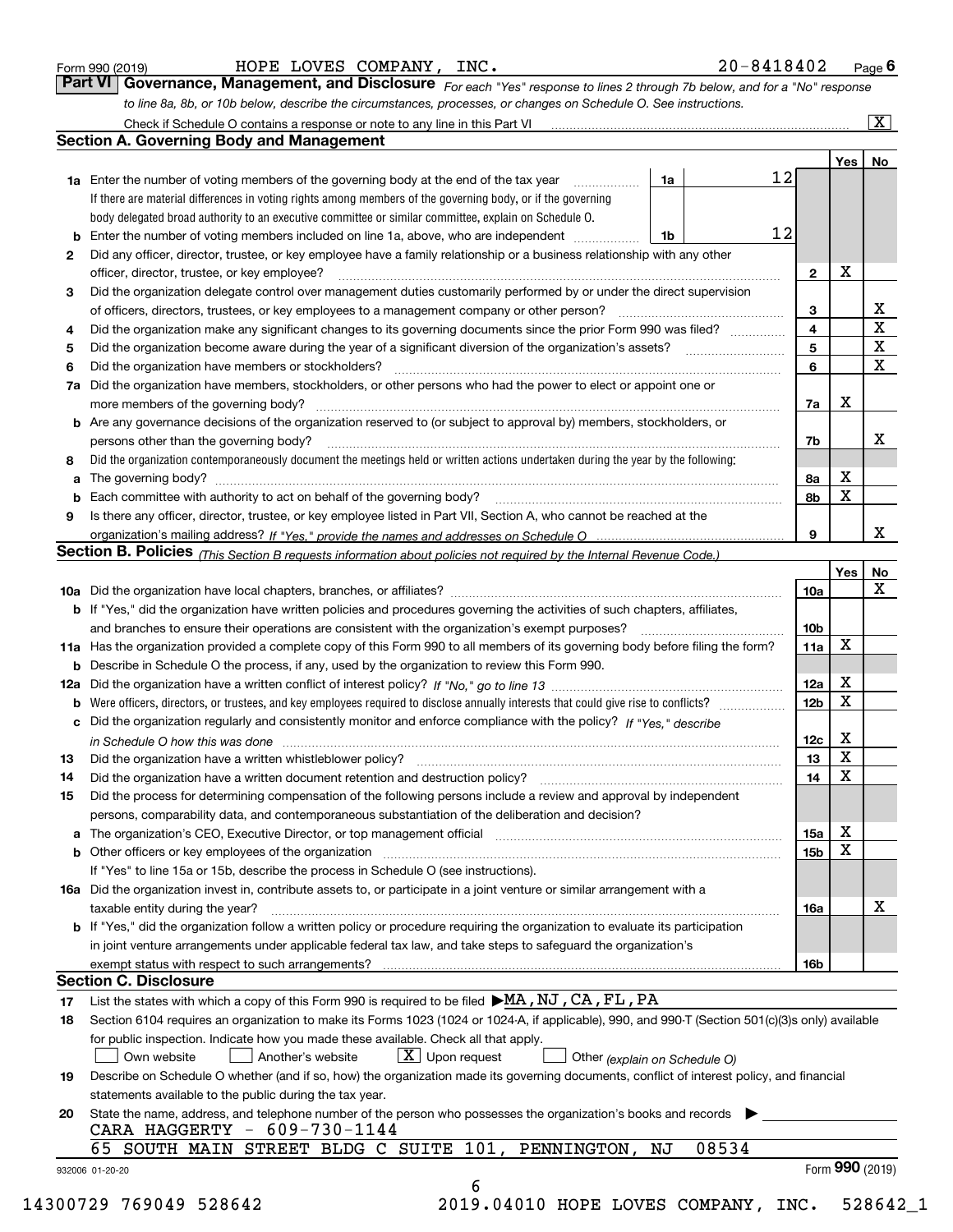$\mathcal{L}^{\text{max}}$ 

# **7Part VII Compensation of Officers, Directors, Trustees, Key Employees, Highest Compensated Employees, and Independent Contractors**

Check if Schedule O contains a response or note to any line in this Part VII

**Section A. Officers, Directors, Trustees, Key Employees, and Highest Compensated Employees**

**1a**  Complete this table for all persons required to be listed. Report compensation for the calendar year ending with or within the organization's tax year. **•** List all of the organization's current officers, directors, trustees (whether individuals or organizations), regardless of amount of compensation.

Enter -0- in columns (D), (E), and (F) if no compensation was paid.

 $\bullet$  List all of the organization's  $\,$ current key employees, if any. See instructions for definition of "key employee."

**•** List the organization's five current highest compensated employees (other than an officer, director, trustee, or key employee) who received reportable compensation (Box 5 of Form W-2 and/or Box 7 of Form 1099-MISC) of more than \$100,000 from the organization and any related organizations.

**•** List all of the organization's former officers, key employees, and highest compensated employees who received more than \$100,000 of reportable compensation from the organization and any related organizations.

**former directors or trustees**  ¥ List all of the organization's that received, in the capacity as a former director or trustee of the organization, more than \$10,000 of reportable compensation from the organization and any related organizations.

See instructions for the order in which to list the persons above.

 $\boxed{\textbf{X}}$  Check this box if neither the organization nor any related organization compensated any current officer, director, or trustee.

| (A)                         | (B)                    | (C)                            |                                                                                                 |             |              |                                 |              | (D)             | (E)             | (F)                          |
|-----------------------------|------------------------|--------------------------------|-------------------------------------------------------------------------------------------------|-------------|--------------|---------------------------------|--------------|-----------------|-----------------|------------------------------|
| Name and title              | Average                |                                |                                                                                                 | Position    |              |                                 |              | Reportable      | Reportable      | Estimated                    |
|                             | hours per              |                                | (do not check more than one<br>box, unless person is both an<br>officer and a director/trustee) |             |              |                                 | compensation | compensation    | amount of       |                              |
|                             | week                   |                                |                                                                                                 |             |              |                                 |              | from            | from related    | other                        |
|                             | (list any              |                                |                                                                                                 |             |              |                                 |              | the             | organizations   | compensation                 |
|                             | hours for              |                                |                                                                                                 |             |              |                                 |              | organization    | (W-2/1099-MISC) | from the                     |
|                             | related                |                                |                                                                                                 |             |              |                                 |              | (W-2/1099-MISC) |                 | organization                 |
|                             | organizations<br>below |                                |                                                                                                 |             |              |                                 |              |                 |                 | and related<br>organizations |
|                             | line)                  | Individual trustee or director | Institutional trustee                                                                           | Officer     | Key employee | Highest compensated<br>employee | Former       |                 |                 |                              |
| TRACEY VASILE<br>(1)        | 5.00                   |                                |                                                                                                 |             |              |                                 |              |                 |                 |                              |
| PRESIDENT                   |                        | $\mathbf x$                    |                                                                                                 | $\rm X$     |              |                                 |              | $0$ .           | 0.              | $0_{.}$                      |
| <b>KEIREN DUNFEE</b><br>(2) | $\overline{5.00}$      |                                |                                                                                                 |             |              |                                 |              |                 |                 |                              |
| VICE PRESIDENT              |                        | $\mathbf X$                    |                                                                                                 | $\mathbf X$ |              |                                 |              | 0.              | $\mathbf 0$ .   | $\mathbf 0$ .                |
| WARREN BENTON AMES<br>(3)   | 5.00                   |                                |                                                                                                 |             |              |                                 |              |                 |                 |                              |
| <b>SECRETARY</b>            |                        | $\mathbf X$                    |                                                                                                 | $\rm X$     |              |                                 |              | 0.              | $\mathbf 0$ .   | $\mathbf 0$ .                |
| (4)<br>TIM GAMBERZKY        | 5.00                   |                                |                                                                                                 |             |              |                                 |              |                 |                 |                              |
| TREASURER                   |                        | $\mathbf X$                    |                                                                                                 | $\rm X$     |              |                                 |              | 0.              | 0.              | $\mathbf 0$ .                |
| RON SUZUKI<br>(5)           | 1.00                   |                                |                                                                                                 |             |              |                                 |              |                 |                 |                              |
| <b>BOARD MEMBER</b>         |                        | $\mathbf X$                    |                                                                                                 |             |              |                                 |              | 0.              | $\mathbf 0$ .   | $\mathbf 0$ .                |
| SARA COOPER<br>(6)          | 1.00                   |                                |                                                                                                 |             |              |                                 |              |                 |                 |                              |
| <b>BOARD MEMBER</b>         |                        | $\mathbf X$                    |                                                                                                 |             |              |                                 |              | $\mathbf 0$ .   | $\mathbf 0$ .   | $\mathbf 0$ .                |
| MICHAEL PALMER<br>(7)       | 1.00                   |                                |                                                                                                 |             |              |                                 |              |                 |                 |                              |
| <b>BOARD MEMBER</b>         |                        | $\mathbf X$                    |                                                                                                 |             |              |                                 |              | 0.              | $\mathbf 0$ .   | $0_{.}$                      |
| CRAIG COLBY<br>(8)          | 1.00                   |                                |                                                                                                 |             |              |                                 |              |                 |                 |                              |
| <b>BOARD MEMBER</b>         |                        | $\mathbf X$                    |                                                                                                 |             |              |                                 |              | $\mathbf 0$ .   | $\mathbf 0$ .   | $\mathbf 0$ .                |
| KRISTEN COLBY<br>(9)        | 1.00                   |                                |                                                                                                 |             |              |                                 |              |                 |                 |                              |
| BOARD MEMBER                |                        | $\mathbf X$                    |                                                                                                 |             |              |                                 |              | $0$ .           | 0.              | 0.                           |
| (10) LINDA OSMAN            | 1.00                   |                                |                                                                                                 |             |              |                                 |              |                 |                 |                              |
| <b>BOARD MEMBER</b>         |                        | $\mathbf x$                    |                                                                                                 |             |              |                                 |              | $\mathbf 0$ .   | 0.              | $\mathbf 0$ .                |
| (11) CHRISTINE POWERS       | 1.00                   |                                |                                                                                                 |             |              |                                 |              |                 |                 |                              |
| <b>BOARD MEMBER</b>         |                        | $\mathbf X$                    |                                                                                                 |             |              |                                 |              | 0.              | 0.              | $\mathbf 0$ .                |
| (12) JENNIFER MIZZONE       | 1.00                   |                                |                                                                                                 |             |              |                                 |              |                 |                 |                              |
| BOARD MEMBER                |                        | $\mathbf X$                    |                                                                                                 |             |              |                                 |              | 0.              | $\mathbf 0$ .   | $\mathbf 0$ .                |
|                             |                        |                                |                                                                                                 |             |              |                                 |              |                 |                 |                              |
|                             |                        |                                |                                                                                                 |             |              |                                 |              |                 |                 |                              |
|                             |                        |                                |                                                                                                 |             |              |                                 |              |                 |                 |                              |
|                             |                        |                                |                                                                                                 |             |              |                                 |              |                 |                 |                              |
|                             |                        |                                |                                                                                                 |             |              |                                 |              |                 |                 |                              |
|                             |                        |                                |                                                                                                 |             |              |                                 |              |                 |                 |                              |
|                             |                        |                                |                                                                                                 |             |              |                                 |              |                 |                 |                              |
|                             |                        |                                |                                                                                                 |             |              |                                 |              |                 |                 |                              |
|                             |                        |                                |                                                                                                 |             |              |                                 |              |                 |                 |                              |
|                             |                        |                                |                                                                                                 |             |              |                                 |              |                 |                 | $\overline{2}$               |

7

932007 01-20-20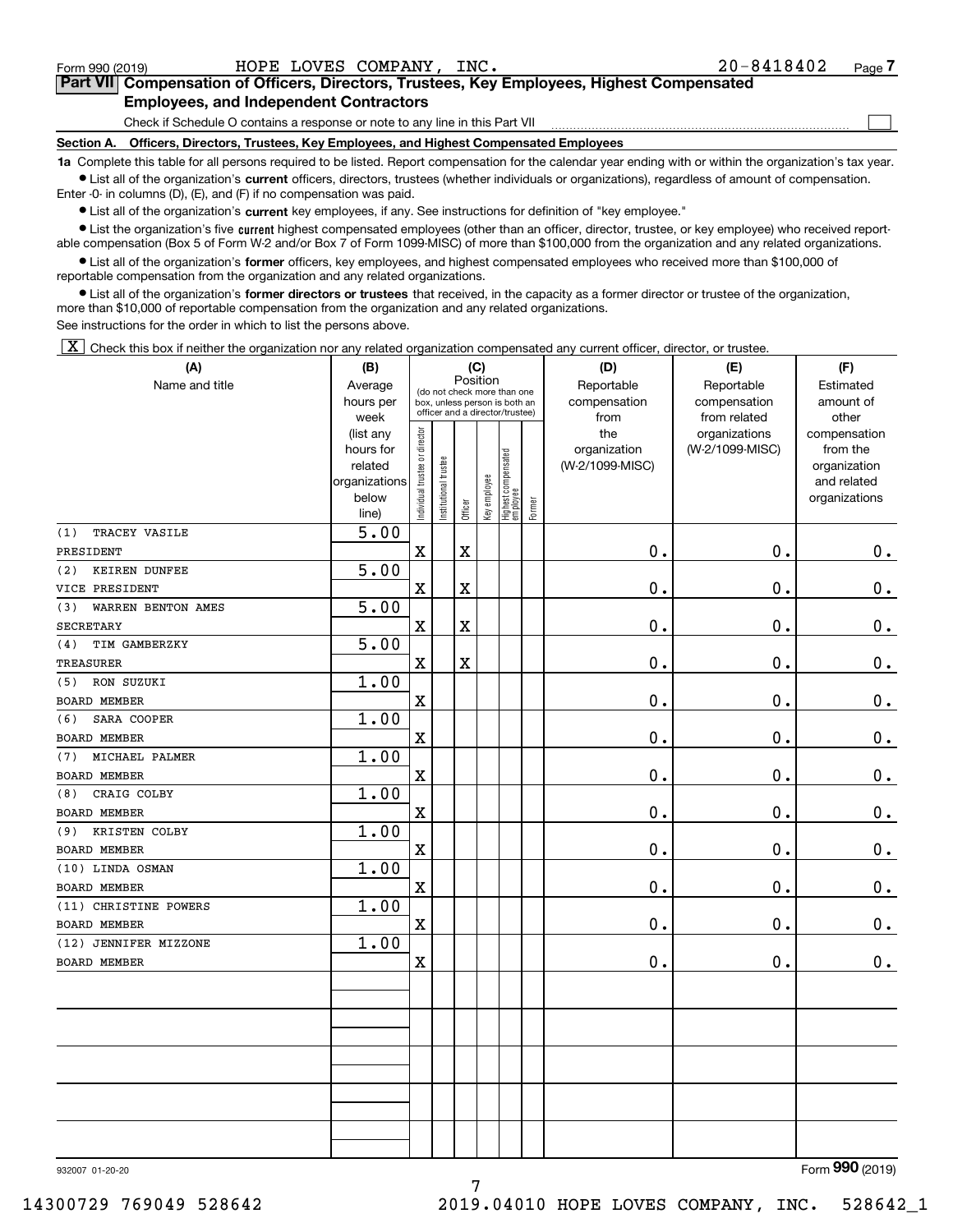|              | HOPE LOVES COMPANY, INC.<br>Form 990 (2019)                                                                                                                                                                                                                         |                               |                       |                                                                                                            |                 |                                 |        |                                                                |                                                                  | 20-8418402        |                                                 |                                                                                                |                  | Page 8                               |
|--------------|---------------------------------------------------------------------------------------------------------------------------------------------------------------------------------------------------------------------------------------------------------------------|-------------------------------|-----------------------|------------------------------------------------------------------------------------------------------------|-----------------|---------------------------------|--------|----------------------------------------------------------------|------------------------------------------------------------------|-------------------|-------------------------------------------------|------------------------------------------------------------------------------------------------|------------------|--------------------------------------|
|              | <b>Part VII</b><br>Section A. Officers, Directors, Trustees, Key Employees, and Highest Compensated Employees (continued)                                                                                                                                           |                               |                       |                                                                                                            |                 |                                 |        |                                                                |                                                                  |                   |                                                 |                                                                                                |                  |                                      |
|              | (A)<br>Name and title                                                                                                                                                                                                                                               | (B)<br>Average                |                       |                                                                                                            | (C)<br>Position |                                 |        |                                                                | (D)<br>Reportable                                                | (E)<br>Reportable |                                                 |                                                                                                | (F)<br>Estimated |                                      |
|              |                                                                                                                                                                                                                                                                     | ndividual trustee or director | Institutional trustee | (do not check more than one<br>box, unless person is both an<br>officer and a director/trustee)<br>Officer | Key employee    | Highest compensated<br>employee | Former | compensation<br>from<br>the<br>organization<br>(W-2/1099-MISC) | compensation<br>from related<br>organizations<br>(W-2/1099-MISC) |                   |                                                 | amount of<br>other<br>compensation<br>from the<br>organization<br>and related<br>organizations |                  |                                      |
|              |                                                                                                                                                                                                                                                                     | line)                         |                       |                                                                                                            |                 |                                 |        |                                                                |                                                                  |                   |                                                 |                                                                                                |                  |                                      |
|              |                                                                                                                                                                                                                                                                     |                               |                       |                                                                                                            |                 |                                 |        |                                                                |                                                                  |                   |                                                 |                                                                                                |                  |                                      |
|              |                                                                                                                                                                                                                                                                     |                               |                       |                                                                                                            |                 |                                 |        |                                                                |                                                                  |                   |                                                 |                                                                                                |                  |                                      |
|              |                                                                                                                                                                                                                                                                     |                               |                       |                                                                                                            |                 |                                 |        |                                                                |                                                                  |                   |                                                 |                                                                                                |                  |                                      |
|              |                                                                                                                                                                                                                                                                     |                               |                       |                                                                                                            |                 |                                 |        |                                                                |                                                                  |                   |                                                 |                                                                                                |                  |                                      |
|              |                                                                                                                                                                                                                                                                     |                               |                       |                                                                                                            |                 |                                 |        |                                                                |                                                                  |                   |                                                 |                                                                                                |                  |                                      |
|              |                                                                                                                                                                                                                                                                     |                               |                       |                                                                                                            |                 |                                 |        |                                                                |                                                                  |                   |                                                 |                                                                                                |                  |                                      |
|              |                                                                                                                                                                                                                                                                     |                               |                       |                                                                                                            |                 |                                 |        |                                                                |                                                                  |                   |                                                 |                                                                                                |                  |                                      |
|              | 1b Subtotal                                                                                                                                                                                                                                                         |                               |                       |                                                                                                            |                 |                                 |        |                                                                | 0.                                                               |                   | 0.                                              |                                                                                                |                  | 0.                                   |
|              | c Total from continuation sheets to Part VII, Section A <b>manual</b> contains the Total from continuum<br>d Total (add lines 1b and 1c).                                                                                                                           |                               |                       |                                                                                                            |                 |                                 |        |                                                                | $\overline{0}$ .<br>$\mathbf 0$ .                                |                   | $\overline{0}$ .<br>$\overline{\mathfrak{o}}$ . |                                                                                                |                  | $\overline{0}$ .<br>$\overline{0}$ . |
| $\mathbf{2}$ | Total number of individuals (including but not limited to those listed above) who received more than \$100,000 of reportable<br>compensation from the organization $\blacktriangleright$                                                                            |                               |                       |                                                                                                            |                 |                                 |        |                                                                |                                                                  |                   |                                                 |                                                                                                |                  | 0                                    |
| з            | Did the organization list any former officer, director, trustee, key employee, or highest compensated employee on                                                                                                                                                   |                               |                       |                                                                                                            |                 |                                 |        |                                                                |                                                                  |                   |                                                 |                                                                                                | Yes              | No                                   |
| 4            | line 1a? If "Yes," complete Schedule J for such individual manufactured contained and the Yes," complete Schedule J for such individual<br>For any individual listed on line 1a, is the sum of reportable compensation and other compensation from the organization |                               |                       |                                                                                                            |                 |                                 |        |                                                                |                                                                  |                   |                                                 | 3                                                                                              |                  | х<br>х                               |
| 5            | Did any person listed on line 1a receive or accrue compensation from any unrelated organization or individual for services                                                                                                                                          |                               |                       |                                                                                                            |                 |                                 |        |                                                                |                                                                  |                   |                                                 | 4<br>5                                                                                         |                  | X                                    |
|              | <b>Section B. Independent Contractors</b>                                                                                                                                                                                                                           |                               |                       |                                                                                                            |                 |                                 |        |                                                                |                                                                  |                   |                                                 |                                                                                                |                  |                                      |
| 1            | Complete this table for your five highest compensated independent contractors that received more than \$100,000 of compensation from<br>the organization. Report compensation for the calendar year ending with or within the organization's tax year.              |                               |                       |                                                                                                            |                 |                                 |        |                                                                |                                                                  |                   |                                                 |                                                                                                |                  |                                      |
|              | (A)<br>Name and business address                                                                                                                                                                                                                                    |                               |                       | <b>NONE</b>                                                                                                |                 |                                 |        |                                                                | (B)<br>Description of services                                   |                   |                                                 | (C)                                                                                            | Compensation     |                                      |
|              |                                                                                                                                                                                                                                                                     |                               |                       |                                                                                                            |                 |                                 |        |                                                                |                                                                  |                   |                                                 |                                                                                                |                  |                                      |
|              |                                                                                                                                                                                                                                                                     |                               |                       |                                                                                                            |                 |                                 |        |                                                                |                                                                  |                   |                                                 |                                                                                                |                  |                                      |
|              |                                                                                                                                                                                                                                                                     |                               |                       |                                                                                                            |                 |                                 |        |                                                                |                                                                  |                   |                                                 |                                                                                                |                  |                                      |
|              |                                                                                                                                                                                                                                                                     |                               |                       |                                                                                                            |                 |                                 |        |                                                                |                                                                  |                   |                                                 |                                                                                                |                  |                                      |
| 2            | Total number of independent contractors (including but not limited to those listed above) who received more than                                                                                                                                                    |                               |                       |                                                                                                            |                 |                                 |        |                                                                |                                                                  |                   |                                                 |                                                                                                |                  |                                      |
|              | \$100,000 of compensation from the organization                                                                                                                                                                                                                     |                               |                       |                                                                                                            |                 | 0                               |        |                                                                |                                                                  |                   |                                                 |                                                                                                | Form 990 (2019)  |                                      |

932008 01-20-20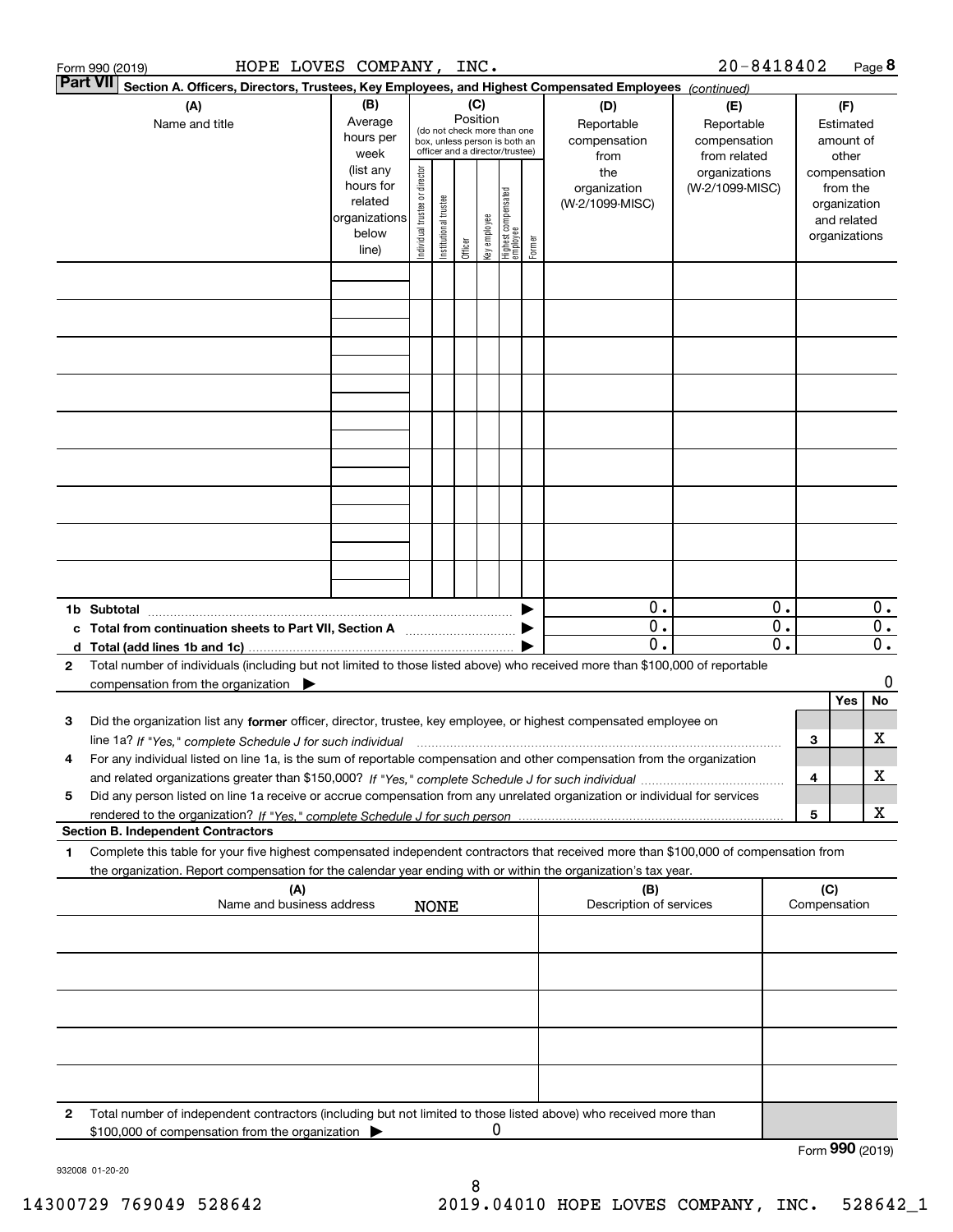| <b>Part VIII</b><br><b>Statement of Revenue</b><br>Check if Schedule O contains a response or note to any line in this Part VIII<br>$\overline{(\mathsf{B})}$ $\overline{(\mathsf{C})}$<br>(D)<br>(A)<br>Related or exempt<br>Unrelated<br>Total revenue<br>from tax under<br>function revenue<br>business revenue<br>1a<br>Contributions, Gifts, Grants<br>and Other Similar Amounts<br>1 a Federated campaigns<br>1 <sub>b</sub><br>Membership dues<br>b<br>69,612.<br>1 <sub>c</sub><br>c Fundraising events<br>1 <sub>d</sub><br>d Related organizations<br>e Government grants (contributions)<br>1e<br>f All other contributions, gifts, grants, and<br>299,361.<br>similar amounts not included above<br>1f<br>$1g$ $\frac{1}{3}$<br>Noncash contributions included in lines 1a-1f<br>g<br>368,973.<br><b>Business Code</b><br>2 a<br>Program Service<br>Revenue<br><u> 1989 - Andrea Stadt Britain, amerikansk politik (</u><br>b<br><u> 1989 - Johann Stein, marwolaethau a bhann an t-Albann an t-Albann an t-Albann an t-Albann an t-Albann an t-Alb</u><br>с<br><u> 1989 - Johann Barn, amerikansk politiker (d. 1989)</u><br>d<br><u> 1989 - Johann Barn, amerikansk politiker (</u><br>е<br>All other program service revenue<br>f<br>a<br>З<br>Investment income (including dividends, interest, and<br>Income from investment of tax-exempt bond proceeds<br>4<br>5<br>(i) Real<br>(ii) Personal<br><b>6 a</b> Gross rents<br>l 6a<br>6 <sub>b</sub><br><b>b</b> Less: rental expenses $\ldots$<br>Rental income or (loss)<br>6с<br>c<br>d Net rental income or (loss)<br>(i) Securities<br>(ii) Other<br>7 a Gross amount from sales of<br>assets other than inventory<br>7a<br><b>b</b> Less: cost or other basis<br>evenue<br>7b<br>and sales expenses<br>7c<br>c Gain or (loss)<br>Other R<br>8 a Gross income from fundraising events (not<br>including $$ 69,612.$ of<br>contributions reported on line 1c). See<br>31,140.<br> 8a<br>31,140.<br>8 <sub>b</sub><br>0.<br>c Net income or (loss) from fundraising events<br>9 a Gross income from gaming activities. See<br> 9a<br>9b<br><b>b</b> Less: direct expenses <b>manually</b><br>c Net income or (loss) from gaming activities<br>10 a Gross sales of inventory, less returns<br> 10a<br>10b<br><b>b</b> Less: cost of goods sold<br>c Net income or (loss) from sales of inventory<br><b>Business Code</b><br>Miscellaneous<br>1,430.<br>1,430.<br>900099<br>11 a MISCELLANEOUS REVENUE<br>Revenue<br>b<br><u> 1989 - Johann Stein, mars an deus Amerikaansk kommunister (</u><br>c<br>1,430.<br>$\overline{370,403}$ .<br>1,430.<br>$0$ .<br>12<br>Form 990 (2019)<br>932009 01-20-20<br>9 |  |  | Form 990 (2019) |  | HOPE LOVES COMPANY,<br>INC. |  | 20-8418402 | Page 9                                 |
|-----------------------------------------------------------------------------------------------------------------------------------------------------------------------------------------------------------------------------------------------------------------------------------------------------------------------------------------------------------------------------------------------------------------------------------------------------------------------------------------------------------------------------------------------------------------------------------------------------------------------------------------------------------------------------------------------------------------------------------------------------------------------------------------------------------------------------------------------------------------------------------------------------------------------------------------------------------------------------------------------------------------------------------------------------------------------------------------------------------------------------------------------------------------------------------------------------------------------------------------------------------------------------------------------------------------------------------------------------------------------------------------------------------------------------------------------------------------------------------------------------------------------------------------------------------------------------------------------------------------------------------------------------------------------------------------------------------------------------------------------------------------------------------------------------------------------------------------------------------------------------------------------------------------------------------------------------------------------------------------------------------------------------------------------------------------------------------------------------------------------------------------------------------------------------------------------------------------------------------------------------------------------------------------------------------------------------------------------------------------------------------------------------------------------------------------------------------------------------------------------------------------------------------------------------------------------------------------------------------------------------------------------------------------------------|--|--|-----------------|--|-----------------------------|--|------------|----------------------------------------|
|                                                                                                                                                                                                                                                                                                                                                                                                                                                                                                                                                                                                                                                                                                                                                                                                                                                                                                                                                                                                                                                                                                                                                                                                                                                                                                                                                                                                                                                                                                                                                                                                                                                                                                                                                                                                                                                                                                                                                                                                                                                                                                                                                                                                                                                                                                                                                                                                                                                                                                                                                                                                                                                                             |  |  |                 |  |                             |  |            |                                        |
|                                                                                                                                                                                                                                                                                                                                                                                                                                                                                                                                                                                                                                                                                                                                                                                                                                                                                                                                                                                                                                                                                                                                                                                                                                                                                                                                                                                                                                                                                                                                                                                                                                                                                                                                                                                                                                                                                                                                                                                                                                                                                                                                                                                                                                                                                                                                                                                                                                                                                                                                                                                                                                                                             |  |  |                 |  |                             |  |            |                                        |
|                                                                                                                                                                                                                                                                                                                                                                                                                                                                                                                                                                                                                                                                                                                                                                                                                                                                                                                                                                                                                                                                                                                                                                                                                                                                                                                                                                                                                                                                                                                                                                                                                                                                                                                                                                                                                                                                                                                                                                                                                                                                                                                                                                                                                                                                                                                                                                                                                                                                                                                                                                                                                                                                             |  |  |                 |  |                             |  |            | Revenue excluded<br>sections 512 - 514 |
|                                                                                                                                                                                                                                                                                                                                                                                                                                                                                                                                                                                                                                                                                                                                                                                                                                                                                                                                                                                                                                                                                                                                                                                                                                                                                                                                                                                                                                                                                                                                                                                                                                                                                                                                                                                                                                                                                                                                                                                                                                                                                                                                                                                                                                                                                                                                                                                                                                                                                                                                                                                                                                                                             |  |  |                 |  |                             |  |            |                                        |
|                                                                                                                                                                                                                                                                                                                                                                                                                                                                                                                                                                                                                                                                                                                                                                                                                                                                                                                                                                                                                                                                                                                                                                                                                                                                                                                                                                                                                                                                                                                                                                                                                                                                                                                                                                                                                                                                                                                                                                                                                                                                                                                                                                                                                                                                                                                                                                                                                                                                                                                                                                                                                                                                             |  |  |                 |  |                             |  |            |                                        |
|                                                                                                                                                                                                                                                                                                                                                                                                                                                                                                                                                                                                                                                                                                                                                                                                                                                                                                                                                                                                                                                                                                                                                                                                                                                                                                                                                                                                                                                                                                                                                                                                                                                                                                                                                                                                                                                                                                                                                                                                                                                                                                                                                                                                                                                                                                                                                                                                                                                                                                                                                                                                                                                                             |  |  |                 |  |                             |  |            |                                        |
|                                                                                                                                                                                                                                                                                                                                                                                                                                                                                                                                                                                                                                                                                                                                                                                                                                                                                                                                                                                                                                                                                                                                                                                                                                                                                                                                                                                                                                                                                                                                                                                                                                                                                                                                                                                                                                                                                                                                                                                                                                                                                                                                                                                                                                                                                                                                                                                                                                                                                                                                                                                                                                                                             |  |  |                 |  |                             |  |            |                                        |
|                                                                                                                                                                                                                                                                                                                                                                                                                                                                                                                                                                                                                                                                                                                                                                                                                                                                                                                                                                                                                                                                                                                                                                                                                                                                                                                                                                                                                                                                                                                                                                                                                                                                                                                                                                                                                                                                                                                                                                                                                                                                                                                                                                                                                                                                                                                                                                                                                                                                                                                                                                                                                                                                             |  |  |                 |  |                             |  |            |                                        |
|                                                                                                                                                                                                                                                                                                                                                                                                                                                                                                                                                                                                                                                                                                                                                                                                                                                                                                                                                                                                                                                                                                                                                                                                                                                                                                                                                                                                                                                                                                                                                                                                                                                                                                                                                                                                                                                                                                                                                                                                                                                                                                                                                                                                                                                                                                                                                                                                                                                                                                                                                                                                                                                                             |  |  |                 |  |                             |  |            |                                        |
|                                                                                                                                                                                                                                                                                                                                                                                                                                                                                                                                                                                                                                                                                                                                                                                                                                                                                                                                                                                                                                                                                                                                                                                                                                                                                                                                                                                                                                                                                                                                                                                                                                                                                                                                                                                                                                                                                                                                                                                                                                                                                                                                                                                                                                                                                                                                                                                                                                                                                                                                                                                                                                                                             |  |  |                 |  |                             |  |            |                                        |
|                                                                                                                                                                                                                                                                                                                                                                                                                                                                                                                                                                                                                                                                                                                                                                                                                                                                                                                                                                                                                                                                                                                                                                                                                                                                                                                                                                                                                                                                                                                                                                                                                                                                                                                                                                                                                                                                                                                                                                                                                                                                                                                                                                                                                                                                                                                                                                                                                                                                                                                                                                                                                                                                             |  |  |                 |  |                             |  |            |                                        |
|                                                                                                                                                                                                                                                                                                                                                                                                                                                                                                                                                                                                                                                                                                                                                                                                                                                                                                                                                                                                                                                                                                                                                                                                                                                                                                                                                                                                                                                                                                                                                                                                                                                                                                                                                                                                                                                                                                                                                                                                                                                                                                                                                                                                                                                                                                                                                                                                                                                                                                                                                                                                                                                                             |  |  |                 |  |                             |  |            |                                        |
|                                                                                                                                                                                                                                                                                                                                                                                                                                                                                                                                                                                                                                                                                                                                                                                                                                                                                                                                                                                                                                                                                                                                                                                                                                                                                                                                                                                                                                                                                                                                                                                                                                                                                                                                                                                                                                                                                                                                                                                                                                                                                                                                                                                                                                                                                                                                                                                                                                                                                                                                                                                                                                                                             |  |  |                 |  |                             |  |            |                                        |
|                                                                                                                                                                                                                                                                                                                                                                                                                                                                                                                                                                                                                                                                                                                                                                                                                                                                                                                                                                                                                                                                                                                                                                                                                                                                                                                                                                                                                                                                                                                                                                                                                                                                                                                                                                                                                                                                                                                                                                                                                                                                                                                                                                                                                                                                                                                                                                                                                                                                                                                                                                                                                                                                             |  |  |                 |  |                             |  |            |                                        |
|                                                                                                                                                                                                                                                                                                                                                                                                                                                                                                                                                                                                                                                                                                                                                                                                                                                                                                                                                                                                                                                                                                                                                                                                                                                                                                                                                                                                                                                                                                                                                                                                                                                                                                                                                                                                                                                                                                                                                                                                                                                                                                                                                                                                                                                                                                                                                                                                                                                                                                                                                                                                                                                                             |  |  |                 |  |                             |  |            |                                        |
|                                                                                                                                                                                                                                                                                                                                                                                                                                                                                                                                                                                                                                                                                                                                                                                                                                                                                                                                                                                                                                                                                                                                                                                                                                                                                                                                                                                                                                                                                                                                                                                                                                                                                                                                                                                                                                                                                                                                                                                                                                                                                                                                                                                                                                                                                                                                                                                                                                                                                                                                                                                                                                                                             |  |  |                 |  |                             |  |            |                                        |
|                                                                                                                                                                                                                                                                                                                                                                                                                                                                                                                                                                                                                                                                                                                                                                                                                                                                                                                                                                                                                                                                                                                                                                                                                                                                                                                                                                                                                                                                                                                                                                                                                                                                                                                                                                                                                                                                                                                                                                                                                                                                                                                                                                                                                                                                                                                                                                                                                                                                                                                                                                                                                                                                             |  |  |                 |  |                             |  |            |                                        |
|                                                                                                                                                                                                                                                                                                                                                                                                                                                                                                                                                                                                                                                                                                                                                                                                                                                                                                                                                                                                                                                                                                                                                                                                                                                                                                                                                                                                                                                                                                                                                                                                                                                                                                                                                                                                                                                                                                                                                                                                                                                                                                                                                                                                                                                                                                                                                                                                                                                                                                                                                                                                                                                                             |  |  |                 |  |                             |  |            |                                        |
|                                                                                                                                                                                                                                                                                                                                                                                                                                                                                                                                                                                                                                                                                                                                                                                                                                                                                                                                                                                                                                                                                                                                                                                                                                                                                                                                                                                                                                                                                                                                                                                                                                                                                                                                                                                                                                                                                                                                                                                                                                                                                                                                                                                                                                                                                                                                                                                                                                                                                                                                                                                                                                                                             |  |  |                 |  |                             |  |            |                                        |
|                                                                                                                                                                                                                                                                                                                                                                                                                                                                                                                                                                                                                                                                                                                                                                                                                                                                                                                                                                                                                                                                                                                                                                                                                                                                                                                                                                                                                                                                                                                                                                                                                                                                                                                                                                                                                                                                                                                                                                                                                                                                                                                                                                                                                                                                                                                                                                                                                                                                                                                                                                                                                                                                             |  |  |                 |  |                             |  |            |                                        |
|                                                                                                                                                                                                                                                                                                                                                                                                                                                                                                                                                                                                                                                                                                                                                                                                                                                                                                                                                                                                                                                                                                                                                                                                                                                                                                                                                                                                                                                                                                                                                                                                                                                                                                                                                                                                                                                                                                                                                                                                                                                                                                                                                                                                                                                                                                                                                                                                                                                                                                                                                                                                                                                                             |  |  |                 |  |                             |  |            |                                        |
|                                                                                                                                                                                                                                                                                                                                                                                                                                                                                                                                                                                                                                                                                                                                                                                                                                                                                                                                                                                                                                                                                                                                                                                                                                                                                                                                                                                                                                                                                                                                                                                                                                                                                                                                                                                                                                                                                                                                                                                                                                                                                                                                                                                                                                                                                                                                                                                                                                                                                                                                                                                                                                                                             |  |  |                 |  |                             |  |            |                                        |
|                                                                                                                                                                                                                                                                                                                                                                                                                                                                                                                                                                                                                                                                                                                                                                                                                                                                                                                                                                                                                                                                                                                                                                                                                                                                                                                                                                                                                                                                                                                                                                                                                                                                                                                                                                                                                                                                                                                                                                                                                                                                                                                                                                                                                                                                                                                                                                                                                                                                                                                                                                                                                                                                             |  |  |                 |  |                             |  |            |                                        |
|                                                                                                                                                                                                                                                                                                                                                                                                                                                                                                                                                                                                                                                                                                                                                                                                                                                                                                                                                                                                                                                                                                                                                                                                                                                                                                                                                                                                                                                                                                                                                                                                                                                                                                                                                                                                                                                                                                                                                                                                                                                                                                                                                                                                                                                                                                                                                                                                                                                                                                                                                                                                                                                                             |  |  |                 |  |                             |  |            |                                        |
|                                                                                                                                                                                                                                                                                                                                                                                                                                                                                                                                                                                                                                                                                                                                                                                                                                                                                                                                                                                                                                                                                                                                                                                                                                                                                                                                                                                                                                                                                                                                                                                                                                                                                                                                                                                                                                                                                                                                                                                                                                                                                                                                                                                                                                                                                                                                                                                                                                                                                                                                                                                                                                                                             |  |  |                 |  |                             |  |            |                                        |
|                                                                                                                                                                                                                                                                                                                                                                                                                                                                                                                                                                                                                                                                                                                                                                                                                                                                                                                                                                                                                                                                                                                                                                                                                                                                                                                                                                                                                                                                                                                                                                                                                                                                                                                                                                                                                                                                                                                                                                                                                                                                                                                                                                                                                                                                                                                                                                                                                                                                                                                                                                                                                                                                             |  |  |                 |  |                             |  |            |                                        |
|                                                                                                                                                                                                                                                                                                                                                                                                                                                                                                                                                                                                                                                                                                                                                                                                                                                                                                                                                                                                                                                                                                                                                                                                                                                                                                                                                                                                                                                                                                                                                                                                                                                                                                                                                                                                                                                                                                                                                                                                                                                                                                                                                                                                                                                                                                                                                                                                                                                                                                                                                                                                                                                                             |  |  |                 |  |                             |  |            |                                        |
|                                                                                                                                                                                                                                                                                                                                                                                                                                                                                                                                                                                                                                                                                                                                                                                                                                                                                                                                                                                                                                                                                                                                                                                                                                                                                                                                                                                                                                                                                                                                                                                                                                                                                                                                                                                                                                                                                                                                                                                                                                                                                                                                                                                                                                                                                                                                                                                                                                                                                                                                                                                                                                                                             |  |  |                 |  |                             |  |            |                                        |
|                                                                                                                                                                                                                                                                                                                                                                                                                                                                                                                                                                                                                                                                                                                                                                                                                                                                                                                                                                                                                                                                                                                                                                                                                                                                                                                                                                                                                                                                                                                                                                                                                                                                                                                                                                                                                                                                                                                                                                                                                                                                                                                                                                                                                                                                                                                                                                                                                                                                                                                                                                                                                                                                             |  |  |                 |  |                             |  |            |                                        |
|                                                                                                                                                                                                                                                                                                                                                                                                                                                                                                                                                                                                                                                                                                                                                                                                                                                                                                                                                                                                                                                                                                                                                                                                                                                                                                                                                                                                                                                                                                                                                                                                                                                                                                                                                                                                                                                                                                                                                                                                                                                                                                                                                                                                                                                                                                                                                                                                                                                                                                                                                                                                                                                                             |  |  |                 |  |                             |  |            |                                        |
|                                                                                                                                                                                                                                                                                                                                                                                                                                                                                                                                                                                                                                                                                                                                                                                                                                                                                                                                                                                                                                                                                                                                                                                                                                                                                                                                                                                                                                                                                                                                                                                                                                                                                                                                                                                                                                                                                                                                                                                                                                                                                                                                                                                                                                                                                                                                                                                                                                                                                                                                                                                                                                                                             |  |  |                 |  |                             |  |            |                                        |
|                                                                                                                                                                                                                                                                                                                                                                                                                                                                                                                                                                                                                                                                                                                                                                                                                                                                                                                                                                                                                                                                                                                                                                                                                                                                                                                                                                                                                                                                                                                                                                                                                                                                                                                                                                                                                                                                                                                                                                                                                                                                                                                                                                                                                                                                                                                                                                                                                                                                                                                                                                                                                                                                             |  |  |                 |  |                             |  |            |                                        |
|                                                                                                                                                                                                                                                                                                                                                                                                                                                                                                                                                                                                                                                                                                                                                                                                                                                                                                                                                                                                                                                                                                                                                                                                                                                                                                                                                                                                                                                                                                                                                                                                                                                                                                                                                                                                                                                                                                                                                                                                                                                                                                                                                                                                                                                                                                                                                                                                                                                                                                                                                                                                                                                                             |  |  |                 |  |                             |  |            |                                        |
|                                                                                                                                                                                                                                                                                                                                                                                                                                                                                                                                                                                                                                                                                                                                                                                                                                                                                                                                                                                                                                                                                                                                                                                                                                                                                                                                                                                                                                                                                                                                                                                                                                                                                                                                                                                                                                                                                                                                                                                                                                                                                                                                                                                                                                                                                                                                                                                                                                                                                                                                                                                                                                                                             |  |  |                 |  |                             |  |            |                                        |
|                                                                                                                                                                                                                                                                                                                                                                                                                                                                                                                                                                                                                                                                                                                                                                                                                                                                                                                                                                                                                                                                                                                                                                                                                                                                                                                                                                                                                                                                                                                                                                                                                                                                                                                                                                                                                                                                                                                                                                                                                                                                                                                                                                                                                                                                                                                                                                                                                                                                                                                                                                                                                                                                             |  |  |                 |  |                             |  |            |                                        |
|                                                                                                                                                                                                                                                                                                                                                                                                                                                                                                                                                                                                                                                                                                                                                                                                                                                                                                                                                                                                                                                                                                                                                                                                                                                                                                                                                                                                                                                                                                                                                                                                                                                                                                                                                                                                                                                                                                                                                                                                                                                                                                                                                                                                                                                                                                                                                                                                                                                                                                                                                                                                                                                                             |  |  |                 |  |                             |  |            |                                        |
|                                                                                                                                                                                                                                                                                                                                                                                                                                                                                                                                                                                                                                                                                                                                                                                                                                                                                                                                                                                                                                                                                                                                                                                                                                                                                                                                                                                                                                                                                                                                                                                                                                                                                                                                                                                                                                                                                                                                                                                                                                                                                                                                                                                                                                                                                                                                                                                                                                                                                                                                                                                                                                                                             |  |  |                 |  |                             |  |            |                                        |
|                                                                                                                                                                                                                                                                                                                                                                                                                                                                                                                                                                                                                                                                                                                                                                                                                                                                                                                                                                                                                                                                                                                                                                                                                                                                                                                                                                                                                                                                                                                                                                                                                                                                                                                                                                                                                                                                                                                                                                                                                                                                                                                                                                                                                                                                                                                                                                                                                                                                                                                                                                                                                                                                             |  |  |                 |  |                             |  |            |                                        |
|                                                                                                                                                                                                                                                                                                                                                                                                                                                                                                                                                                                                                                                                                                                                                                                                                                                                                                                                                                                                                                                                                                                                                                                                                                                                                                                                                                                                                                                                                                                                                                                                                                                                                                                                                                                                                                                                                                                                                                                                                                                                                                                                                                                                                                                                                                                                                                                                                                                                                                                                                                                                                                                                             |  |  |                 |  |                             |  |            |                                        |
|                                                                                                                                                                                                                                                                                                                                                                                                                                                                                                                                                                                                                                                                                                                                                                                                                                                                                                                                                                                                                                                                                                                                                                                                                                                                                                                                                                                                                                                                                                                                                                                                                                                                                                                                                                                                                                                                                                                                                                                                                                                                                                                                                                                                                                                                                                                                                                                                                                                                                                                                                                                                                                                                             |  |  |                 |  |                             |  |            |                                        |
|                                                                                                                                                                                                                                                                                                                                                                                                                                                                                                                                                                                                                                                                                                                                                                                                                                                                                                                                                                                                                                                                                                                                                                                                                                                                                                                                                                                                                                                                                                                                                                                                                                                                                                                                                                                                                                                                                                                                                                                                                                                                                                                                                                                                                                                                                                                                                                                                                                                                                                                                                                                                                                                                             |  |  |                 |  |                             |  |            |                                        |
|                                                                                                                                                                                                                                                                                                                                                                                                                                                                                                                                                                                                                                                                                                                                                                                                                                                                                                                                                                                                                                                                                                                                                                                                                                                                                                                                                                                                                                                                                                                                                                                                                                                                                                                                                                                                                                                                                                                                                                                                                                                                                                                                                                                                                                                                                                                                                                                                                                                                                                                                                                                                                                                                             |  |  |                 |  |                             |  |            |                                        |
|                                                                                                                                                                                                                                                                                                                                                                                                                                                                                                                                                                                                                                                                                                                                                                                                                                                                                                                                                                                                                                                                                                                                                                                                                                                                                                                                                                                                                                                                                                                                                                                                                                                                                                                                                                                                                                                                                                                                                                                                                                                                                                                                                                                                                                                                                                                                                                                                                                                                                                                                                                                                                                                                             |  |  |                 |  |                             |  |            |                                        |
|                                                                                                                                                                                                                                                                                                                                                                                                                                                                                                                                                                                                                                                                                                                                                                                                                                                                                                                                                                                                                                                                                                                                                                                                                                                                                                                                                                                                                                                                                                                                                                                                                                                                                                                                                                                                                                                                                                                                                                                                                                                                                                                                                                                                                                                                                                                                                                                                                                                                                                                                                                                                                                                                             |  |  |                 |  |                             |  |            |                                        |
|                                                                                                                                                                                                                                                                                                                                                                                                                                                                                                                                                                                                                                                                                                                                                                                                                                                                                                                                                                                                                                                                                                                                                                                                                                                                                                                                                                                                                                                                                                                                                                                                                                                                                                                                                                                                                                                                                                                                                                                                                                                                                                                                                                                                                                                                                                                                                                                                                                                                                                                                                                                                                                                                             |  |  |                 |  |                             |  |            |                                        |
|                                                                                                                                                                                                                                                                                                                                                                                                                                                                                                                                                                                                                                                                                                                                                                                                                                                                                                                                                                                                                                                                                                                                                                                                                                                                                                                                                                                                                                                                                                                                                                                                                                                                                                                                                                                                                                                                                                                                                                                                                                                                                                                                                                                                                                                                                                                                                                                                                                                                                                                                                                                                                                                                             |  |  |                 |  |                             |  |            |                                        |
|                                                                                                                                                                                                                                                                                                                                                                                                                                                                                                                                                                                                                                                                                                                                                                                                                                                                                                                                                                                                                                                                                                                                                                                                                                                                                                                                                                                                                                                                                                                                                                                                                                                                                                                                                                                                                                                                                                                                                                                                                                                                                                                                                                                                                                                                                                                                                                                                                                                                                                                                                                                                                                                                             |  |  |                 |  |                             |  |            |                                        |
|                                                                                                                                                                                                                                                                                                                                                                                                                                                                                                                                                                                                                                                                                                                                                                                                                                                                                                                                                                                                                                                                                                                                                                                                                                                                                                                                                                                                                                                                                                                                                                                                                                                                                                                                                                                                                                                                                                                                                                                                                                                                                                                                                                                                                                                                                                                                                                                                                                                                                                                                                                                                                                                                             |  |  |                 |  |                             |  |            |                                        |
|                                                                                                                                                                                                                                                                                                                                                                                                                                                                                                                                                                                                                                                                                                                                                                                                                                                                                                                                                                                                                                                                                                                                                                                                                                                                                                                                                                                                                                                                                                                                                                                                                                                                                                                                                                                                                                                                                                                                                                                                                                                                                                                                                                                                                                                                                                                                                                                                                                                                                                                                                                                                                                                                             |  |  |                 |  |                             |  |            |                                        |
|                                                                                                                                                                                                                                                                                                                                                                                                                                                                                                                                                                                                                                                                                                                                                                                                                                                                                                                                                                                                                                                                                                                                                                                                                                                                                                                                                                                                                                                                                                                                                                                                                                                                                                                                                                                                                                                                                                                                                                                                                                                                                                                                                                                                                                                                                                                                                                                                                                                                                                                                                                                                                                                                             |  |  |                 |  |                             |  |            |                                        |
|                                                                                                                                                                                                                                                                                                                                                                                                                                                                                                                                                                                                                                                                                                                                                                                                                                                                                                                                                                                                                                                                                                                                                                                                                                                                                                                                                                                                                                                                                                                                                                                                                                                                                                                                                                                                                                                                                                                                                                                                                                                                                                                                                                                                                                                                                                                                                                                                                                                                                                                                                                                                                                                                             |  |  |                 |  |                             |  |            | 0.                                     |
|                                                                                                                                                                                                                                                                                                                                                                                                                                                                                                                                                                                                                                                                                                                                                                                                                                                                                                                                                                                                                                                                                                                                                                                                                                                                                                                                                                                                                                                                                                                                                                                                                                                                                                                                                                                                                                                                                                                                                                                                                                                                                                                                                                                                                                                                                                                                                                                                                                                                                                                                                                                                                                                                             |  |  |                 |  |                             |  |            |                                        |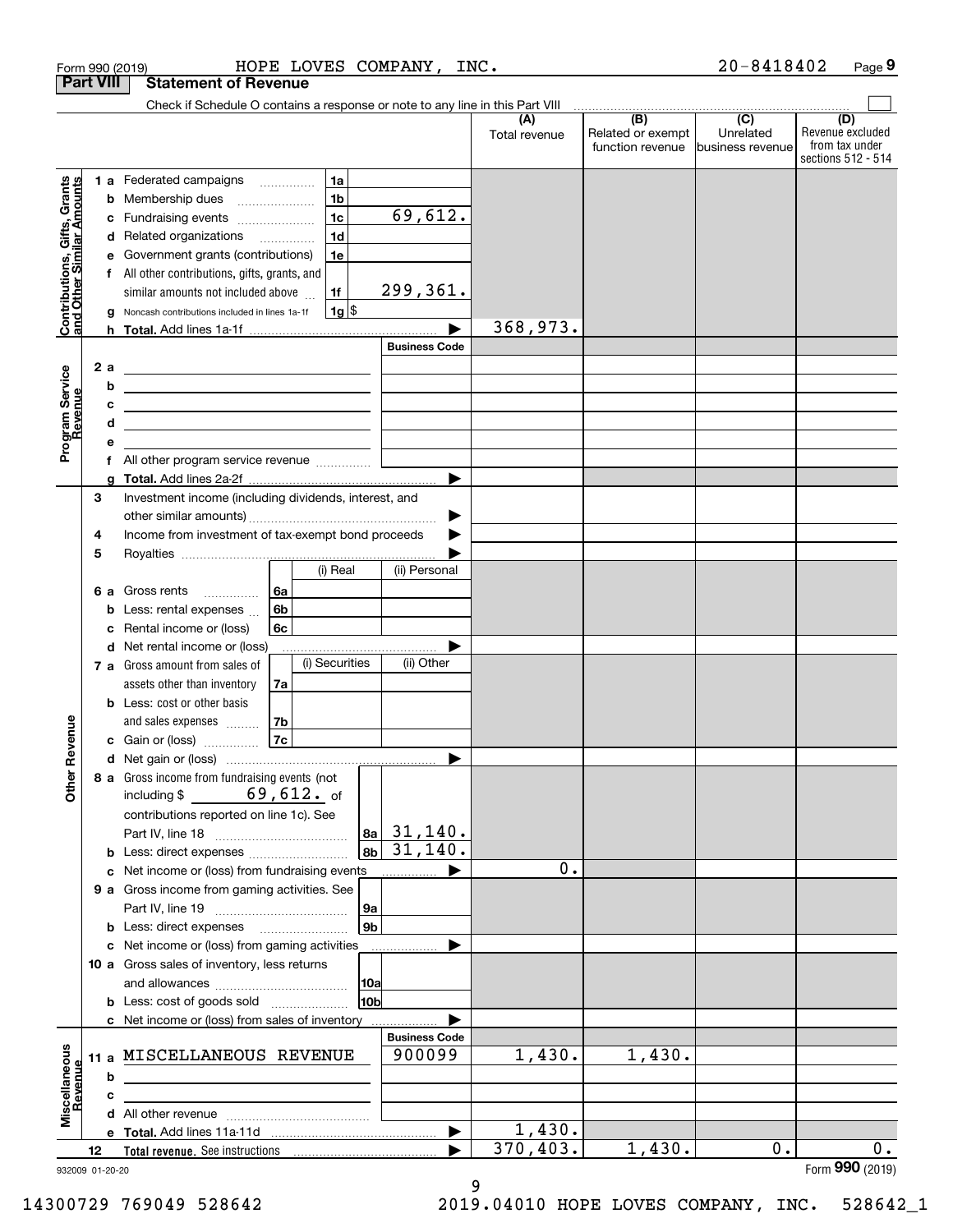Form 990 (2019) Page HOPE LOVES COMPANY, INC. 20-8418402 **Part IX Statement of Functional Expenses**

|              | Section 501(c)(3) and 501(c)(4) organizations must complete all columns. All other organizations must complete column (A).                                                                                 |                       |                                    |                                                      |                                |
|--------------|------------------------------------------------------------------------------------------------------------------------------------------------------------------------------------------------------------|-----------------------|------------------------------------|------------------------------------------------------|--------------------------------|
|              | Check if Schedule O contains a response or note to any line in this Part IX                                                                                                                                |                       |                                    |                                                      |                                |
|              | Do not include amounts reported on lines 6b,<br>7b, 8b, 9b, and 10b of Part VIII.                                                                                                                          | (A)<br>Total expenses | (B)<br>Program service<br>expenses | $\overline{C}$<br>Management and<br>general expenses | (D)<br>Fundraising<br>expenses |
| 1.           | Grants and other assistance to domestic organizations                                                                                                                                                      |                       |                                    |                                                      |                                |
|              | and domestic governments. See Part IV, line 21                                                                                                                                                             |                       |                                    |                                                      |                                |
| $\mathbf{2}$ | Grants and other assistance to domestic                                                                                                                                                                    |                       |                                    |                                                      |                                |
|              | individuals. See Part IV, line 22                                                                                                                                                                          | 2,000.                | 2,000.                             |                                                      |                                |
| 3            | Grants and other assistance to foreign                                                                                                                                                                     |                       |                                    |                                                      |                                |
|              | organizations, foreign governments, and foreign                                                                                                                                                            |                       |                                    |                                                      |                                |
|              | individuals. See Part IV, lines 15 and 16                                                                                                                                                                  |                       |                                    |                                                      |                                |
| 4            | Benefits paid to or for members                                                                                                                                                                            |                       |                                    |                                                      |                                |
| 5            | Compensation of current officers, directors,                                                                                                                                                               |                       |                                    |                                                      |                                |
|              |                                                                                                                                                                                                            | 40,109.               | 31,149.                            | 3,589.                                               | 5,371.                         |
| 6            | Compensation not included above to disqualified                                                                                                                                                            |                       |                                    |                                                      |                                |
|              | persons (as defined under section 4958(f)(1)) and                                                                                                                                                          |                       |                                    |                                                      |                                |
|              | persons described in section 4958(c)(3)(B)                                                                                                                                                                 |                       |                                    |                                                      |                                |
| 7            |                                                                                                                                                                                                            | 85,958.               | 66,755.                            | 7,693.                                               | 11,510.                        |
| 8            | Pension plan accruals and contributions (include                                                                                                                                                           |                       |                                    |                                                      |                                |
|              | section 401(k) and 403(b) employer contributions)                                                                                                                                                          |                       |                                    |                                                      |                                |
| 9            |                                                                                                                                                                                                            |                       |                                    |                                                      |                                |
| 10           |                                                                                                                                                                                                            | 11,852.               | 9,204.                             | 1,061.                                               | 1,587.                         |
| 11           | Fees for services (nonemployees):                                                                                                                                                                          |                       |                                    |                                                      |                                |
|              |                                                                                                                                                                                                            |                       |                                    |                                                      |                                |
| b            |                                                                                                                                                                                                            |                       |                                    |                                                      |                                |
|              |                                                                                                                                                                                                            | 4,465.                | 3,532.                             | 618.                                                 | 315.                           |
|              |                                                                                                                                                                                                            |                       |                                    |                                                      |                                |
|              | e Professional fundraising services. See Part IV, line 17                                                                                                                                                  |                       |                                    |                                                      |                                |
| f            | Investment management fees                                                                                                                                                                                 |                       |                                    |                                                      |                                |
|              | g Other. (If line 11g amount exceeds 10% of line 25,                                                                                                                                                       |                       |                                    |                                                      |                                |
|              | column (A) amount, list line 11g expenses on Sch O.)                                                                                                                                                       | 923.                  | 717.                               | 83.                                                  | 123.                           |
| 12           |                                                                                                                                                                                                            | 2,388.                | 1,889.                             | 330.                                                 | $\overline{169.}$              |
| 13           |                                                                                                                                                                                                            | 6,152.                | 4,867.                             | 851.                                                 | 434.                           |
| 14           |                                                                                                                                                                                                            | 1,811.                | 1,433.                             | 250.                                                 | 128.                           |
| 15           |                                                                                                                                                                                                            |                       |                                    |                                                      |                                |
| 16           |                                                                                                                                                                                                            |                       |                                    |                                                      |                                |
| 17           |                                                                                                                                                                                                            | 2,780.                | 2,199.                             | 385.                                                 | 196.                           |
| 18           | Payments of travel or entertainment expenses                                                                                                                                                               |                       |                                    |                                                      |                                |
|              | for any federal, state, or local public officials                                                                                                                                                          |                       |                                    |                                                      |                                |
| 19           | Conferences, conventions, and meetings                                                                                                                                                                     |                       |                                    |                                                      |                                |
| 20           | Interest                                                                                                                                                                                                   |                       |                                    |                                                      |                                |
| 21           |                                                                                                                                                                                                            |                       |                                    |                                                      |                                |
| 22           | Depreciation, depletion, and amortization                                                                                                                                                                  | 446.                  |                                    | 446.                                                 |                                |
| 23           | Insurance                                                                                                                                                                                                  | 1,140.                |                                    | 1,140.                                               |                                |
| 24           | Other expenses. Itemize expenses not covered<br>above (List miscellaneous expenses on line 24e. If<br>line 24e amount exceeds 10% of line 25, column (A)<br>amount, list line 24e expenses on Schedule O.) |                       |                                    |                                                      |                                |
|              | a CAMPS AND OTHER PROGRAM                                                                                                                                                                                  | 111,004.              | 111,004.                           |                                                      |                                |
|              | <b>b MISCELLANEOUS</b>                                                                                                                                                                                     | 3,461.                |                                    | 2,109.                                               | 1,352.                         |
| c            | DUES AND SUBSCRIPTIONS                                                                                                                                                                                     | 695.                  | 550.                               | 96.                                                  | 49.                            |
| d            |                                                                                                                                                                                                            |                       |                                    |                                                      |                                |
|              | e All other expenses                                                                                                                                                                                       |                       |                                    |                                                      |                                |
| 25           | Total functional expenses. Add lines 1 through 24e                                                                                                                                                         | 275,184.              | 235,299.                           | 18,651.                                              | 21, 234.                       |
| 26           | Joint costs. Complete this line only if the organization                                                                                                                                                   |                       |                                    |                                                      |                                |
|              | reported in column (B) joint costs from a combined                                                                                                                                                         |                       |                                    |                                                      |                                |
|              | educational campaign and fundraising solicitation.                                                                                                                                                         |                       |                                    |                                                      |                                |
|              | Check here $\blacktriangleright$<br>if following SOP 98-2 (ASC 958-720)                                                                                                                                    |                       |                                    |                                                      |                                |

10

932010 01-20-20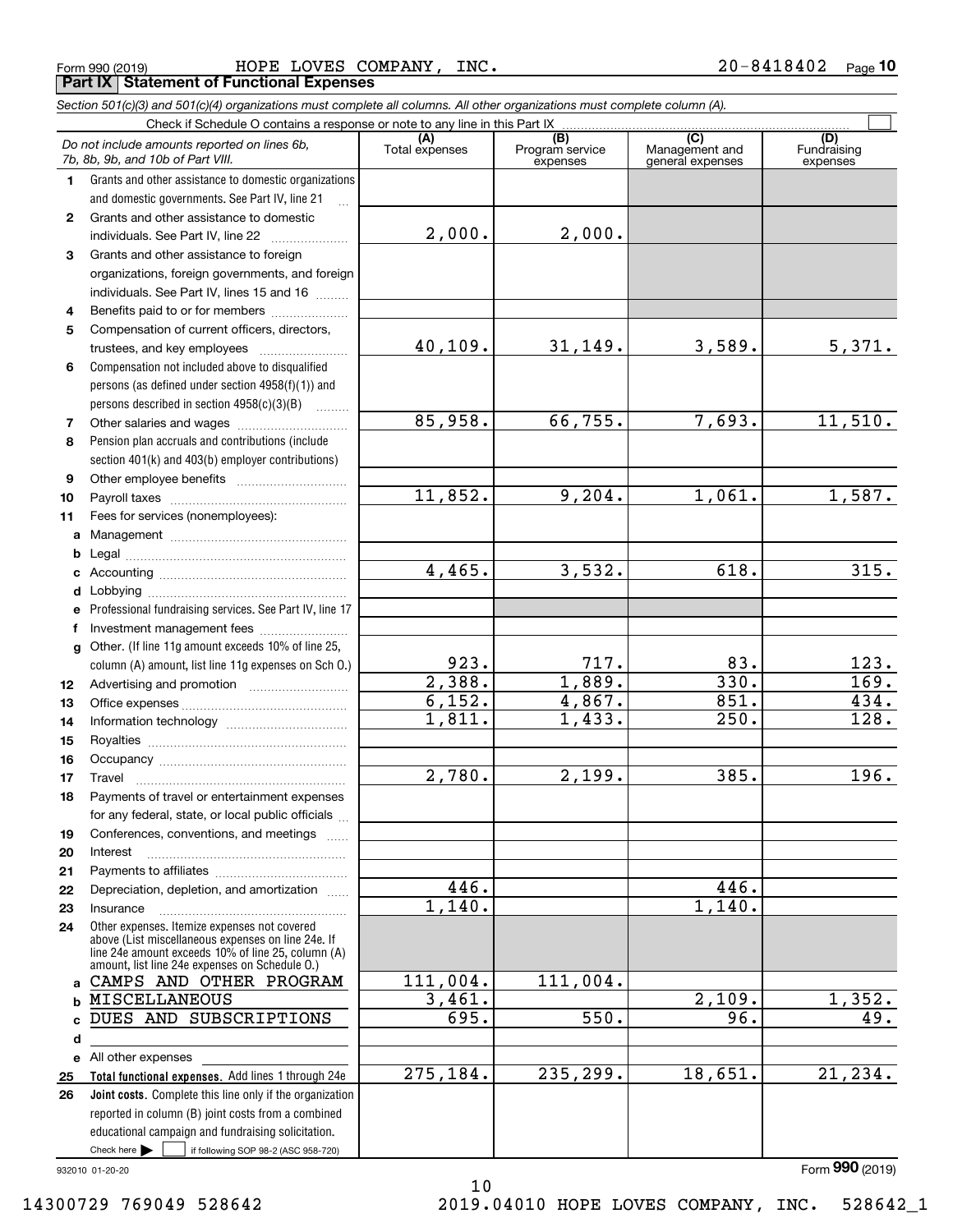## Form 990 (2019) Page HOPE LOVES COMPANY, INC. 20-8418402 **Part X Balance Sheet**

|                             |    |                                                                                                                                                                                                                               |        |                         | (A)<br>Beginning of year |                 | (B)<br>End of year |
|-----------------------------|----|-------------------------------------------------------------------------------------------------------------------------------------------------------------------------------------------------------------------------------|--------|-------------------------|--------------------------|-----------------|--------------------|
|                             | 1  | Cash - non-interest-bearing                                                                                                                                                                                                   |        |                         | 234, 148.                | $\blacksquare$  | 326, 258.          |
|                             | 2  |                                                                                                                                                                                                                               |        | $\mathbf{2}$            |                          |                 |                    |
|                             | з  |                                                                                                                                                                                                                               |        | 3                       |                          |                 |                    |
|                             | 4  |                                                                                                                                                                                                                               |        |                         | 4                        |                 |                    |
|                             | 5  | Loans and other receivables from any current or former officer, director,                                                                                                                                                     |        |                         |                          |                 |                    |
|                             |    | trustee, key employee, creator or founder, substantial contributor, or 35%                                                                                                                                                    |        |                         |                          |                 |                    |
|                             |    | controlled entity or family member of any of these persons                                                                                                                                                                    |        |                         |                          | 5               |                    |
|                             | 6  | Loans and other receivables from other disqualified persons (as defined                                                                                                                                                       |        |                         |                          |                 |                    |
|                             |    | under section 4958(f)(1)), and persons described in section 4958(c)(3)(B)                                                                                                                                                     |        | $\ldots$                |                          | 6               |                    |
|                             | 7  |                                                                                                                                                                                                                               |        |                         |                          | $\overline{7}$  |                    |
| Assets                      | 8  |                                                                                                                                                                                                                               |        |                         |                          | 8               | 634.               |
|                             | 9  | Prepaid expenses and deferred charges                                                                                                                                                                                         |        |                         | $\frac{1,223}{3,292}$    | 9               | 9,497.             |
|                             |    | <b>10a</b> Land, buildings, and equipment: cost or other                                                                                                                                                                      |        |                         |                          |                 |                    |
|                             |    | basis. Complete Part VI of Schedule D  10a                                                                                                                                                                                    |        |                         |                          |                 |                    |
|                             |    | $\frac{10b}{2}$<br><b>b</b> Less: accumulated depreciation                                                                                                                                                                    |        | $\frac{2,999}{1,030}$ . | 1,265.                   | 10 <sub>c</sub> | 1,969.             |
|                             | 11 |                                                                                                                                                                                                                               |        |                         |                          | 11              |                    |
|                             | 12 |                                                                                                                                                                                                                               |        |                         |                          | 12              |                    |
|                             | 13 |                                                                                                                                                                                                                               |        |                         |                          | 13              |                    |
|                             | 14 |                                                                                                                                                                                                                               |        |                         |                          | 14              |                    |
|                             | 15 |                                                                                                                                                                                                                               |        | 15                      |                          |                 |                    |
|                             | 16 |                                                                                                                                                                                                                               |        |                         | 239,928.                 | 16              | 338,358.           |
|                             | 17 |                                                                                                                                                                                                                               | 5,277. | 17                      | 8,488.                   |                 |                    |
|                             | 18 |                                                                                                                                                                                                                               |        |                         |                          | 18              |                    |
|                             | 19 | Deferred revenue manual contracts and contracts and contracts are contracted and contracts are contracted and contract are contracted and contract are contracted and contract are contracted and contract are contracted and |        | 19                      |                          |                 |                    |
|                             | 20 |                                                                                                                                                                                                                               |        |                         |                          | 20              |                    |
|                             | 21 | Escrow or custodial account liability. Complete Part IV of Schedule D                                                                                                                                                         |        | 1.1.1.1.1.1.1.1.1.1     |                          | 21              |                    |
|                             | 22 | Loans and other payables to any current or former officer, director,                                                                                                                                                          |        |                         |                          |                 |                    |
| abilities                   |    | trustee, key employee, creator or founder, substantial contributor, or 35%                                                                                                                                                    |        |                         |                          |                 |                    |
|                             |    | controlled entity or family member of any of these persons                                                                                                                                                                    |        |                         |                          | 22              |                    |
|                             | 23 | Secured mortgages and notes payable to unrelated third parties                                                                                                                                                                |        |                         |                          | 23              |                    |
|                             | 24 | Unsecured notes and loans payable to unrelated third parties                                                                                                                                                                  |        |                         |                          | 24              |                    |
|                             | 25 | Other liabilities (including federal income tax, payables to related third                                                                                                                                                    |        |                         |                          |                 |                    |
|                             |    | parties, and other liabilities not included on lines 17-24). Complete Part X                                                                                                                                                  |        |                         |                          |                 |                    |
|                             |    | of Schedule D                                                                                                                                                                                                                 |        |                         |                          | 25              |                    |
|                             | 26 |                                                                                                                                                                                                                               |        |                         | 5, 277.                  | 26              | 8,488.             |
|                             |    | Organizations that follow FASB ASC 958, check here $\blacktriangleright \boxed{X}$                                                                                                                                            |        |                         |                          |                 |                    |
|                             |    | and complete lines 27, 28, 32, and 33.                                                                                                                                                                                        |        |                         |                          |                 |                    |
|                             | 27 |                                                                                                                                                                                                                               |        |                         | 234,651.                 | 27              | 329,870.           |
|                             | 28 |                                                                                                                                                                                                                               |        |                         |                          | 28              |                    |
|                             |    | Organizations that do not follow FASB ASC 958, check here $\blacktriangleright$                                                                                                                                               |        |                         |                          |                 |                    |
|                             |    | and complete lines 29 through 33.                                                                                                                                                                                             |        |                         |                          |                 |                    |
| Net Assets or Fund Balances | 29 |                                                                                                                                                                                                                               |        |                         |                          | 29              |                    |
|                             | 30 | Paid-in or capital surplus, or land, building, or equipment fund                                                                                                                                                              |        |                         |                          | 30              |                    |
|                             | 31 | Retained earnings, endowment, accumulated income, or other funds                                                                                                                                                              |        |                         |                          | 31              |                    |
|                             | 32 |                                                                                                                                                                                                                               |        |                         | $\overline{234}$ , 651.  | 32              | 329,870.           |
|                             | 33 |                                                                                                                                                                                                                               |        |                         | $\overline{239,928.}$    | 33              | 338,358.           |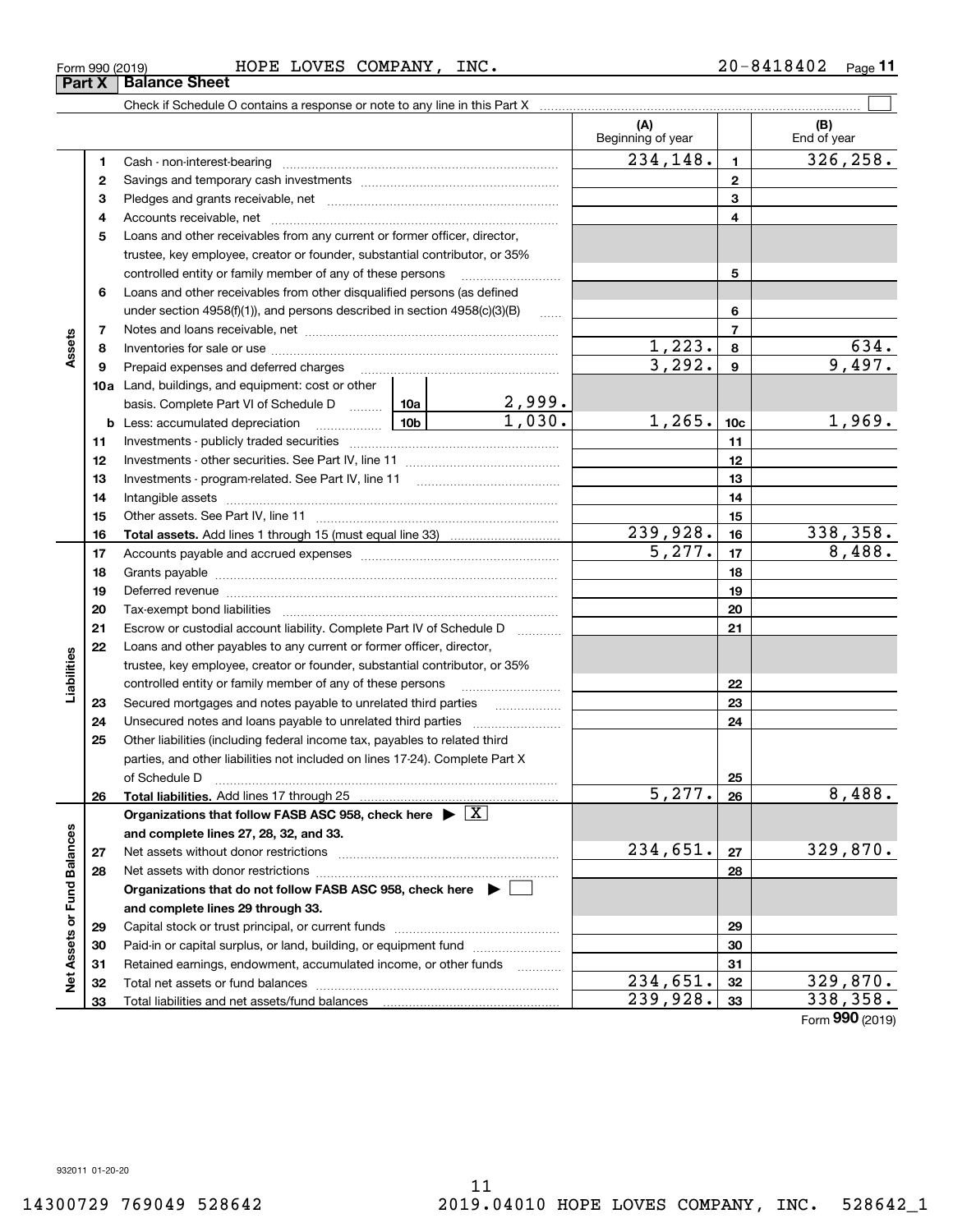|    | HOPE LOVES COMPANY, INC.<br>Form 990 (2019)                                                                                                                                                                                    | $20 - 8418402$          |                |            | Page 12  |
|----|--------------------------------------------------------------------------------------------------------------------------------------------------------------------------------------------------------------------------------|-------------------------|----------------|------------|----------|
|    | <b>Reconciliation of Net Assets</b><br>Part XI                                                                                                                                                                                 |                         |                |            |          |
|    |                                                                                                                                                                                                                                |                         |                |            |          |
|    |                                                                                                                                                                                                                                |                         |                |            |          |
| 1  | Total revenue (must equal Part VIII, column (A), line 12)                                                                                                                                                                      | $\mathbf{1}$            | 370,403.       |            |          |
| 2  | Total expenses (must equal Part IX, column (A), line 25)                                                                                                                                                                       | $\mathbf{2}$            | 275,184.       |            |          |
| 3  | Revenue less expenses. Subtract line 2 from line 1                                                                                                                                                                             | 3                       |                |            | 95, 219. |
| 4  |                                                                                                                                                                                                                                | $\overline{\mathbf{4}}$ | 234,651.       |            |          |
| 5  | Net unrealized gains (losses) on investments                                                                                                                                                                                   | 5                       |                |            |          |
| 6  | Donated services and use of facilities [111] Donated and the service of facilities [11] Donated services and use of facilities [11] Donated and the service of the service of the service of the service of the service of the | 6                       |                |            |          |
| 7  | Investment expenses www.communication.communication.com/www.communication.com/www.communication.com                                                                                                                            | $\overline{7}$          |                |            |          |
| 8  | Prior period adjustments                                                                                                                                                                                                       | 8                       |                |            |          |
| 9  | Other changes in net assets or fund balances (explain on Schedule O)                                                                                                                                                           | $\mathbf{Q}$            |                |            | 0.       |
| 10 | Net assets or fund balances at end of year. Combine lines 3 through 9 (must equal Part X, line 32,                                                                                                                             |                         |                |            |          |
|    | column (B)).                                                                                                                                                                                                                   | 10                      | 329,870.       |            |          |
|    | Part XII Financial Statements and Reporting                                                                                                                                                                                    |                         |                |            |          |
|    |                                                                                                                                                                                                                                |                         |                |            |          |
|    |                                                                                                                                                                                                                                |                         |                | <b>Yes</b> | No       |
| 1  | $ X $ Accrual<br>Accounting method used to prepare the Form 990: <u>II</u> Cash<br>Other                                                                                                                                       |                         |                |            |          |
|    | If the organization changed its method of accounting from a prior year or checked "Other," explain in Schedule O.                                                                                                              |                         |                |            |          |
|    | 2a Were the organization's financial statements compiled or reviewed by an independent accountant?                                                                                                                             |                         | 2a             | х          |          |
|    | If "Yes," check a box below to indicate whether the financial statements for the year were compiled or reviewed on a                                                                                                           |                         |                |            |          |
|    | separate basis, consolidated basis, or both:                                                                                                                                                                                   |                         |                |            |          |
|    | $X$ Separate basis<br><b>Consolidated basis</b><br>Both consolidated and separate basis                                                                                                                                        |                         |                |            |          |
|    | <b>b</b> Were the organization's financial statements audited by an independent accountant?                                                                                                                                    |                         | 2 <sub>b</sub> |            | x        |
|    | If "Yes," check a box below to indicate whether the financial statements for the year were audited on a separate basis,                                                                                                        |                         |                |            |          |
|    | consolidated basis, or both:                                                                                                                                                                                                   |                         |                |            |          |
|    | Separate basis<br>Consolidated basis<br>Both consolidated and separate basis                                                                                                                                                   |                         |                |            |          |
|    | c If "Yes" to line 2a or 2b, does the organization have a committee that assumes responsibility for oversight of the audit,                                                                                                    |                         |                |            |          |
|    |                                                                                                                                                                                                                                |                         | 2c             | x          |          |
|    | If the organization changed either its oversight process or selection process during the tax year, explain on Schedule O.                                                                                                      |                         |                |            |          |
|    | 3a As a result of a federal award, was the organization required to undergo an audit or audits as set forth in the Single Audit                                                                                                |                         |                |            |          |
|    |                                                                                                                                                                                                                                |                         | За             |            | X        |
|    | b If "Yes," did the organization undergo the required audit or audits? If the organization did not undergo the required audit                                                                                                  |                         |                |            |          |
|    |                                                                                                                                                                                                                                |                         | 3b             | מהה        |          |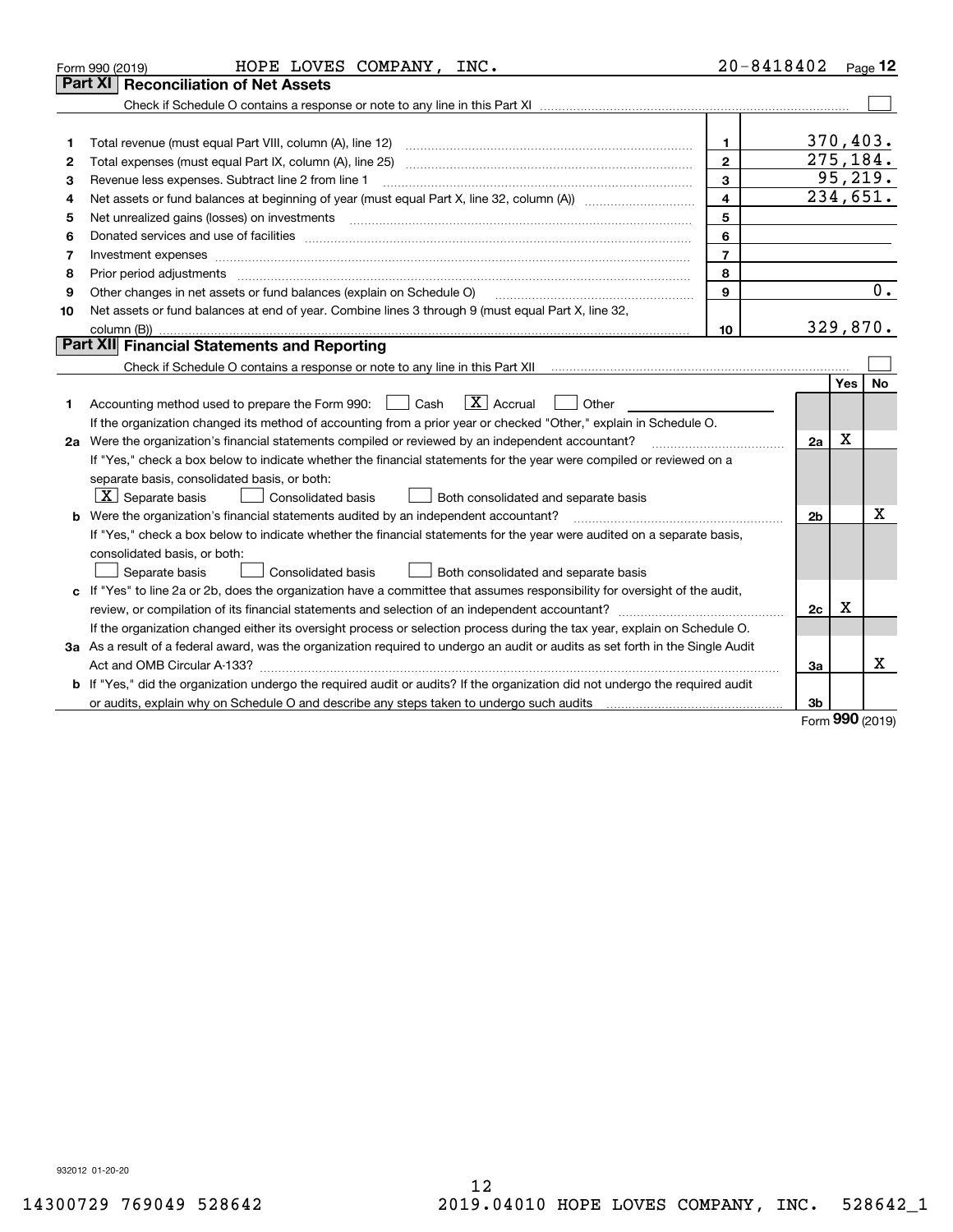| <b>SCHEDULE A</b> |
|-------------------|
|-------------------|

Department of the Treasury Internal Revenue Service

**(Form 990 or 990-EZ)**

# **Public Charity Status and Public Support**

**Complete if the organization is a section 501(c)(3) organization or a section 4947(a)(1) nonexempt charitable trust. | Attach to Form 990 or Form 990-EZ.** 

| ▶ Go to www.irs.gov/Form990 for instructions and the latest information |
|-------------------------------------------------------------------------|

| OMB No. 1545-0047                   |
|-------------------------------------|
|                                     |
| <b>Open to Public</b><br>Inspection |

|        |                    | Name of the organization                                                                                                                                                              |                          |                                                       |     |                                                                |                            |  | <b>Employer identification number</b> |  |
|--------|--------------------|---------------------------------------------------------------------------------------------------------------------------------------------------------------------------------------|--------------------------|-------------------------------------------------------|-----|----------------------------------------------------------------|----------------------------|--|---------------------------------------|--|
|        |                    |                                                                                                                                                                                       | HOPE LOVES COMPANY, INC. |                                                       |     |                                                                |                            |  | 20-8418402                            |  |
| Part I |                    | Reason for Public Charity Status (All organizations must complete this part.) See instructions.                                                                                       |                          |                                                       |     |                                                                |                            |  |                                       |  |
|        |                    | The organization is not a private foundation because it is: (For lines 1 through 12, check only one box.)                                                                             |                          |                                                       |     |                                                                |                            |  |                                       |  |
| 1      |                    | A church, convention of churches, or association of churches described in section 170(b)(1)(A)(i).                                                                                    |                          |                                                       |     |                                                                |                            |  |                                       |  |
| 2      |                    | A school described in section 170(b)(1)(A)(ii). (Attach Schedule E (Form 990 or 990-EZ).)                                                                                             |                          |                                                       |     |                                                                |                            |  |                                       |  |
| з      |                    | A hospital or a cooperative hospital service organization described in section 170(b)(1)(A)(iii).                                                                                     |                          |                                                       |     |                                                                |                            |  |                                       |  |
|        |                    | A medical research organization operated in conjunction with a hospital described in section 170(b)(1)(A)(iii). Enter the hospital's name,                                            |                          |                                                       |     |                                                                |                            |  |                                       |  |
|        |                    | city, and state:                                                                                                                                                                      |                          |                                                       |     |                                                                |                            |  |                                       |  |
| 5      |                    | An organization operated for the benefit of a college or university owned or operated by a governmental unit described in                                                             |                          |                                                       |     |                                                                |                            |  |                                       |  |
|        |                    | section 170(b)(1)(A)(iv). (Complete Part II.)                                                                                                                                         |                          |                                                       |     |                                                                |                            |  |                                       |  |
| 6      |                    | A federal, state, or local government or governmental unit described in section 170(b)(1)(A)(v).                                                                                      |                          |                                                       |     |                                                                |                            |  |                                       |  |
| 7      | $\boxed{\text{X}}$ | An organization that normally receives a substantial part of its support from a governmental unit or from the general public described in                                             |                          |                                                       |     |                                                                |                            |  |                                       |  |
|        |                    | section 170(b)(1)(A)(vi). (Complete Part II.)                                                                                                                                         |                          |                                                       |     |                                                                |                            |  |                                       |  |
| 8      |                    | A community trust described in section 170(b)(1)(A)(vi). (Complete Part II.)                                                                                                          |                          |                                                       |     |                                                                |                            |  |                                       |  |
| 9      |                    | An agricultural research organization described in section 170(b)(1)(A)(ix) operated in conjunction with a land-grant college                                                         |                          |                                                       |     |                                                                |                            |  |                                       |  |
|        |                    | or university or a non-land-grant college of agriculture (see instructions). Enter the name, city, and state of the college or                                                        |                          |                                                       |     |                                                                |                            |  |                                       |  |
|        |                    | university:                                                                                                                                                                           |                          |                                                       |     |                                                                |                            |  |                                       |  |
| 10     |                    | An organization that normally receives: (1) more than 33 1/3% of its support from contributions, membership fees, and gross receipts from                                             |                          |                                                       |     |                                                                |                            |  |                                       |  |
|        |                    | activities related to its exempt functions - subject to certain exceptions, and (2) no more than 33 1/3% of its support from gross investment                                         |                          |                                                       |     |                                                                |                            |  |                                       |  |
|        |                    | income and unrelated business taxable income (less section 511 tax) from businesses acquired by the organization after June 30, 1975.                                                 |                          |                                                       |     |                                                                |                            |  |                                       |  |
|        |                    | See section 509(a)(2). (Complete Part III.)                                                                                                                                           |                          |                                                       |     |                                                                |                            |  |                                       |  |
| 11     |                    | An organization organized and operated exclusively to test for public safety. See section 509(a)(4).                                                                                  |                          |                                                       |     |                                                                |                            |  |                                       |  |
| 12     |                    | An organization organized and operated exclusively for the benefit of, to perform the functions of, or to carry out the purposes of one or                                            |                          |                                                       |     |                                                                |                            |  |                                       |  |
|        |                    | more publicly supported organizations described in section 509(a)(1) or section 509(a)(2). See section 509(a)(3). Check the box in                                                    |                          |                                                       |     |                                                                |                            |  |                                       |  |
|        |                    | lines 12a through 12d that describes the type of supporting organization and complete lines 12e, 12f, and 12g.                                                                        |                          |                                                       |     |                                                                |                            |  |                                       |  |
| а      |                    | Type I. A supporting organization operated, supervised, or controlled by its supported organization(s), typically by giving                                                           |                          |                                                       |     |                                                                |                            |  |                                       |  |
|        |                    | the supported organization(s) the power to regularly appoint or elect a majority of the directors or trustees of the supporting                                                       |                          |                                                       |     |                                                                |                            |  |                                       |  |
|        |                    | organization. You must complete Part IV, Sections A and B.                                                                                                                            |                          |                                                       |     |                                                                |                            |  |                                       |  |
| b      |                    | Type II. A supporting organization supervised or controlled in connection with its supported organization(s), by having                                                               |                          |                                                       |     |                                                                |                            |  |                                       |  |
|        |                    | control or management of the supporting organization vested in the same persons that control or manage the supported<br>organization(s). You must complete Part IV, Sections A and C. |                          |                                                       |     |                                                                |                            |  |                                       |  |
| с      |                    | Type III functionally integrated. A supporting organization operated in connection with, and functionally integrated with,                                                            |                          |                                                       |     |                                                                |                            |  |                                       |  |
|        |                    | its supported organization(s) (see instructions). You must complete Part IV, Sections A, D, and E.                                                                                    |                          |                                                       |     |                                                                |                            |  |                                       |  |
| d      |                    | Type III non-functionally integrated. A supporting organization operated in connection with its supported organization(s)                                                             |                          |                                                       |     |                                                                |                            |  |                                       |  |
|        |                    | that is not functionally integrated. The organization generally must satisfy a distribution requirement and an attentiveness                                                          |                          |                                                       |     |                                                                |                            |  |                                       |  |
|        |                    | requirement (see instructions). You must complete Part IV, Sections A and D, and Part V.                                                                                              |                          |                                                       |     |                                                                |                            |  |                                       |  |
| е      |                    | Check this box if the organization received a written determination from the IRS that it is a Type I, Type II, Type III                                                               |                          |                                                       |     |                                                                |                            |  |                                       |  |
|        |                    | functionally integrated, or Type III non-functionally integrated supporting organization.                                                                                             |                          |                                                       |     |                                                                |                            |  |                                       |  |
|        |                    | f Enter the number of supported organizations                                                                                                                                         |                          |                                                       |     |                                                                |                            |  |                                       |  |
|        |                    | Provide the following information about the supported organization(s).                                                                                                                |                          |                                                       |     |                                                                |                            |  |                                       |  |
|        |                    | (i) Name of supported                                                                                                                                                                 | $(ii)$ EIN               | (iii) Type of organization                            |     | (iv) Is the organization listed<br>in your governing document? | (v) Amount of monetary     |  | (vi) Amount of other                  |  |
|        |                    | organization                                                                                                                                                                          |                          | (described on lines 1-10<br>above (see instructions)) | Yes | No                                                             | support (see instructions) |  | support (see instructions)            |  |
|        |                    |                                                                                                                                                                                       |                          |                                                       |     |                                                                |                            |  |                                       |  |
|        |                    |                                                                                                                                                                                       |                          |                                                       |     |                                                                |                            |  |                                       |  |
|        |                    |                                                                                                                                                                                       |                          |                                                       |     |                                                                |                            |  |                                       |  |
|        |                    |                                                                                                                                                                                       |                          |                                                       |     |                                                                |                            |  |                                       |  |
|        |                    |                                                                                                                                                                                       |                          |                                                       |     |                                                                |                            |  |                                       |  |
|        |                    |                                                                                                                                                                                       |                          |                                                       |     |                                                                |                            |  |                                       |  |
|        |                    |                                                                                                                                                                                       |                          |                                                       |     |                                                                |                            |  |                                       |  |
|        |                    |                                                                                                                                                                                       |                          |                                                       |     |                                                                |                            |  |                                       |  |
|        |                    |                                                                                                                                                                                       |                          |                                                       |     |                                                                |                            |  |                                       |  |
|        |                    |                                                                                                                                                                                       |                          |                                                       |     |                                                                |                            |  |                                       |  |
| Total  |                    |                                                                                                                                                                                       |                          |                                                       |     |                                                                |                            |  |                                       |  |

LHA For Paperwork Reduction Act Notice, see the Instructions for Form 990 or 990-EZ. 932021 09-25-19 Schedule A (Form 990 or 990-EZ) 2019 13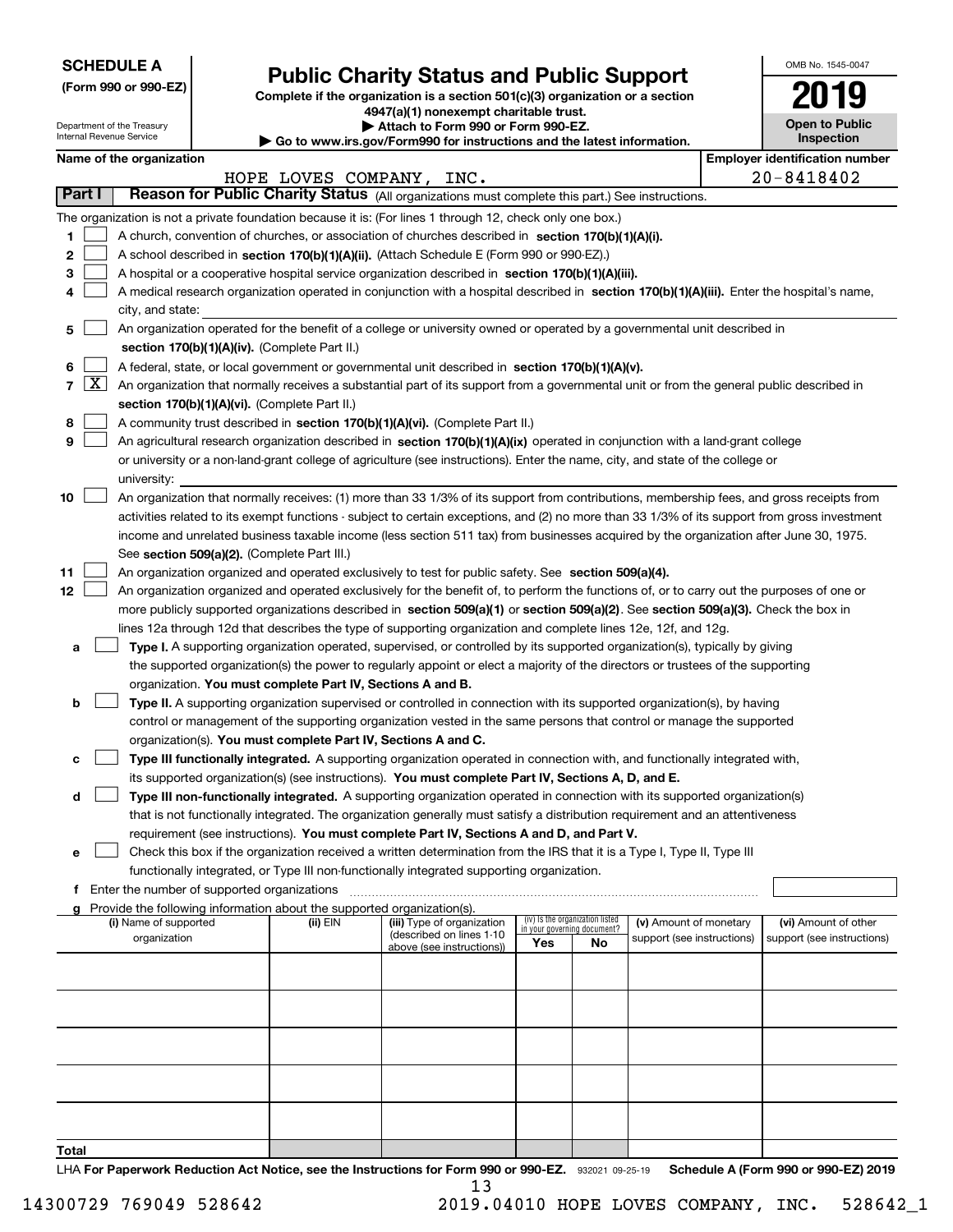### Schedule A (Form 990 or 990-EZ) 2019 HOPE LOVES COMPANY,INC。 2 U-84I 84U2 Page HOPE LOVES COMPANY, INC. 20-8418402

**2**

(Complete only if you checked the box on line 5, 7, or 8 of Part I or if the organization failed to qualify under Part III. If the organization fails to qualify under the tests listed below, please complete Part III.) **Part II Support Schedule for Organizations Described in Sections 170(b)(1)(A)(iv) and 170(b)(1)(A)(vi)**

| <b>Section A. Public Support</b>                                                                                                               |          |                                    |                                      |                         |                                      |                                          |
|------------------------------------------------------------------------------------------------------------------------------------------------|----------|------------------------------------|--------------------------------------|-------------------------|--------------------------------------|------------------------------------------|
| Calendar year (or fiscal year beginning in)                                                                                                    | (a) 2015 | $(b)$ 2016                         | $(c)$ 2017                           | $(d)$ 2018              | (e) 2019                             | (f) Total                                |
| 1 Gifts, grants, contributions, and                                                                                                            |          |                                    |                                      |                         |                                      |                                          |
| membership fees received. (Do not                                                                                                              |          |                                    |                                      |                         |                                      |                                          |
| include any "unusual grants.")                                                                                                                 | 50,836.  | 231, 278.                          | 234,364.                             | 314, 446.               | 368,973.                             | 1199897.                                 |
| 2 Tax revenues levied for the organ-                                                                                                           |          |                                    |                                      |                         |                                      |                                          |
| ization's benefit and either paid to                                                                                                           |          |                                    |                                      |                         |                                      |                                          |
| or expended on its behalf                                                                                                                      |          |                                    |                                      |                         |                                      |                                          |
| 3 The value of services or facilities                                                                                                          |          |                                    |                                      |                         |                                      |                                          |
| furnished by a governmental unit to                                                                                                            |          |                                    |                                      |                         |                                      |                                          |
| the organization without charge                                                                                                                |          |                                    |                                      |                         |                                      |                                          |
| 4 Total. Add lines 1 through 3                                                                                                                 | 50,836.  | 231,278.                           | 234, 364.                            | 314,446.                | 368,973.                             | 1199897.                                 |
| 5 The portion of total contributions                                                                                                           |          |                                    |                                      |                         |                                      |                                          |
| by each person (other than a                                                                                                                   |          |                                    |                                      |                         |                                      |                                          |
| governmental unit or publicly                                                                                                                  |          |                                    |                                      |                         |                                      |                                          |
| supported organization) included                                                                                                               |          |                                    |                                      |                         |                                      |                                          |
| on line 1 that exceeds 2% of the                                                                                                               |          |                                    |                                      |                         |                                      |                                          |
| amount shown on line 11,                                                                                                                       |          |                                    |                                      |                         |                                      |                                          |
| column (f)                                                                                                                                     |          |                                    |                                      |                         |                                      |                                          |
|                                                                                                                                                |          |                                    |                                      |                         |                                      | $\frac{4,221}{1195676}$                  |
| 6 Public support. Subtract line 5 from line 4.<br><b>Section B. Total Support</b>                                                              |          |                                    |                                      |                         |                                      |                                          |
|                                                                                                                                                |          |                                    |                                      |                         |                                      |                                          |
| Calendar year (or fiscal year beginning in)                                                                                                    | (a) 2015 | (b) 2016<br>$\overline{231,278}$ . | $(c)$ 2017<br>$\overline{234,364}$ . | $(d)$ 2018<br>314, 446. | (e) 2019<br>368,973.                 | (f) Total<br>1199897.                    |
| 7 Amounts from line 4                                                                                                                          | 50,836.  |                                    |                                      |                         |                                      |                                          |
| 8 Gross income from interest,                                                                                                                  |          |                                    |                                      |                         |                                      |                                          |
| dividends, payments received on                                                                                                                |          |                                    |                                      |                         |                                      |                                          |
| securities loans, rents, royalties,                                                                                                            |          |                                    |                                      |                         |                                      |                                          |
| and income from similar sources                                                                                                                |          |                                    | 12,449.                              | 2,340.                  |                                      | 14,789.                                  |
| 9 Net income from unrelated business                                                                                                           |          |                                    |                                      |                         |                                      |                                          |
| activities, whether or not the                                                                                                                 |          |                                    |                                      |                         |                                      |                                          |
| business is regularly carried on                                                                                                               |          |                                    |                                      | 41,371.                 | 31,140.                              | 72,511.                                  |
| 10 Other income. Do not include gain                                                                                                           |          |                                    |                                      |                         |                                      |                                          |
| or loss from the sale of capital                                                                                                               |          |                                    |                                      |                         |                                      |                                          |
| assets (Explain in Part VI.)                                                                                                                   | 314.     |                                    |                                      |                         | 1,430.                               | 1,744.                                   |
| 11 Total support. Add lines 7 through 10                                                                                                       |          |                                    |                                      |                         |                                      | 1288941.                                 |
| <b>12</b> Gross receipts from related activities, etc. (see instructions)                                                                      |          |                                    |                                      |                         | 12                                   |                                          |
| 13 First five years. If the Form 990 is for the organization's first, second, third, fourth, or fifth tax year as a section 501(c)(3)          |          |                                    |                                      |                         |                                      |                                          |
| organization, check this box and stop here                                                                                                     |          |                                    |                                      |                         |                                      |                                          |
| Section C. Computation of Public Support Percentage                                                                                            |          |                                    |                                      |                         |                                      |                                          |
| 14 Public support percentage for 2019 (line 6, column (f) divided by line 11, column (f) <i>mummumumum</i>                                     |          |                                    |                                      |                         | 14                                   | 92.76<br>%                               |
|                                                                                                                                                |          |                                    |                                      |                         | 15                                   | 98.18<br>$\%$                            |
| 16a 33 1/3% support test - 2019. If the organization did not check the box on line 13, and line 14 is 33 1/3% or more, check this box and      |          |                                    |                                      |                         |                                      |                                          |
| stop here. The organization qualifies as a publicly supported organization                                                                     |          |                                    |                                      |                         |                                      | $\blacktriangleright$ $\boxed{\text{X}}$ |
| b 33 1/3% support test - 2018. If the organization did not check a box on line 13 or 16a, and line 15 is 33 1/3% or more, check this box       |          |                                    |                                      |                         |                                      |                                          |
| and stop here. The organization qualifies as a publicly supported organization                                                                 |          |                                    |                                      |                         |                                      |                                          |
| 17a 10% -facts-and-circumstances test - 2019. If the organization did not check a box on line 13, 16a, or 16b, and line 14 is 10% or more,     |          |                                    |                                      |                         |                                      |                                          |
| and if the organization meets the "facts-and-circumstances" test, check this box and stop here. Explain in Part VI how the organization        |          |                                    |                                      |                         |                                      |                                          |
| meets the "facts-and-circumstances" test. The organization qualifies as a publicly supported organization <i>marroummumumum</i>                |          |                                    |                                      |                         |                                      |                                          |
| <b>b 10% -facts-and-circumstances test - 2018.</b> If the organization did not check a box on line 13, 16a, 16b, or 17a, and line 15 is 10% or |          |                                    |                                      |                         |                                      |                                          |
| more, and if the organization meets the "facts-and-circumstances" test, check this box and stop here. Explain in Part VI how the               |          |                                    |                                      |                         |                                      |                                          |
| organization meets the "facts-and-circumstances" test. The organization qualifies as a publicly supported organization                         |          |                                    |                                      |                         |                                      |                                          |
| 18 Private foundation. If the organization did not check a box on line 13, 16a, 16b, 17a, or 17b, check this box and see instructions          |          |                                    |                                      |                         |                                      |                                          |
|                                                                                                                                                |          |                                    |                                      |                         | Schodule A (Form 000 or 000 EZ) 2010 |                                          |

**Schedule A (Form 990 or 990-EZ) 2019**

932022 09-25-19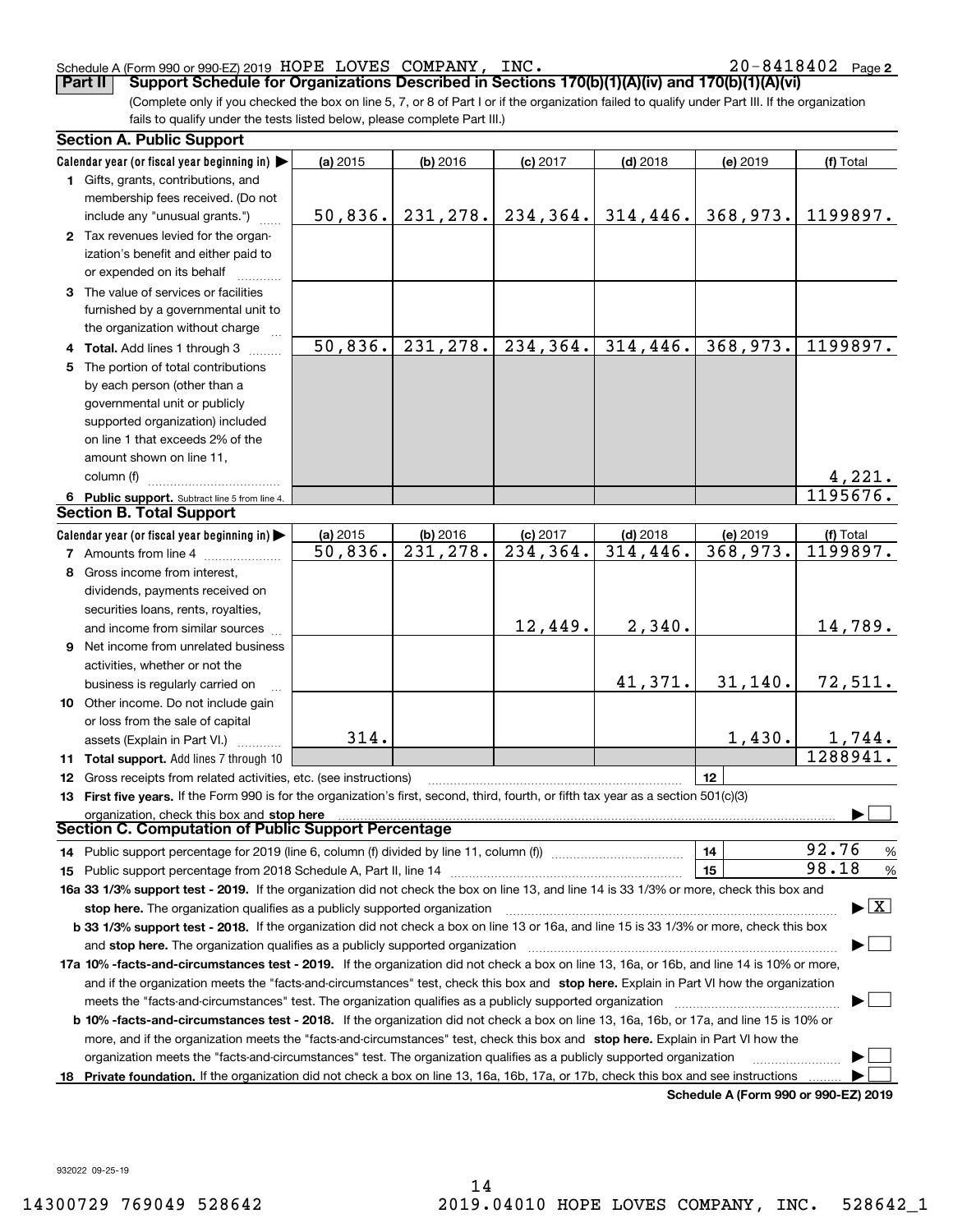### Schedule A (Form 990 or 990-EZ) 2019 Page HOPE LOVES COMPANY, INC. 20-8418402 **Part III Support Schedule for Organizations Described in Section 509(a)(2)**

(Complete only if you checked the box on line 10 of Part I or if the organization failed to qualify under Part II. If the organization fails to qualify under the tests listed below, please complete Part II.)

|    | <b>Section A. Public Support</b>                                                                                                                                                                |          |          |                 |            |          |                                      |
|----|-------------------------------------------------------------------------------------------------------------------------------------------------------------------------------------------------|----------|----------|-----------------|------------|----------|--------------------------------------|
|    | Calendar year (or fiscal year beginning in) $\blacktriangleright$                                                                                                                               | (a) 2015 | (b) 2016 | <b>(c)</b> 2017 | $(d)$ 2018 | (e) 2019 | (f) Total                            |
|    | 1 Gifts, grants, contributions, and                                                                                                                                                             |          |          |                 |            |          |                                      |
|    | membership fees received. (Do not                                                                                                                                                               |          |          |                 |            |          |                                      |
|    | include any "unusual grants.")                                                                                                                                                                  |          |          |                 |            |          |                                      |
|    | <b>2</b> Gross receipts from admissions,<br>merchandise sold or services per-<br>formed, or facilities furnished in<br>any activity that is related to the<br>organization's tax-exempt purpose |          |          |                 |            |          |                                      |
|    | 3 Gross receipts from activities that<br>are not an unrelated trade or bus-                                                                                                                     |          |          |                 |            |          |                                      |
|    | iness under section 513                                                                                                                                                                         |          |          |                 |            |          |                                      |
|    | 4 Tax revenues levied for the organ-<br>ization's benefit and either paid to<br>or expended on its behalf                                                                                       |          |          |                 |            |          |                                      |
|    | 5 The value of services or facilities                                                                                                                                                           |          |          |                 |            |          |                                      |
|    | furnished by a governmental unit to<br>the organization without charge                                                                                                                          |          |          |                 |            |          |                                      |
|    | <b>6 Total.</b> Add lines 1 through 5                                                                                                                                                           |          |          |                 |            |          |                                      |
|    | 7a Amounts included on lines 1, 2, and<br>3 received from disqualified persons                                                                                                                  |          |          |                 |            |          |                                      |
|    | <b>b</b> Amounts included on lines 2 and 3 received<br>from other than disqualified persons that<br>exceed the greater of \$5,000 or 1% of the<br>amount on line 13 for the year                |          |          |                 |            |          |                                      |
|    | c Add lines 7a and 7b                                                                                                                                                                           |          |          |                 |            |          |                                      |
|    | 8 Public support. (Subtract line 7c from line 6.)                                                                                                                                               |          |          |                 |            |          |                                      |
|    | <b>Section B. Total Support</b>                                                                                                                                                                 |          |          |                 |            |          |                                      |
|    | Calendar year (or fiscal year beginning in)                                                                                                                                                     | (a) 2015 | (b) 2016 | $(c)$ 2017      | $(d)$ 2018 | (e) 2019 | (f) Total                            |
|    | 9 Amounts from line 6                                                                                                                                                                           |          |          |                 |            |          |                                      |
|    | <b>10a</b> Gross income from interest,<br>dividends, payments received on<br>securities loans, rents, royalties,<br>and income from similar sources                                             |          |          |                 |            |          |                                      |
|    | <b>b</b> Unrelated business taxable income<br>(less section 511 taxes) from businesses<br>acquired after June 30, 1975                                                                          |          |          |                 |            |          |                                      |
|    | c Add lines 10a and 10b                                                                                                                                                                         |          |          |                 |            |          |                                      |
|    | 11 Net income from unrelated business<br>activities not included in line 10b,<br>whether or not the business is<br>regularly carried on                                                         |          |          |                 |            |          |                                      |
|    | <b>12</b> Other income. Do not include gain<br>or loss from the sale of capital<br>assets (Explain in Part VI.)                                                                                 |          |          |                 |            |          |                                      |
|    | 13 Total support. (Add lines 9, 10c, 11, and 12.)                                                                                                                                               |          |          |                 |            |          |                                      |
|    | 14 First five years. If the Form 990 is for the organization's first, second, third, fourth, or fifth tax year as a section 501(c)(3) organization,                                             |          |          |                 |            |          |                                      |
|    | check this box and stop here measurements and stop here are constructed and stop here are all the state of the                                                                                  |          |          |                 |            |          |                                      |
|    | <b>Section C. Computation of Public Support Percentage</b>                                                                                                                                      |          |          |                 |            |          |                                      |
|    |                                                                                                                                                                                                 |          |          |                 |            | 15       | %                                    |
| 16 | Public support percentage from 2018 Schedule A, Part III, line 15                                                                                                                               |          |          |                 |            | 16       | %                                    |
|    | <b>Section D. Computation of Investment Income Percentage</b>                                                                                                                                   |          |          |                 |            |          |                                      |
|    | 17 Investment income percentage for 2019 (line 10c, column (f), divided by line 13, column (f))                                                                                                 |          |          |                 |            | 17       | %                                    |
|    | 18 Investment income percentage from 2018 Schedule A, Part III, line 17                                                                                                                         |          |          |                 |            | 18       | %                                    |
|    | 19a 33 1/3% support tests - 2019. If the organization did not check the box on line 14, and line 15 is more than 33 1/3%, and line 17 is not                                                    |          |          |                 |            |          |                                      |
|    | more than 33 1/3%, check this box and stop here. The organization qualifies as a publicly supported organization                                                                                |          |          |                 |            |          |                                      |
|    | b 33 1/3% support tests - 2018. If the organization did not check a box on line 14 or line 19a, and line 16 is more than 33 1/3%, and                                                           |          |          |                 |            |          |                                      |
|    | line 18 is not more than 33 1/3%, check this box and stop here. The organization qualifies as a publicly supported organization                                                                 |          |          |                 |            |          |                                      |
| 20 | Private foundation. If the organization did not check a box on line 14, 19a, or 19b, check this box and see instructions                                                                        |          |          |                 |            |          | .                                    |
|    | 932023 09-25-19                                                                                                                                                                                 |          | 15       |                 |            |          | Schedule A (Form 990 or 990-EZ) 2019 |

 <sup>14300729 769049 528642 2019.04010</sup> HOPE LOVES COMPANY, INC. 528642\_1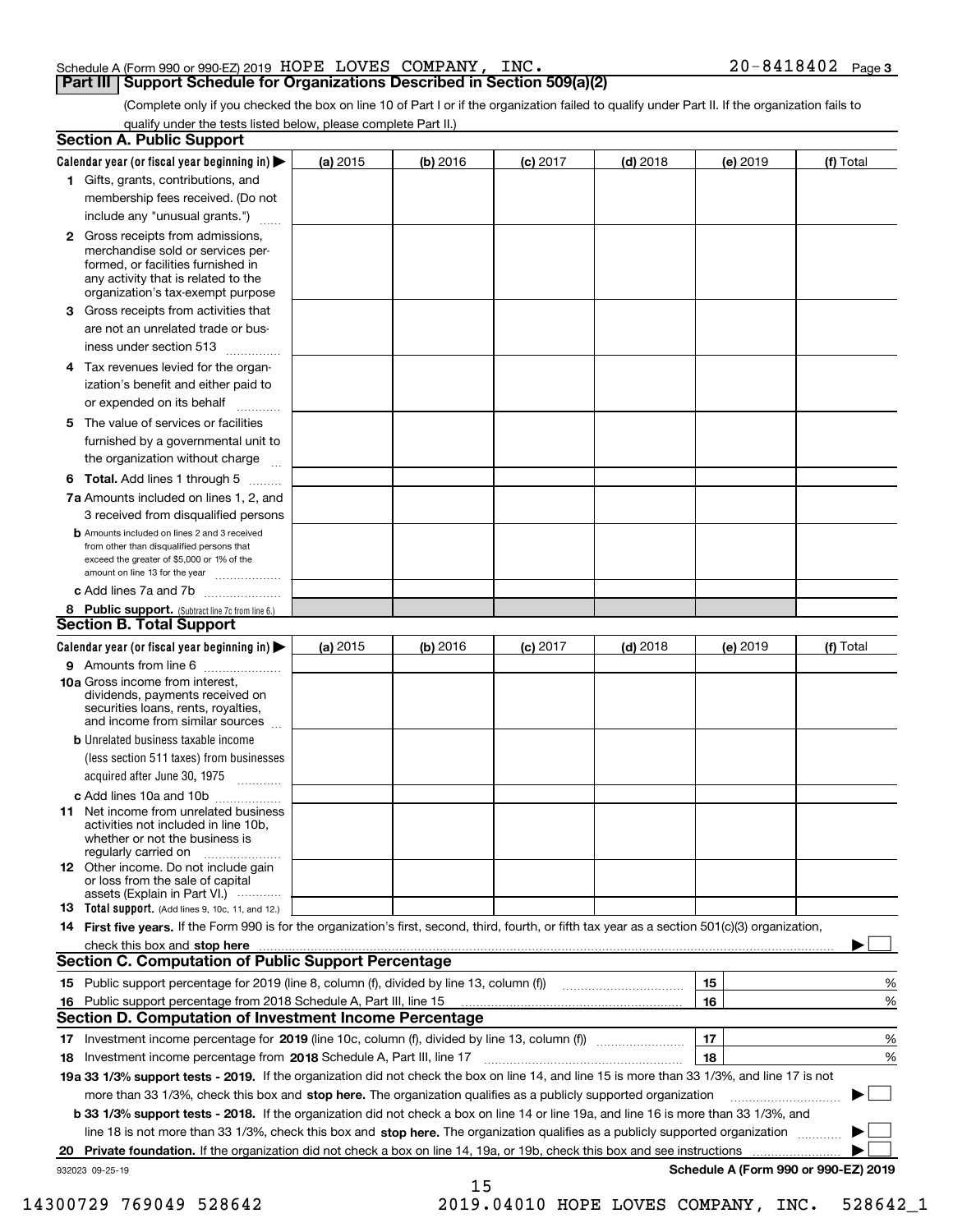**1**

**2**

**3a**

**3b**

**3c**

**4a**

**4b**

**4c**

**5a**

**5b5c**

**6**

**7**

**8**

**9a**

**9b**

**9c**

**YesNo**

## **Part IV Supporting Organizations**

(Complete only if you checked a box in line 12 on Part I. If you checked 12a of Part I, complete Sections A and B. If you checked 12b of Part I, complete Sections A and C. If you checked 12c of Part I, complete Sections A, D, and E. If you checked 12d of Part I, complete Sections A and D, and complete Part V.)

## **Section A. All Supporting Organizations**

- **1** Are all of the organization's supported organizations listed by name in the organization's governing documents? If "No," describe in **Part VI** how the supported organizations are designated. If designated by *class or purpose, describe the designation. If historic and continuing relationship, explain.*
- **2** Did the organization have any supported organization that does not have an IRS determination of status under section 509(a)(1) or (2)? If "Yes," explain in Part VI how the organization determined that the supported *organization was described in section 509(a)(1) or (2).*
- **3a** Did the organization have a supported organization described in section 501(c)(4), (5), or (6)? If "Yes," answer *(b) and (c) below.*
- **b** Did the organization confirm that each supported organization qualified under section 501(c)(4), (5), or (6) and satisfied the public support tests under section 509(a)(2)? If "Yes," describe in **Part VI** when and how the *organization made the determination.*
- **c**Did the organization ensure that all support to such organizations was used exclusively for section 170(c)(2)(B) purposes? If "Yes," explain in **Part VI** what controls the organization put in place to ensure such use.
- **4a***If* Was any supported organization not organized in the United States ("foreign supported organization")? *"Yes," and if you checked 12a or 12b in Part I, answer (b) and (c) below.*
- **b** Did the organization have ultimate control and discretion in deciding whether to make grants to the foreign supported organization? If "Yes," describe in **Part VI** how the organization had such control and discretion *despite being controlled or supervised by or in connection with its supported organizations.*
- **c** Did the organization support any foreign supported organization that does not have an IRS determination under sections 501(c)(3) and 509(a)(1) or (2)? If "Yes," explain in **Part VI** what controls the organization used *to ensure that all support to the foreign supported organization was used exclusively for section 170(c)(2)(B) purposes.*
- **5a** Did the organization add, substitute, or remove any supported organizations during the tax year? If "Yes," answer (b) and (c) below (if applicable). Also, provide detail in **Part VI,** including (i) the names and EIN *numbers of the supported organizations added, substituted, or removed; (ii) the reasons for each such action; (iii) the authority under the organization's organizing document authorizing such action; and (iv) how the action was accomplished (such as by amendment to the organizing document).*
- **b** Type I or Type II only. Was any added or substituted supported organization part of a class already designated in the organization's organizing document?
- **cSubstitutions only.**  Was the substitution the result of an event beyond the organization's control?
- **6** Did the organization provide support (whether in the form of grants or the provision of services or facilities) to **Part VI.** *If "Yes," provide detail in* support or benefit one or more of the filing organization's supported organizations? anyone other than (i) its supported organizations, (ii) individuals that are part of the charitable class benefited by one or more of its supported organizations, or (iii) other supporting organizations that also
- **7**Did the organization provide a grant, loan, compensation, or other similar payment to a substantial contributor *If "Yes," complete Part I of Schedule L (Form 990 or 990-EZ).* regard to a substantial contributor? (as defined in section 4958(c)(3)(C)), a family member of a substantial contributor, or a 35% controlled entity with
- **8** Did the organization make a loan to a disqualified person (as defined in section 4958) not described in line 7? *If "Yes," complete Part I of Schedule L (Form 990 or 990-EZ).*
- **9a** Was the organization controlled directly or indirectly at any time during the tax year by one or more in section 509(a)(1) or (2))? If "Yes," *provide detail in* <code>Part VI.</code> disqualified persons as defined in section 4946 (other than foundation managers and organizations described
- **b** Did one or more disqualified persons (as defined in line 9a) hold a controlling interest in any entity in which the supporting organization had an interest? If "Yes," provide detail in P**art VI**.
- **c**Did a disqualified person (as defined in line 9a) have an ownership interest in, or derive any personal benefit from, assets in which the supporting organization also had an interest? If "Yes," provide detail in P**art VI.**
- **10a** Was the organization subject to the excess business holdings rules of section 4943 because of section supporting organizations)? If "Yes," answer 10b below. 4943(f) (regarding certain Type II supporting organizations, and all Type III non-functionally integrated
- **b** Did the organization have any excess business holdings in the tax year? (Use Schedule C, Form 4720, to *determine whether the organization had excess business holdings.)*

16

932024 09-25-19



14300729 769049 528642 2019.04010 HOPE LOVES COMPANY, INC. 528642\_1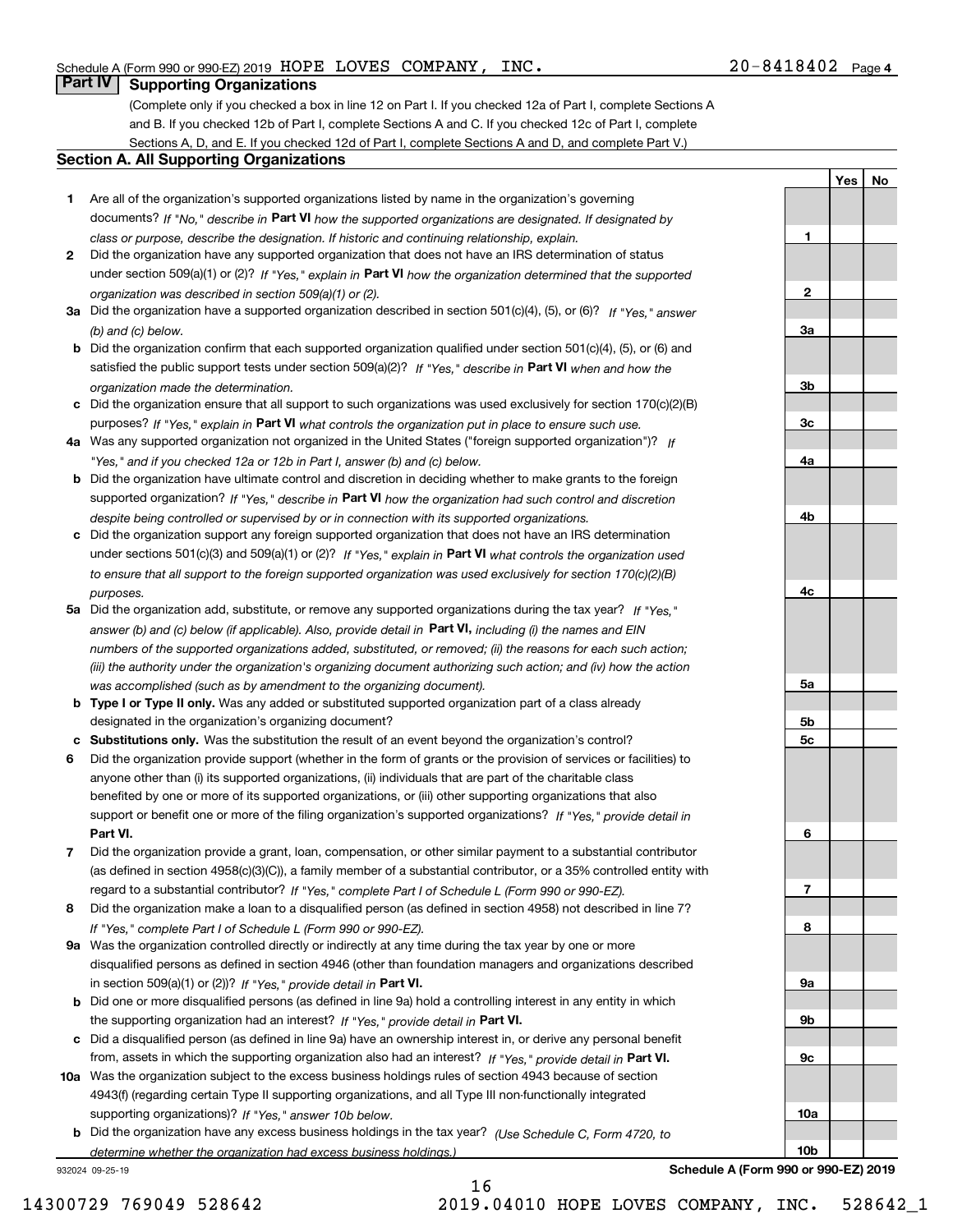|    |                                                                                                                                   |                 | Yes | No |
|----|-----------------------------------------------------------------------------------------------------------------------------------|-----------------|-----|----|
| 11 | Has the organization accepted a gift or contribution from any of the following persons?                                           |                 |     |    |
|    | a A person who directly or indirectly controls, either alone or together with persons described in (b) and (c)                    |                 |     |    |
|    | below, the governing body of a supported organization?                                                                            | 11a             |     |    |
|    | <b>b</b> A family member of a person described in (a) above?                                                                      | 11 <sub>b</sub> |     |    |
|    | c A 35% controlled entity of a person described in (a) or (b) above? If "Yes" to a, b, or c, provide detail in Part VI.           | 11c             |     |    |
|    | <b>Section B. Type I Supporting Organizations</b>                                                                                 |                 |     |    |
|    |                                                                                                                                   |                 | Yes | No |
| 1. | Did the directors, trustees, or membership of one or more supported organizations have the power to                               |                 |     |    |
|    | regularly appoint or elect at least a majority of the organization's directors or trustees at all times during the                |                 |     |    |
|    | tax year? If "No," describe in Part VI how the supported organization(s) effectively operated, supervised, or                     |                 |     |    |
|    | controlled the organization's activities. If the organization had more than one supported organization,                           |                 |     |    |
|    | describe how the powers to appoint and/or remove directors or trustees were allocated among the supported                         |                 |     |    |
|    | organizations and what conditions or restrictions, if any, applied to such powers during the tax year.                            | 1               |     |    |
| 2  | Did the organization operate for the benefit of any supported organization other than the supported                               |                 |     |    |
|    | organization(s) that operated, supervised, or controlled the supporting organization? If "Yes," explain in                        |                 |     |    |
|    | Part VI how providing such benefit carried out the purposes of the supported organization(s) that operated,                       |                 |     |    |
|    | supervised, or controlled the supporting organization.                                                                            | $\mathbf{2}$    |     |    |
|    | <b>Section C. Type II Supporting Organizations</b>                                                                                |                 |     |    |
|    |                                                                                                                                   |                 | Yes | No |
| 1. | Were a majority of the organization's directors or trustees during the tax year also a majority of the directors                  |                 |     |    |
|    | or trustees of each of the organization's supported organization(s)? If "No," describe in Part VI how control                     |                 |     |    |
|    | or management of the supporting organization was vested in the same persons that controlled or managed                            |                 |     |    |
|    | the supported organization(s).                                                                                                    | 1               |     |    |
|    | <b>Section D. All Type III Supporting Organizations</b>                                                                           |                 |     |    |
|    |                                                                                                                                   |                 | Yes | No |
| 1  | Did the organization provide to each of its supported organizations, by the last day of the fifth month of the                    |                 |     |    |
|    | organization's tax year, (i) a written notice describing the type and amount of support provided during the prior tax             |                 |     |    |
|    | year, (ii) a copy of the Form 990 that was most recently filed as of the date of notification, and (iii) copies of the            |                 |     |    |
|    | organization's governing documents in effect on the date of notification, to the extent not previously provided?                  | 1               |     |    |
| 2  | Were any of the organization's officers, directors, or trustees either (i) appointed or elected by the supported                  |                 |     |    |
|    | organization(s) or (ii) serving on the governing body of a supported organization? If "No," explain in Part VI how                |                 |     |    |
|    | the organization maintained a close and continuous working relationship with the supported organization(s).                       | $\mathbf{2}$    |     |    |
| 3  | By reason of the relationship described in (2), did the organization's supported organizations have a                             |                 |     |    |
|    | significant voice in the organization's investment policies and in directing the use of the organization's                        |                 |     |    |
|    | income or assets at all times during the tax year? If "Yes," describe in Part VI the role the organization's                      |                 |     |    |
|    | supported organizations played in this regard.                                                                                    | 3               |     |    |
|    | Section E. Type III Functionally Integrated Supporting Organizations                                                              |                 |     |    |
| 1  | Check the box next to the method that the organization used to satisfy the Integral Part Test during the year (see instructions). |                 |     |    |
| а  | The organization satisfied the Activities Test. Complete line 2 below.                                                            |                 |     |    |
| b  | The organization is the parent of each of its supported organizations. Complete line 3 below.                                     |                 |     |    |
| c  | The organization supported a governmental entity. Describe in Part VI how you supported a government entity (see instructions),   |                 |     |    |
| 2  | Activities Test. Answer (a) and (b) below.                                                                                        |                 | Yes | No |
| а  | Did substantially all of the organization's activities during the tax year directly further the exempt purposes of                |                 |     |    |
|    | the supported organization(s) to which the organization was responsive? If "Yes." then in Part VI identify                        |                 |     |    |
|    | those supported organizations and explain how these activities directly furthered their exempt purposes,                          |                 |     |    |
|    | how the organization was responsive to those supported organizations, and how the organization determined                         |                 |     |    |
|    | that these activities constituted substantially all of its activities.                                                            | 2a              |     |    |
| b  | Did the activities described in (a) constitute activities that, but for the organization's involvement, one or more               |                 |     |    |
|    | of the organization's supported organization(s) would have been engaged in? If "Yes," explain in Part VI the                      |                 |     |    |
|    | reasons for the organization's position that its supported organization(s) would have engaged in these                            |                 |     |    |
|    | activities but for the organization's involvement.                                                                                | 2b              |     |    |
| з  | Parent of Supported Organizations. Answer (a) and (b) below.                                                                      |                 |     |    |
| а  | Did the organization have the power to regularly appoint or elect a majority of the officers, directors, or                       |                 |     |    |
|    | trustees of each of the supported organizations? Provide details in Part VI.                                                      | За              |     |    |
| b  | Did the organization exercise a substantial degree of direction over the policies, programs, and activities of each               |                 |     |    |
|    | of its supported organizations? If "Yes." describe in Part VI the role played by the organization in this regard.                 | 3b              |     |    |
|    |                                                                                                                                   |                 |     |    |

17

932025 09-25-19

**Schedule A (Form 990 or 990-EZ) 2019**

14300729 769049 528642 2019.04010 HOPE LOVES COMPANY, INC. 528642\_1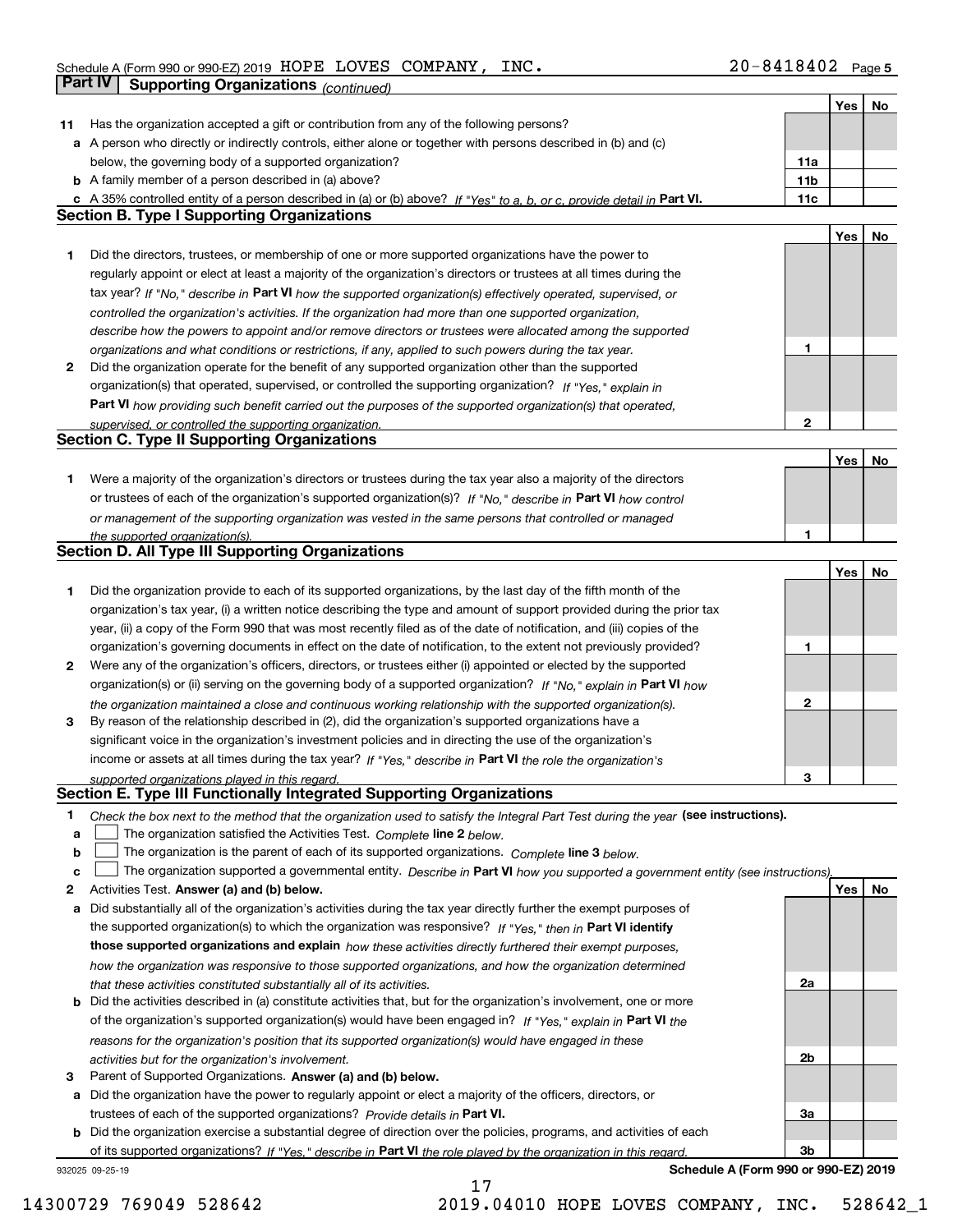| Schedule A (Form 990 or 990-EZ) 2019 HOPE LOVES COMPANY, INC.                           |  | $20 - 8418402$ Page 6 |  |
|-----------------------------------------------------------------------------------------|--|-----------------------|--|
| <b>Part V</b>   Type III Non-Functionally Integrated 509(a)(3) Supporting Organizations |  |                       |  |

1 Check here if the organization satisfied the Integral Part Test as a qualifying trust on Nov. 20, 1970 (explain in Part VI). See instructions. All other Type III non-functionally integrated supporting organizations must complete Sections A through E.

|              | Section A - Adjusted Net Income                                              |                | (A) Prior Year | (B) Current Year<br>(optional) |
|--------------|------------------------------------------------------------------------------|----------------|----------------|--------------------------------|
| 1            | Net short-term capital gain                                                  | 1              |                |                                |
| 2            | Recoveries of prior-year distributions                                       | $\overline{2}$ |                |                                |
| 3            | Other gross income (see instructions)                                        | 3              |                |                                |
| 4            | Add lines 1 through 3.                                                       | 4              |                |                                |
| 5            | Depreciation and depletion                                                   | 5              |                |                                |
| 6            | Portion of operating expenses paid or incurred for production or             |                |                |                                |
|              | collection of gross income or for management, conservation, or               |                |                |                                |
|              | maintenance of property held for production of income (see instructions)     | 6              |                |                                |
| 7            | Other expenses (see instructions)                                            | $\overline{7}$ |                |                                |
| 8            | <b>Adjusted Net Income</b> (subtract lines 5, 6, and 7 from line 4)          | 8              |                |                                |
|              | <b>Section B - Minimum Asset Amount</b>                                      |                | (A) Prior Year | (B) Current Year<br>(optional) |
| 1            | Aggregate fair market value of all non-exempt-use assets (see                |                |                |                                |
|              | instructions for short tax year or assets held for part of year):            |                |                |                                |
|              | a Average monthly value of securities                                        | 1a             |                |                                |
|              | <b>b</b> Average monthly cash balances                                       | 1b             |                |                                |
|              | c Fair market value of other non-exempt-use assets                           | 1c             |                |                                |
|              | d Total (add lines 1a, 1b, and 1c)                                           | 1d             |                |                                |
|              | <b>e</b> Discount claimed for blockage or other                              |                |                |                                |
|              | factors (explain in detail in Part VI):                                      |                |                |                                |
| 2            | Acquisition indebtedness applicable to non-exempt-use assets                 | $\mathbf{2}$   |                |                                |
| 3            | Subtract line 2 from line 1d.                                                | 3              |                |                                |
| 4            | Cash deemed held for exempt use. Enter 1-1/2% of line 3 (for greater amount, |                |                |                                |
|              | see instructions)                                                            | 4              |                |                                |
| 5            | Net value of non-exempt-use assets (subtract line 4 from line 3)             | 5              |                |                                |
| 6            | Multiply line 5 by .035.                                                     | 6              |                |                                |
| 7            | Recoveries of prior-year distributions                                       | $\overline{7}$ |                |                                |
| 8            | Minimum Asset Amount (add line 7 to line 6)                                  | 8              |                |                                |
|              | <b>Section C - Distributable Amount</b>                                      |                |                | <b>Current Year</b>            |
| 1            | Adjusted net income for prior year (from Section A, line 8, Column A)        | 1              |                |                                |
| $\mathbf{2}$ | Enter 85% of line 1.                                                         | $\overline{2}$ |                |                                |
| 3            | Minimum asset amount for prior year (from Section B, line 8, Column A)       | 3              |                |                                |
| 4            | Enter greater of line 2 or line 3.                                           | 4              |                |                                |
| 5            | Income tax imposed in prior year                                             | 5              |                |                                |
| 6            | <b>Distributable Amount.</b> Subtract line 5 from line 4, unless subject to  |                |                |                                |
|              | emergency temporary reduction (see instructions).                            | 6              |                |                                |
|              |                                                                              |                |                |                                |

**7** Check here if the current year is the organization's first as a non-functionally integrated Type III supporting organization (see instructions).

**Schedule A (Form 990 or 990-EZ) 2019**

932026 09-25-19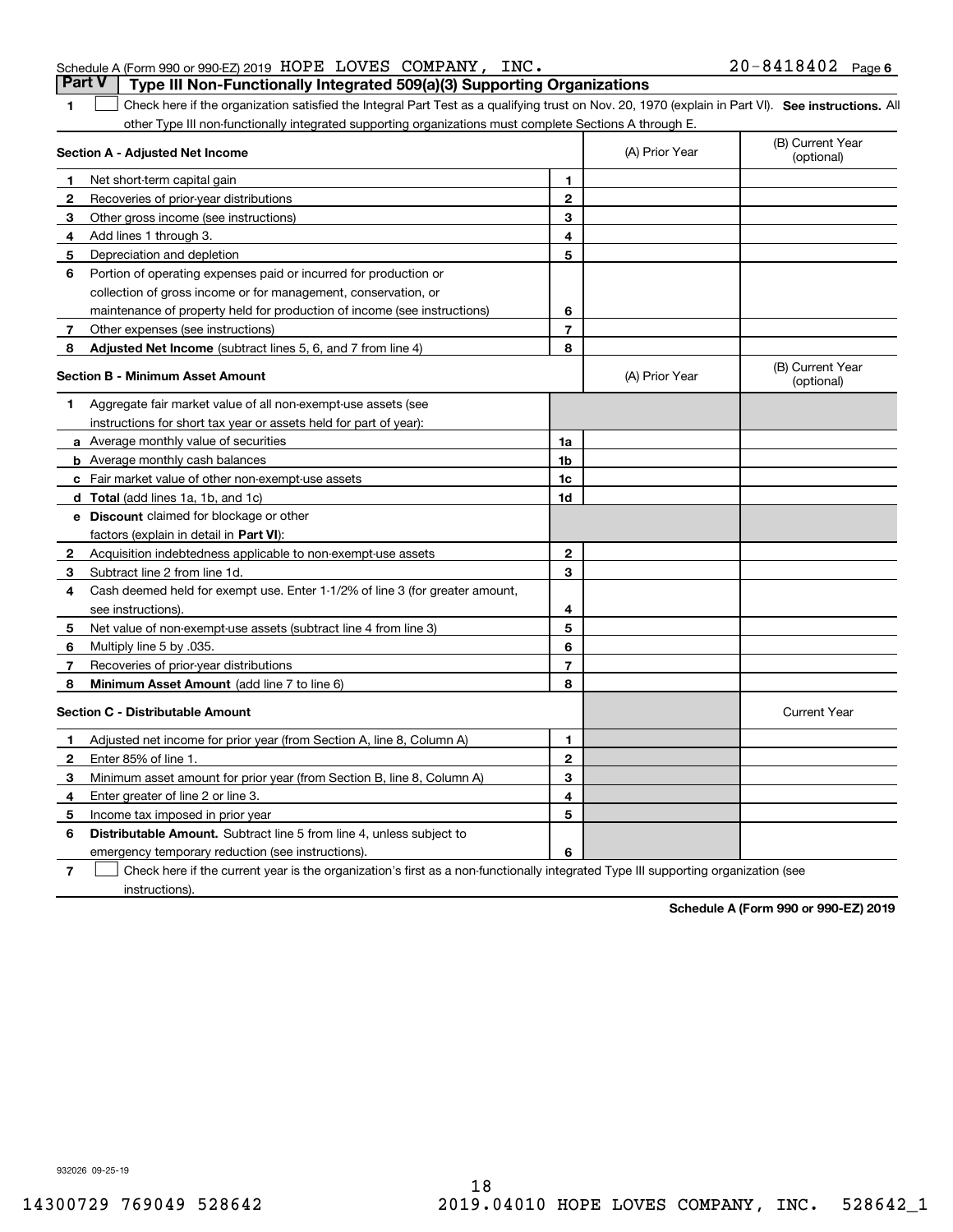Schedule A (Form 990 or 990-EZ) 2019 Page HOPE LOVES COMPANY, INC. 20-8418402

| Part V | Type III Non-Functionally Integrated 509(a)(3) Supporting Organizations                    |                             | (continued)                           |                                         |
|--------|--------------------------------------------------------------------------------------------|-----------------------------|---------------------------------------|-----------------------------------------|
|        | <b>Section D - Distributions</b>                                                           |                             |                                       | <b>Current Year</b>                     |
| 1      | Amounts paid to supported organizations to accomplish exempt purposes                      |                             |                                       |                                         |
| 2      | Amounts paid to perform activity that directly furthers exempt purposes of supported       |                             |                                       |                                         |
|        | organizations, in excess of income from activity                                           |                             |                                       |                                         |
| з      | Administrative expenses paid to accomplish exempt purposes of supported organizations      |                             |                                       |                                         |
| 4      | Amounts paid to acquire exempt-use assets                                                  |                             |                                       |                                         |
| 5      | Qualified set-aside amounts (prior IRS approval required)                                  |                             |                                       |                                         |
| 6      | Other distributions (describe in Part VI). See instructions.                               |                             |                                       |                                         |
| 7      | <b>Total annual distributions.</b> Add lines 1 through 6.                                  |                             |                                       |                                         |
| 8      | Distributions to attentive supported organizations to which the organization is responsive |                             |                                       |                                         |
|        | (provide details in Part VI). See instructions.                                            |                             |                                       |                                         |
| 9      | Distributable amount for 2019 from Section C, line 6                                       |                             |                                       |                                         |
| 10     | Line 8 amount divided by line 9 amount                                                     |                             |                                       |                                         |
|        |                                                                                            | (i)                         | (iii)                                 | (iii)                                   |
|        | <b>Section E - Distribution Allocations</b> (see instructions)                             | <b>Excess Distributions</b> | <b>Underdistributions</b><br>Pre-2019 | <b>Distributable</b><br>Amount for 2019 |
| 1      | Distributable amount for 2019 from Section C, line 6                                       |                             |                                       |                                         |
| 2      | Underdistributions, if any, for years prior to 2019 (reason-                               |                             |                                       |                                         |
|        | able cause required- explain in <b>Part VI</b> ). See instructions.                        |                             |                                       |                                         |
| з      | Excess distributions carryover, if any, to 2019                                            |                             |                                       |                                         |
|        | <b>a</b> From 2014                                                                         |                             |                                       |                                         |
|        | <b>b</b> From 2015                                                                         |                             |                                       |                                         |
|        | $c$ From 2016                                                                              |                             |                                       |                                         |
|        | d From 2017                                                                                |                             |                                       |                                         |
|        | e From 2018                                                                                |                             |                                       |                                         |
|        | Total of lines 3a through e                                                                |                             |                                       |                                         |
|        | <b>g</b> Applied to underdistributions of prior years                                      |                             |                                       |                                         |
|        | <b>h</b> Applied to 2019 distributable amount                                              |                             |                                       |                                         |
|        | Carryover from 2014 not applied (see instructions)                                         |                             |                                       |                                         |
|        | Remainder. Subtract lines 3g, 3h, and 3i from 3f.                                          |                             |                                       |                                         |
| 4      | Distributions for 2019 from Section D,                                                     |                             |                                       |                                         |
|        | line $7:$                                                                                  |                             |                                       |                                         |
|        | <b>a</b> Applied to underdistributions of prior years                                      |                             |                                       |                                         |
|        | <b>b</b> Applied to 2019 distributable amount                                              |                             |                                       |                                         |
| с      | Remainder. Subtract lines 4a and 4b from 4.                                                |                             |                                       |                                         |
| 5      | Remaining underdistributions for years prior to 2019, if                                   |                             |                                       |                                         |
|        | any. Subtract lines 3g and 4a from line 2. For result greater                              |                             |                                       |                                         |
|        | than zero, explain in Part VI. See instructions.                                           |                             |                                       |                                         |
| 6      | Remaining underdistributions for 2019. Subtract lines 3h                                   |                             |                                       |                                         |
|        | and 4b from line 1. For result greater than zero, explain in                               |                             |                                       |                                         |
|        | Part VI. See instructions.                                                                 |                             |                                       |                                         |
| 7      | Excess distributions carryover to 2020. Add lines 3j                                       |                             |                                       |                                         |
|        | and 4c.                                                                                    |                             |                                       |                                         |
| 8      | Breakdown of line 7:                                                                       |                             |                                       |                                         |
|        | a Excess from 2015                                                                         |                             |                                       |                                         |
|        | <b>b</b> Excess from 2016                                                                  |                             |                                       |                                         |
|        | c Excess from 2017                                                                         |                             |                                       |                                         |
|        | d Excess from 2018                                                                         |                             |                                       |                                         |
|        | e Excess from 2019                                                                         |                             |                                       |                                         |
|        |                                                                                            |                             |                                       |                                         |

**Schedule A (Form 990 or 990-EZ) 2019**

932027 09-25-19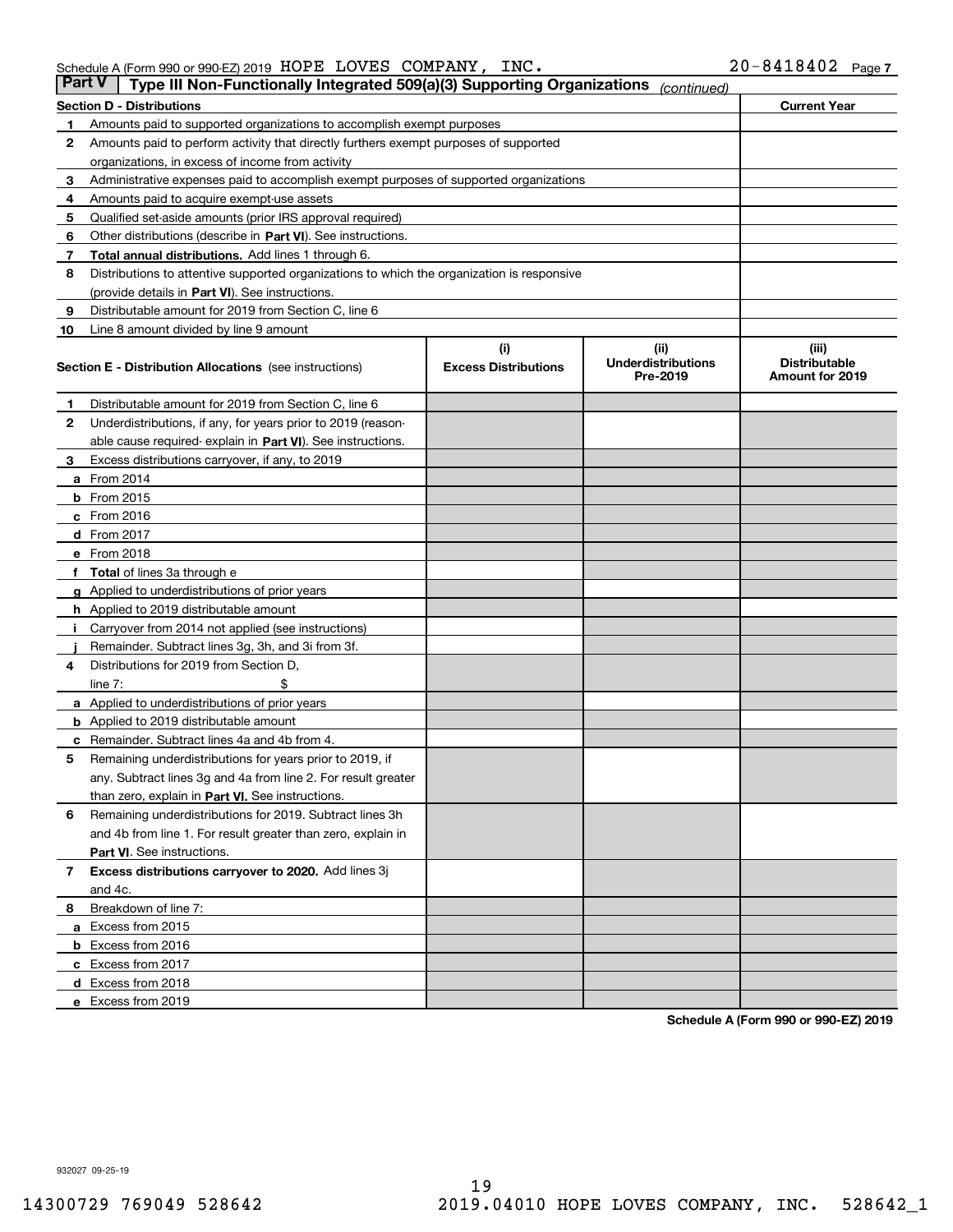|                 | Schedule A (Form 990 or 990-EZ) 2019 HOPE LOVES COMPANY, INC.                                                                                                                                                                                                                                                                                                                                                                     |    | $20 - 8418402$ Page 8                |  |
|-----------------|-----------------------------------------------------------------------------------------------------------------------------------------------------------------------------------------------------------------------------------------------------------------------------------------------------------------------------------------------------------------------------------------------------------------------------------|----|--------------------------------------|--|
| <b>Part VI</b>  | Supplemental Information. Provide the explanations required by Part II, line 10; Part II, line 17a or 17b; Part III, line 12;<br>Part IV, Section A, lines 1, 2, 3b, 3c, 4b, 4c, 5a, 6, 9a, 9b, 9c, 11a, 11b, and 11c; Part IV, Section B, lines 1 and 2; Part IV, Section C,<br>line 1; Part IV, Section D, lines 2 and 3; Part IV, Section E, lines 1c, 2a, 2b, 3a, and 3b; Part V, line 1; Part V, Section B, line 1e; Part V, |    |                                      |  |
|                 | Section D, lines 5, 6, and 8; and Part V, Section E, lines 2, 5, and 6. Also complete this part for any additional information.<br>(See instructions.)                                                                                                                                                                                                                                                                            |    |                                      |  |
|                 |                                                                                                                                                                                                                                                                                                                                                                                                                                   |    |                                      |  |
|                 |                                                                                                                                                                                                                                                                                                                                                                                                                                   |    |                                      |  |
|                 |                                                                                                                                                                                                                                                                                                                                                                                                                                   |    |                                      |  |
|                 |                                                                                                                                                                                                                                                                                                                                                                                                                                   |    |                                      |  |
|                 |                                                                                                                                                                                                                                                                                                                                                                                                                                   |    |                                      |  |
|                 |                                                                                                                                                                                                                                                                                                                                                                                                                                   |    |                                      |  |
|                 |                                                                                                                                                                                                                                                                                                                                                                                                                                   |    |                                      |  |
|                 |                                                                                                                                                                                                                                                                                                                                                                                                                                   |    |                                      |  |
|                 |                                                                                                                                                                                                                                                                                                                                                                                                                                   |    |                                      |  |
|                 |                                                                                                                                                                                                                                                                                                                                                                                                                                   |    |                                      |  |
|                 |                                                                                                                                                                                                                                                                                                                                                                                                                                   |    |                                      |  |
|                 |                                                                                                                                                                                                                                                                                                                                                                                                                                   |    |                                      |  |
|                 |                                                                                                                                                                                                                                                                                                                                                                                                                                   |    |                                      |  |
|                 |                                                                                                                                                                                                                                                                                                                                                                                                                                   |    |                                      |  |
|                 |                                                                                                                                                                                                                                                                                                                                                                                                                                   |    |                                      |  |
|                 |                                                                                                                                                                                                                                                                                                                                                                                                                                   |    |                                      |  |
|                 |                                                                                                                                                                                                                                                                                                                                                                                                                                   |    |                                      |  |
|                 |                                                                                                                                                                                                                                                                                                                                                                                                                                   |    |                                      |  |
|                 |                                                                                                                                                                                                                                                                                                                                                                                                                                   |    |                                      |  |
|                 |                                                                                                                                                                                                                                                                                                                                                                                                                                   |    |                                      |  |
|                 |                                                                                                                                                                                                                                                                                                                                                                                                                                   |    |                                      |  |
|                 |                                                                                                                                                                                                                                                                                                                                                                                                                                   |    |                                      |  |
|                 |                                                                                                                                                                                                                                                                                                                                                                                                                                   |    |                                      |  |
|                 |                                                                                                                                                                                                                                                                                                                                                                                                                                   |    |                                      |  |
|                 |                                                                                                                                                                                                                                                                                                                                                                                                                                   |    |                                      |  |
|                 |                                                                                                                                                                                                                                                                                                                                                                                                                                   |    |                                      |  |
|                 |                                                                                                                                                                                                                                                                                                                                                                                                                                   |    |                                      |  |
|                 |                                                                                                                                                                                                                                                                                                                                                                                                                                   |    |                                      |  |
|                 |                                                                                                                                                                                                                                                                                                                                                                                                                                   |    |                                      |  |
|                 |                                                                                                                                                                                                                                                                                                                                                                                                                                   |    |                                      |  |
|                 |                                                                                                                                                                                                                                                                                                                                                                                                                                   |    |                                      |  |
|                 |                                                                                                                                                                                                                                                                                                                                                                                                                                   |    |                                      |  |
|                 |                                                                                                                                                                                                                                                                                                                                                                                                                                   |    |                                      |  |
|                 |                                                                                                                                                                                                                                                                                                                                                                                                                                   |    |                                      |  |
|                 |                                                                                                                                                                                                                                                                                                                                                                                                                                   |    |                                      |  |
| 932028 09-25-19 |                                                                                                                                                                                                                                                                                                                                                                                                                                   |    | Schedule A (Form 990 or 990-EZ) 2019 |  |
|                 |                                                                                                                                                                                                                                                                                                                                                                                                                                   | 20 |                                      |  |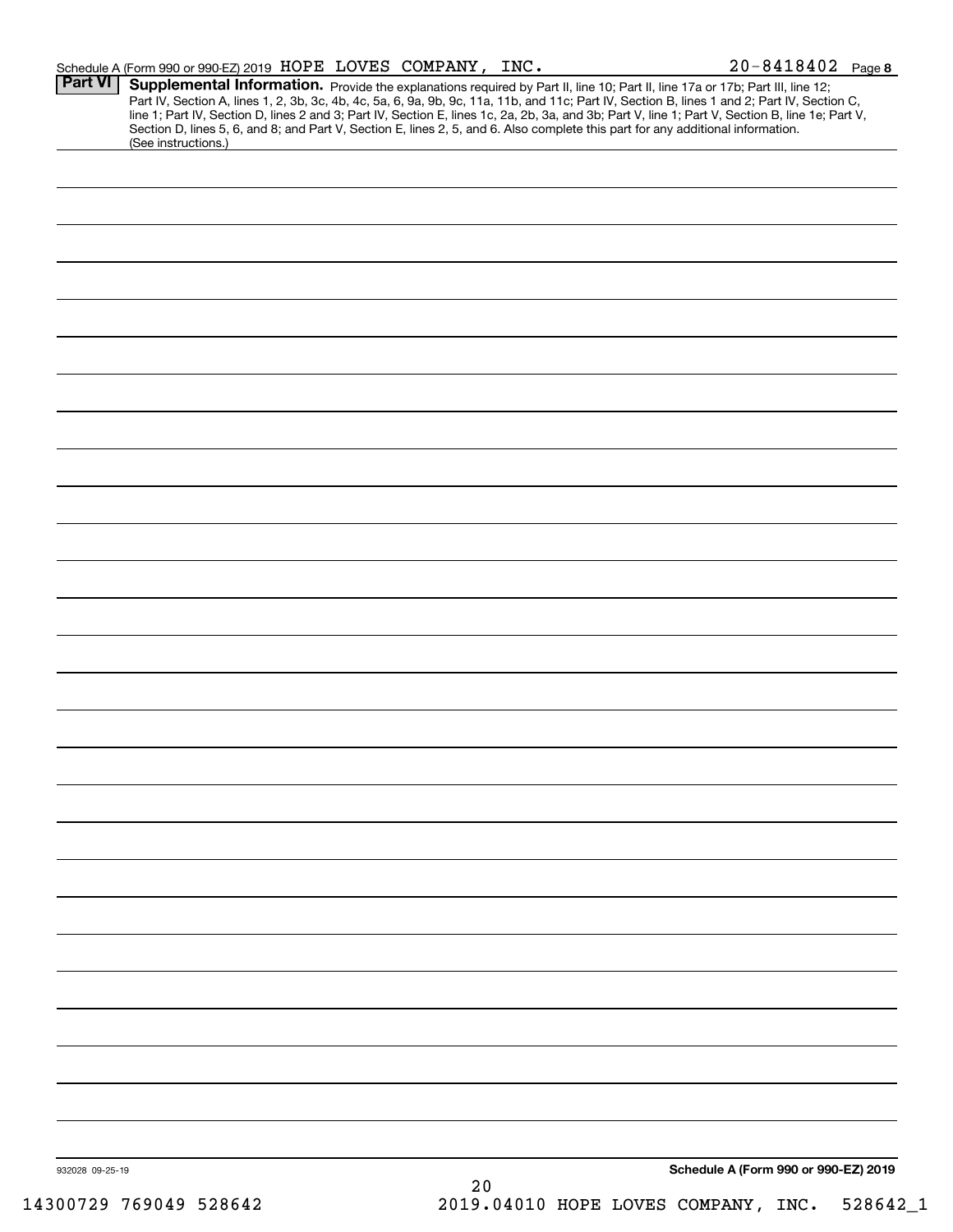# **Identification of Excess Contributions Included on Part II, Line 5 Schedule A 2019**

# **\*\* Do Not File \*\* \*\*\* Not Open to Public Inspection \*\*\***

| <b>Contributor's Name</b>                                 | <b>Total</b><br>Contributions | <b>Excess</b><br><b>Contributions</b> |
|-----------------------------------------------------------|-------------------------------|---------------------------------------|
| MT PHARMA AMERICA                                         | 30,000.                       | 4,221.                                |
|                                                           |                               |                                       |
|                                                           |                               |                                       |
|                                                           |                               |                                       |
|                                                           |                               |                                       |
|                                                           |                               |                                       |
|                                                           |                               |                                       |
|                                                           |                               |                                       |
|                                                           |                               |                                       |
|                                                           |                               |                                       |
|                                                           |                               |                                       |
|                                                           |                               |                                       |
|                                                           |                               |                                       |
|                                                           |                               |                                       |
|                                                           |                               |                                       |
|                                                           |                               |                                       |
|                                                           |                               |                                       |
|                                                           |                               |                                       |
|                                                           |                               |                                       |
|                                                           |                               |                                       |
|                                                           |                               |                                       |
|                                                           |                               |                                       |
|                                                           |                               |                                       |
|                                                           |                               |                                       |
| Total Excess Contributions to Schedule A, Part II, Line 5 |                               | 4,221.                                |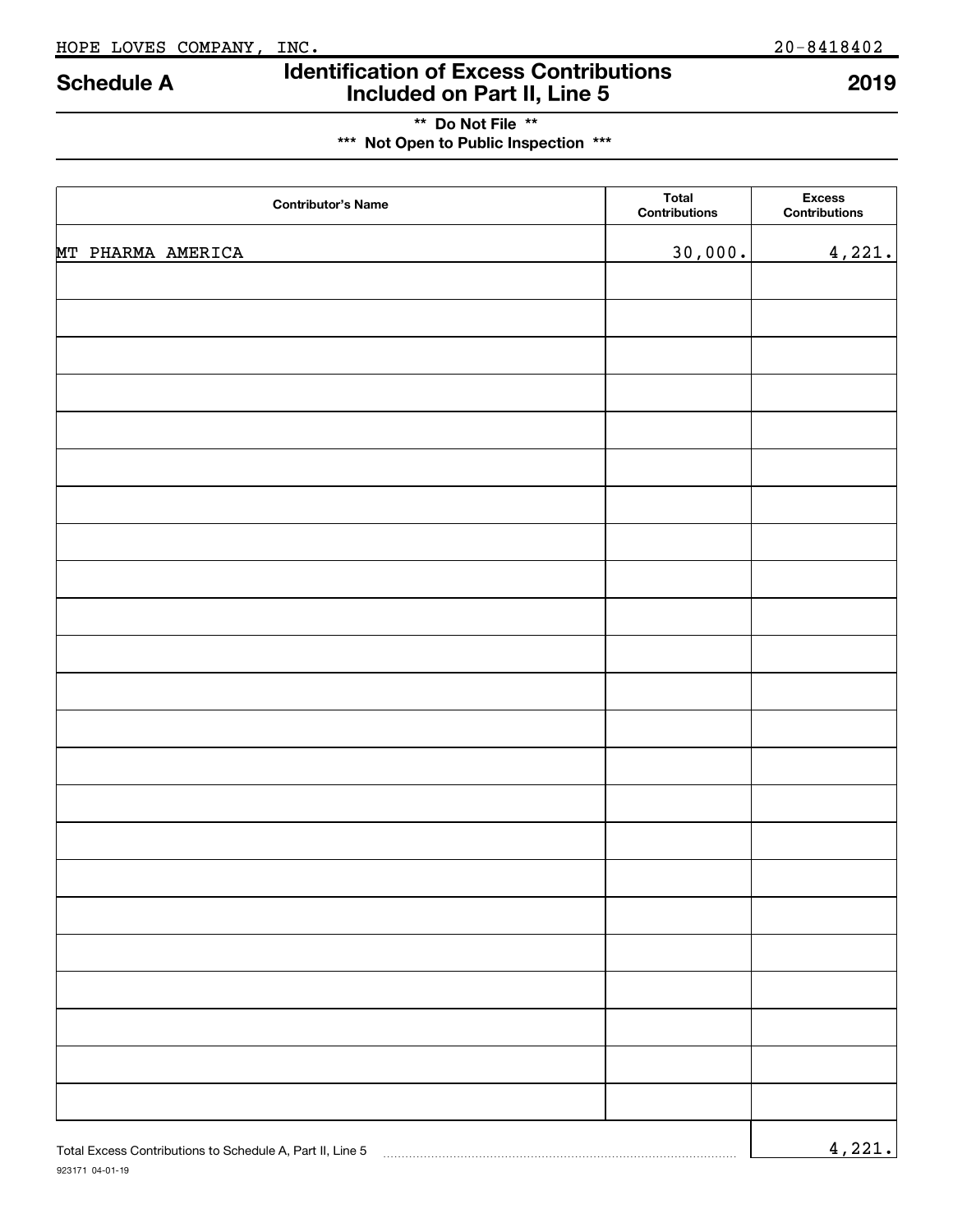Department of the Treasury Internal Revenue Service **(Form 990, 990-EZ, or 990-PF)**

Name of the organization

# **Schedule B Schedule of Contributors**

**| Attach to Form 990, Form 990-EZ, or Form 990-PF. | Go to www.irs.gov/Form990 for the latest information.** OMB No. 1545-0047

**2019**

**Employer identification number**

|  | 0-8418402: |  |  |  |  |  |  |  |  |
|--|------------|--|--|--|--|--|--|--|--|
|--|------------|--|--|--|--|--|--|--|--|

|  | HOPE LOVES COMPANY, INC. |  |
|--|--------------------------|--|

| <b>Organization type</b> (check one): |                                                                             |  |  |  |  |  |  |
|---------------------------------------|-----------------------------------------------------------------------------|--|--|--|--|--|--|
| Filers of:                            | Section:                                                                    |  |  |  |  |  |  |
| Form 990 or 990-EZ                    | $\lfloor x \rfloor$ 501(c)( 3) (enter number) organization                  |  |  |  |  |  |  |
|                                       | $4947(a)(1)$ nonexempt charitable trust not treated as a private foundation |  |  |  |  |  |  |
|                                       | 527 political organization                                                  |  |  |  |  |  |  |
| Form 990-PF                           | 501(c)(3) exempt private foundation                                         |  |  |  |  |  |  |
|                                       | 4947(a)(1) nonexempt charitable trust treated as a private foundation       |  |  |  |  |  |  |
|                                       | 501(c)(3) taxable private foundation                                        |  |  |  |  |  |  |

Check if your organization is covered by the **General Rule** or a **Special Rule. Note:**  Only a section 501(c)(7), (8), or (10) organization can check boxes for both the General Rule and a Special Rule. See instructions.

### **General Rule**

 $\mathcal{L}^{\text{max}}$ 

For an organization filing Form 990, 990-EZ, or 990-PF that received, during the year, contributions totaling \$5,000 or more (in money or property) from any one contributor. Complete Parts I and II. See instructions for determining a contributor's total contributions.

### **Special Rules**

any one contributor, during the year, total contributions of the greater of  $\,$  (1) \$5,000; or **(2)** 2% of the amount on (i) Form 990, Part VIII, line 1h;  $\boxed{\textbf{X}}$  For an organization described in section 501(c)(3) filing Form 990 or 990-EZ that met the 33 1/3% support test of the regulations under sections 509(a)(1) and 170(b)(1)(A)(vi), that checked Schedule A (Form 990 or 990-EZ), Part II, line 13, 16a, or 16b, and that received from or (ii) Form 990-EZ, line 1. Complete Parts I and II.

year, total contributions of more than \$1,000 *exclusively* for religious, charitable, scientific, literary, or educational purposes, or for the For an organization described in section 501(c)(7), (8), or (10) filing Form 990 or 990-EZ that received from any one contributor, during the prevention of cruelty to children or animals. Complete Parts I, II, and III.  $\mathcal{L}^{\text{max}}$ 

purpose. Don't complete any of the parts unless the **General Rule** applies to this organization because it received *nonexclusively* year, contributions <sub>exclusively</sub> for religious, charitable, etc., purposes, but no such contributions totaled more than \$1,000. If this box is checked, enter here the total contributions that were received during the year for an  $\;$ exclusively religious, charitable, etc., For an organization described in section 501(c)(7), (8), or (10) filing Form 990 or 990-EZ that received from any one contributor, during the religious, charitable, etc., contributions totaling \$5,000 or more during the year  $\Box$ — $\Box$   $\Box$  $\mathcal{L}^{\text{max}}$ 

**Caution:**  An organization that isn't covered by the General Rule and/or the Special Rules doesn't file Schedule B (Form 990, 990-EZ, or 990-PF),  **must** but it answer "No" on Part IV, line 2, of its Form 990; or check the box on line H of its Form 990-EZ or on its Form 990-PF, Part I, line 2, to certify that it doesn't meet the filing requirements of Schedule B (Form 990, 990-EZ, or 990-PF).

**For Paperwork Reduction Act Notice, see the instructions for Form 990, 990-EZ, or 990-PF. Schedule B (Form 990, 990-EZ, or 990-PF) (2019)** LHA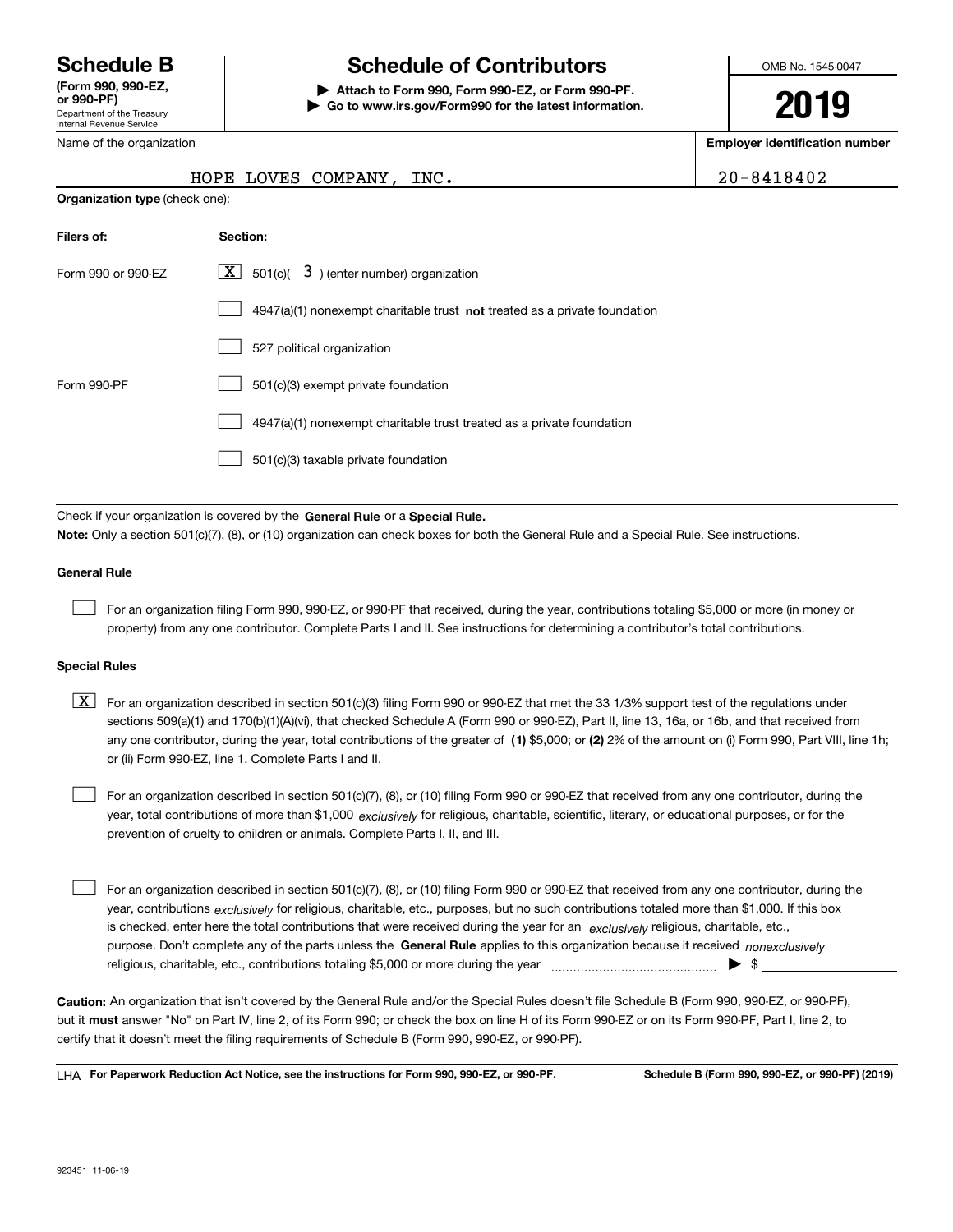# Schedule B (Form 990, 990-EZ, or 990-PF) (2019) Page 2

| Schedule B (Form 990, 990-EZ, or 990-PF) (2019) |                                   |     |                                                                                                       |                                                                                                                                                                                                                     | Page 2                                                                                                                                                                                                                                                                                                |
|-------------------------------------------------|-----------------------------------|-----|-------------------------------------------------------------------------------------------------------|---------------------------------------------------------------------------------------------------------------------------------------------------------------------------------------------------------------------|-------------------------------------------------------------------------------------------------------------------------------------------------------------------------------------------------------------------------------------------------------------------------------------------------------|
|                                                 |                                   |     |                                                                                                       |                                                                                                                                                                                                                     |                                                                                                                                                                                                                                                                                                       |
| HOPE LOVES COMPANY, INC.                        |                                   |     |                                                                                                       |                                                                                                                                                                                                                     |                                                                                                                                                                                                                                                                                                       |
|                                                 |                                   |     |                                                                                                       |                                                                                                                                                                                                                     |                                                                                                                                                                                                                                                                                                       |
| (b)<br>Name, address, and ZIP + 4               | (c)<br><b>Total contributions</b> |     |                                                                                                       | (d)<br>Type of contribution                                                                                                                                                                                         |                                                                                                                                                                                                                                                                                                       |
| ALS ASSOCIATION                                 |                                   |     |                                                                                                       | Person<br>Payroll                                                                                                                                                                                                   | $\mathbf{X}$                                                                                                                                                                                                                                                                                          |
| 1275 K STREET NW SUITE 250                      | \$                                |     |                                                                                                       | Noncash<br>(Complete Part II for                                                                                                                                                                                    |                                                                                                                                                                                                                                                                                                       |
|                                                 |                                   |     |                                                                                                       | noncash contributions.)                                                                                                                                                                                             |                                                                                                                                                                                                                                                                                                       |
| (b)<br>Name, address, and ZIP + 4               |                                   | (c) |                                                                                                       | (d)<br>Type of contribution                                                                                                                                                                                         |                                                                                                                                                                                                                                                                                                       |
| AND SANDRA DICKERSON                            |                                   |     |                                                                                                       | Person                                                                                                                                                                                                              | $\mathbf{X}$                                                                                                                                                                                                                                                                                          |
| 3366 CHALLENGER DR                              | \$                                |     |                                                                                                       | Noncash                                                                                                                                                                                                             |                                                                                                                                                                                                                                                                                                       |
| PLAINFIELD, NJ 46168                            |                                   |     |                                                                                                       | noncash contributions.)                                                                                                                                                                                             |                                                                                                                                                                                                                                                                                                       |
| (b)<br>Name, address, and ZIP + 4               |                                   | (c) |                                                                                                       | (d)<br>Type of contribution                                                                                                                                                                                         |                                                                                                                                                                                                                                                                                                       |
| ALS ASSOCIATION - GOLDEN WEST CHAPTER           |                                   |     |                                                                                                       | Person                                                                                                                                                                                                              | $\mathbf{X}$                                                                                                                                                                                                                                                                                          |
| PO BOX 565                                      | \$                                |     |                                                                                                       | Noncash                                                                                                                                                                                                             |                                                                                                                                                                                                                                                                                                       |
| AGOURA HILLS, CA 91376                          |                                   |     |                                                                                                       | noncash contributions.)                                                                                                                                                                                             |                                                                                                                                                                                                                                                                                                       |
| (b)<br>Name, address, and ZIP + 4               |                                   | (c) |                                                                                                       | (d)<br>Type of contribution                                                                                                                                                                                         |                                                                                                                                                                                                                                                                                                       |
| LIVELIKELOU FOUNDATION                          |                                   |     |                                                                                                       | Person                                                                                                                                                                                                              | $\mathbf{X}$                                                                                                                                                                                                                                                                                          |
| SOUTH CAMPUS AVE                                | \$                                |     |                                                                                                       | Noncash                                                                                                                                                                                                             |                                                                                                                                                                                                                                                                                                       |
| OXFORD, OH 45056                                |                                   |     |                                                                                                       | noncash contributions.)                                                                                                                                                                                             |                                                                                                                                                                                                                                                                                                       |
| (b)<br>Name, address, and $ZIP + 4$             |                                   | (c) |                                                                                                       | (d)<br>Type of contribution                                                                                                                                                                                         |                                                                                                                                                                                                                                                                                                       |
| THE SUNSHINE FOUNDATION                         |                                   |     |                                                                                                       | Person                                                                                                                                                                                                              | $\boxed{\text{X}}$                                                                                                                                                                                                                                                                                    |
| CROSSWAYS PARK DRIVE W                          | \$                                |     |                                                                                                       | Noncash                                                                                                                                                                                                             |                                                                                                                                                                                                                                                                                                       |
| WOODBURY, NY 11797                              |                                   |     |                                                                                                       | noncash contributions.)                                                                                                                                                                                             |                                                                                                                                                                                                                                                                                                       |
| (b)<br>Name, address, and ZIP + 4               |                                   | (c) |                                                                                                       | (d)<br>Type of contribution                                                                                                                                                                                         |                                                                                                                                                                                                                                                                                                       |
| THE SUNSHINE FOUNDATION                         |                                   |     |                                                                                                       | Person                                                                                                                                                                                                              | $\boxed{\text{X}}$                                                                                                                                                                                                                                                                                    |
| PPG PLACE SUITE 250                             | \$                                |     |                                                                                                       | Noncash                                                                                                                                                                                                             |                                                                                                                                                                                                                                                                                                       |
| PITTSBURG, PA 15222                             |                                   |     |                                                                                                       | noncash contributions.)                                                                                                                                                                                             |                                                                                                                                                                                                                                                                                                       |
|                                                 | WASHINGTON, DC 20005              |     | <b>Contributors</b> (see instructions). Use duplicate copies of Part I if additional space is needed. | 50,000.<br><b>Total contributions</b><br>10,000.<br><b>Total contributions</b><br>7,500.<br><b>Total contributions</b><br>20,000.<br><b>Total contributions</b><br>55,000.<br><b>Total contributions</b><br>25,000. | <b>Employer identification number</b><br>$20 - 8418402$<br>Payroll<br>(Complete Part II for<br>Payroll<br>(Complete Part II for<br><b>Payroll</b><br>(Complete Part II for<br>Payroll<br>(Complete Part II for<br>Payroll<br>(Complete Part II for<br>Schedule B (Form 990, 990-EZ, or 990-PF) (2019) |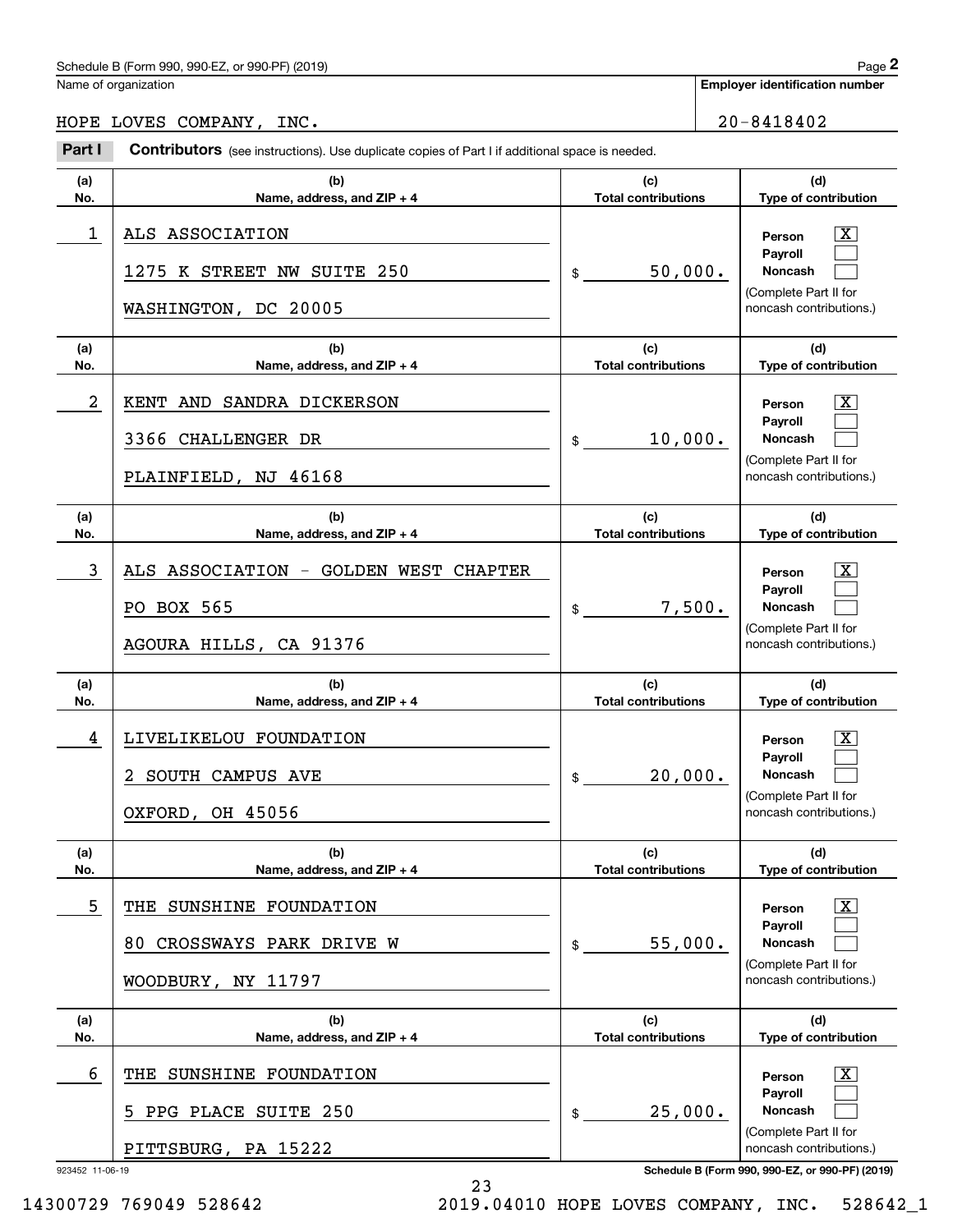## Schedule B (Form 990, 990-EZ, or 990-PF) (2019) Page 2

|                 | Schedule B (Form 990, 990-EZ, or 990-PF) (2019)                                                   |                                   |                            | Page 2                                                                                                                              |  |
|-----------------|---------------------------------------------------------------------------------------------------|-----------------------------------|----------------------------|-------------------------------------------------------------------------------------------------------------------------------------|--|
|                 | Name of organization                                                                              |                                   |                            | <b>Employer identification number</b>                                                                                               |  |
|                 | HOPE LOVES COMPANY, INC.                                                                          |                                   |                            | $20 - 8418402$                                                                                                                      |  |
| Part I          | Contributors (see instructions). Use duplicate copies of Part I if additional space is needed.    |                                   |                            |                                                                                                                                     |  |
| (a)<br>No.      | (b)<br>Name, address, and ZIP + 4                                                                 | (c)                               | <b>Total contributions</b> |                                                                                                                                     |  |
| 7               | TURNER ALS FOUNDATION, LTD<br>LES<br>5550 W.<br>TOUHY AVE SUITE 302                               | 16,085.<br>\$                     |                            | $\overline{\mathbf{X}}$<br>Person<br>Payroll<br>Noncash<br>(Complete Part II for                                                    |  |
|                 | SKOKIE, IL 60077                                                                                  |                                   |                            | noncash contributions.)                                                                                                             |  |
| (a)<br>No.      | (b)<br>Name, address, and ZIP + 4                                                                 | (c)<br><b>Total contributions</b> |                            | (d)<br>Type of contribution                                                                                                         |  |
| 8               | MITSUBISHI<br>TANABE PHARMA AMERICA INC<br>525 WASHINGTON BLVD SUITE 400<br>JERSEY CITY, NJ 07310 | 10,000.<br>\$                     |                            | $\overline{\mathbf{X}}$<br>Person<br>Payroll<br>Noncash<br>(Complete Part II for<br>noncash contributions.)                         |  |
| (a)<br>No.      | (b)<br>Name, address, and ZIP + 4                                                                 | (c)<br><b>Total contributions</b> |                            | (d)<br>Type of contribution                                                                                                         |  |
|                 |                                                                                                   | \$                                |                            | Person<br>Payroll<br>Noncash<br>(Complete Part II for<br>noncash contributions.)                                                    |  |
| (a)<br>No.      | (b)<br>Name, address, and ZIP + 4                                                                 | (c)<br><b>Total contributions</b> |                            | (d)<br>Type of contribution                                                                                                         |  |
|                 |                                                                                                   | \$                                |                            | Person<br>Payroll<br>Noncash<br>(Complete Part II for<br>noncash contributions.)                                                    |  |
| (a)<br>No.      | (b)<br>Name, address, and ZIP + 4                                                                 | (c)<br><b>Total contributions</b> |                            | (d)<br>Type of contribution                                                                                                         |  |
|                 |                                                                                                   | \$                                |                            | Person<br>Payroll<br>Noncash<br>(Complete Part II for<br>noncash contributions.)                                                    |  |
| (a)<br>No.      | (b)<br>Name, address, and ZIP + 4                                                                 | (c)<br><b>Total contributions</b> |                            | (d)<br>Type of contribution                                                                                                         |  |
| 923452 11-06-19 |                                                                                                   | \$                                |                            | Person<br>Payroll<br>Noncash<br>(Complete Part II for<br>noncash contributions.)<br>Schedule B (Form 990, 990-EZ, or 990-PF) (2019) |  |

14300729 769049 528642 2019.04010 HOPE LOVES COMPANY, INC. 528642\_1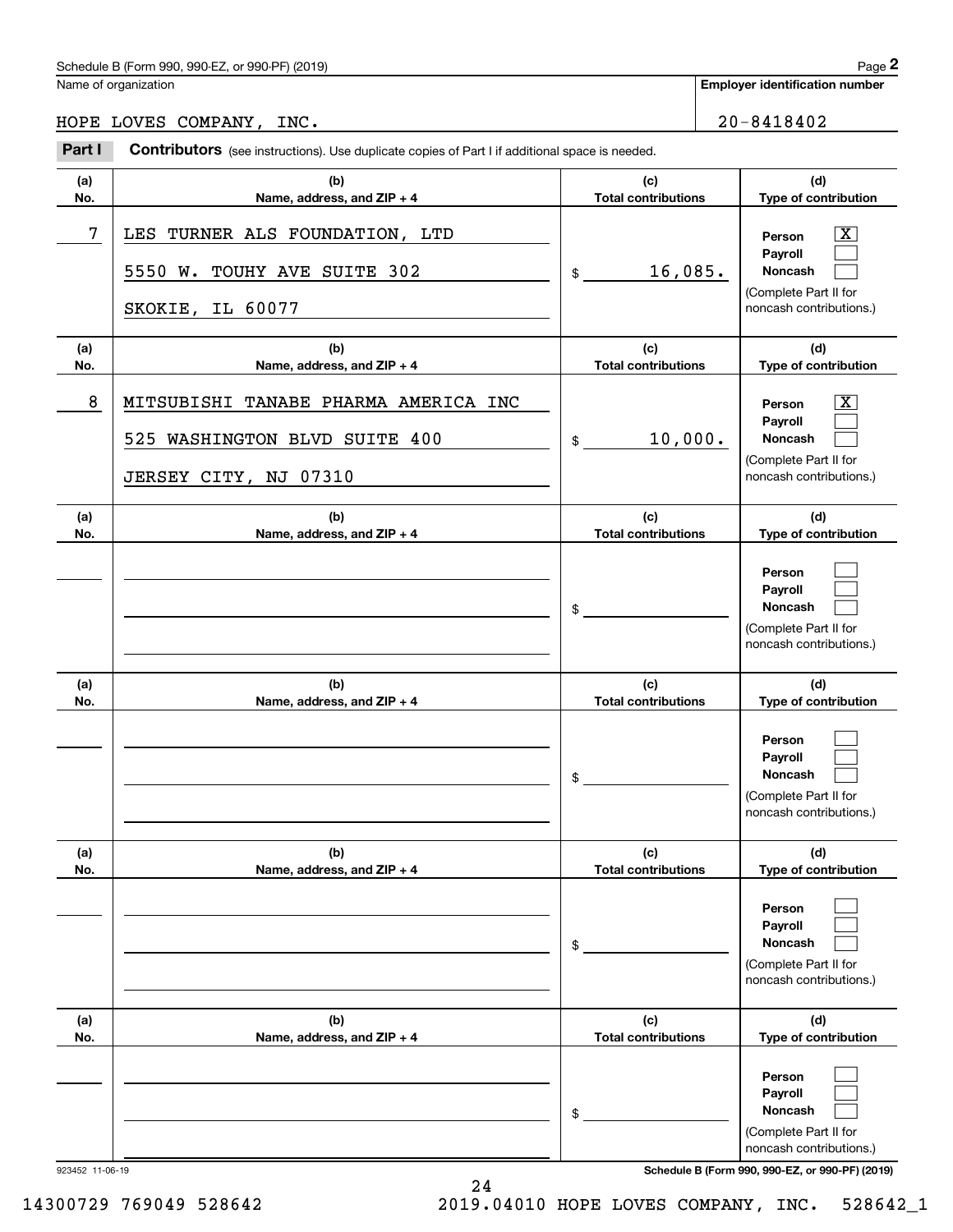**Employer identification number**

## HOPE LOVES COMPANY, INC. 20-8418402

Fage 3 Employer identification pumber<br>
IdDPE LOVES COMPANY, INC.<br> **30-8418402** Part II **Noncash Property** (see instructions). Use duplicate copies of Part II if additional space is needed.

| (a)<br>No.<br>from<br>Part I | (b)<br>Description of noncash property given | (c)<br>FMV (or estimate)<br>(See instructions.) | (d)<br>Date received                            |
|------------------------------|----------------------------------------------|-------------------------------------------------|-------------------------------------------------|
|                              |                                              | $\frac{1}{2}$                                   |                                                 |
| (a)<br>No.<br>from<br>Part I | (b)<br>Description of noncash property given | (c)<br>FMV (or estimate)<br>(See instructions.) | (d)<br>Date received                            |
|                              |                                              | $\sim$                                          |                                                 |
| (a)<br>No.<br>from<br>Part I | (b)<br>Description of noncash property given | (c)<br>FMV (or estimate)<br>(See instructions.) | (d)<br>Date received                            |
|                              |                                              | $\frac{1}{2}$                                   |                                                 |
| (a)<br>No.<br>from<br>Part I | (b)<br>Description of noncash property given | (c)<br>FMV (or estimate)<br>(See instructions.) | (d)<br>Date received                            |
|                              |                                              | $\mathfrak s$                                   |                                                 |
| (a)<br>No.<br>from<br>Part I | (b)<br>Description of noncash property given | (c)<br>FMV (or estimate)<br>(See instructions.) | (d)<br>Date received                            |
|                              |                                              | \$                                              |                                                 |
| (a)<br>No.<br>from<br>Part I | (b)<br>Description of noncash property given | (c)<br>FMV (or estimate)<br>(See instructions.) | (d)<br>Date received                            |
| 923453 11-06-19              |                                              | \$                                              | Schedule B (Form 990, 990-EZ, or 990-PF) (2019) |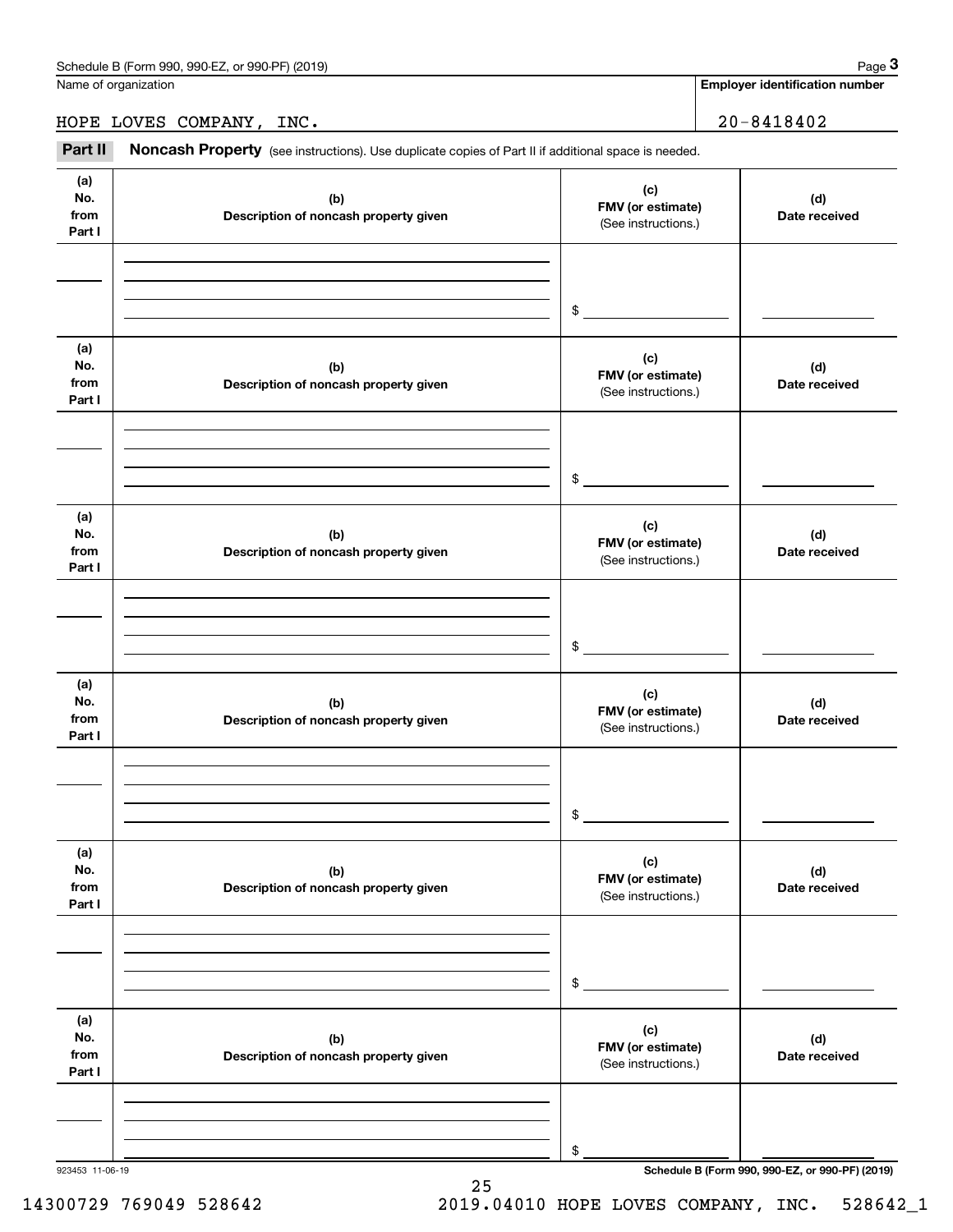|                           | Schedule B (Form 990, 990-EZ, or 990-PF) (2019)                                                                                                                                                                                                      |                      | Page 4                                                                                                                                                         |  |  |  |  |  |  |  |
|---------------------------|------------------------------------------------------------------------------------------------------------------------------------------------------------------------------------------------------------------------------------------------------|----------------------|----------------------------------------------------------------------------------------------------------------------------------------------------------------|--|--|--|--|--|--|--|
|                           | Name of organization                                                                                                                                                                                                                                 |                      | <b>Employer identification number</b>                                                                                                                          |  |  |  |  |  |  |  |
|                           | HOPE LOVES COMPANY, INC.                                                                                                                                                                                                                             |                      | 20-8418402                                                                                                                                                     |  |  |  |  |  |  |  |
| <b>Part III</b>           | from any one contributor. Complete columns (a) through (e) and the following line entry. For organizations                                                                                                                                           |                      | Exclusively religious, charitable, etc., contributions to organizations described in section 501(c)(7), (8), or (10) that total more than \$1,000 for the year |  |  |  |  |  |  |  |
|                           | completing Part III, enter the total of exclusively religious, charitable, etc., contributions of \$1,000 or less for the year. (Enter this info. once.) $\blacktriangleright$ \$<br>Use duplicate copies of Part III if additional space is needed. |                      |                                                                                                                                                                |  |  |  |  |  |  |  |
| (a) No.<br>from           |                                                                                                                                                                                                                                                      |                      |                                                                                                                                                                |  |  |  |  |  |  |  |
| Part I                    | (b) Purpose of gift                                                                                                                                                                                                                                  | (c) Use of gift      | (d) Description of how gift is held                                                                                                                            |  |  |  |  |  |  |  |
|                           |                                                                                                                                                                                                                                                      |                      |                                                                                                                                                                |  |  |  |  |  |  |  |
|                           |                                                                                                                                                                                                                                                      |                      |                                                                                                                                                                |  |  |  |  |  |  |  |
|                           |                                                                                                                                                                                                                                                      |                      |                                                                                                                                                                |  |  |  |  |  |  |  |
|                           |                                                                                                                                                                                                                                                      | (e) Transfer of gift |                                                                                                                                                                |  |  |  |  |  |  |  |
|                           | Transferee's name, address, and ZIP + 4                                                                                                                                                                                                              |                      | Relationship of transferor to transferee                                                                                                                       |  |  |  |  |  |  |  |
|                           |                                                                                                                                                                                                                                                      |                      |                                                                                                                                                                |  |  |  |  |  |  |  |
|                           |                                                                                                                                                                                                                                                      |                      |                                                                                                                                                                |  |  |  |  |  |  |  |
|                           |                                                                                                                                                                                                                                                      |                      |                                                                                                                                                                |  |  |  |  |  |  |  |
| (a) No.<br>from           | (b) Purpose of gift                                                                                                                                                                                                                                  | (c) Use of gift      | (d) Description of how gift is held                                                                                                                            |  |  |  |  |  |  |  |
| Part I                    |                                                                                                                                                                                                                                                      |                      |                                                                                                                                                                |  |  |  |  |  |  |  |
|                           |                                                                                                                                                                                                                                                      |                      |                                                                                                                                                                |  |  |  |  |  |  |  |
|                           |                                                                                                                                                                                                                                                      |                      |                                                                                                                                                                |  |  |  |  |  |  |  |
|                           | (e) Transfer of gift                                                                                                                                                                                                                                 |                      |                                                                                                                                                                |  |  |  |  |  |  |  |
|                           |                                                                                                                                                                                                                                                      |                      |                                                                                                                                                                |  |  |  |  |  |  |  |
|                           | Transferee's name, address, and ZIP + 4                                                                                                                                                                                                              |                      | Relationship of transferor to transferee                                                                                                                       |  |  |  |  |  |  |  |
|                           |                                                                                                                                                                                                                                                      |                      |                                                                                                                                                                |  |  |  |  |  |  |  |
|                           |                                                                                                                                                                                                                                                      |                      |                                                                                                                                                                |  |  |  |  |  |  |  |
| (a) No.                   |                                                                                                                                                                                                                                                      |                      |                                                                                                                                                                |  |  |  |  |  |  |  |
| from<br>Part I            | (b) Purpose of gift                                                                                                                                                                                                                                  | (c) Use of gift      | (d) Description of how gift is held                                                                                                                            |  |  |  |  |  |  |  |
|                           |                                                                                                                                                                                                                                                      |                      |                                                                                                                                                                |  |  |  |  |  |  |  |
|                           |                                                                                                                                                                                                                                                      |                      |                                                                                                                                                                |  |  |  |  |  |  |  |
|                           |                                                                                                                                                                                                                                                      |                      |                                                                                                                                                                |  |  |  |  |  |  |  |
|                           | (e) Transfer of gift                                                                                                                                                                                                                                 |                      |                                                                                                                                                                |  |  |  |  |  |  |  |
|                           | Transferee's name, address, and $ZIP + 4$                                                                                                                                                                                                            |                      | Relationship of transferor to transferee                                                                                                                       |  |  |  |  |  |  |  |
|                           |                                                                                                                                                                                                                                                      |                      |                                                                                                                                                                |  |  |  |  |  |  |  |
|                           |                                                                                                                                                                                                                                                      |                      |                                                                                                                                                                |  |  |  |  |  |  |  |
|                           |                                                                                                                                                                                                                                                      |                      |                                                                                                                                                                |  |  |  |  |  |  |  |
| (a) No.<br>from<br>Part I | (b) Purpose of gift                                                                                                                                                                                                                                  | (c) Use of gift      | (d) Description of how gift is held                                                                                                                            |  |  |  |  |  |  |  |
|                           |                                                                                                                                                                                                                                                      |                      |                                                                                                                                                                |  |  |  |  |  |  |  |
|                           |                                                                                                                                                                                                                                                      |                      |                                                                                                                                                                |  |  |  |  |  |  |  |
|                           |                                                                                                                                                                                                                                                      |                      |                                                                                                                                                                |  |  |  |  |  |  |  |
|                           |                                                                                                                                                                                                                                                      | (e) Transfer of gift |                                                                                                                                                                |  |  |  |  |  |  |  |
|                           |                                                                                                                                                                                                                                                      |                      |                                                                                                                                                                |  |  |  |  |  |  |  |
|                           | Transferee's name, address, and ZIP + 4                                                                                                                                                                                                              |                      | Relationship of transferor to transferee                                                                                                                       |  |  |  |  |  |  |  |
|                           |                                                                                                                                                                                                                                                      |                      |                                                                                                                                                                |  |  |  |  |  |  |  |
|                           |                                                                                                                                                                                                                                                      |                      |                                                                                                                                                                |  |  |  |  |  |  |  |
|                           |                                                                                                                                                                                                                                                      |                      |                                                                                                                                                                |  |  |  |  |  |  |  |

26

**Schedule B (Form 990, 990-EZ, or 990-PF) (2019)**

14300729 769049 528642 2019.04010 HOPE LOVES COMPANY, INC. 528642\_1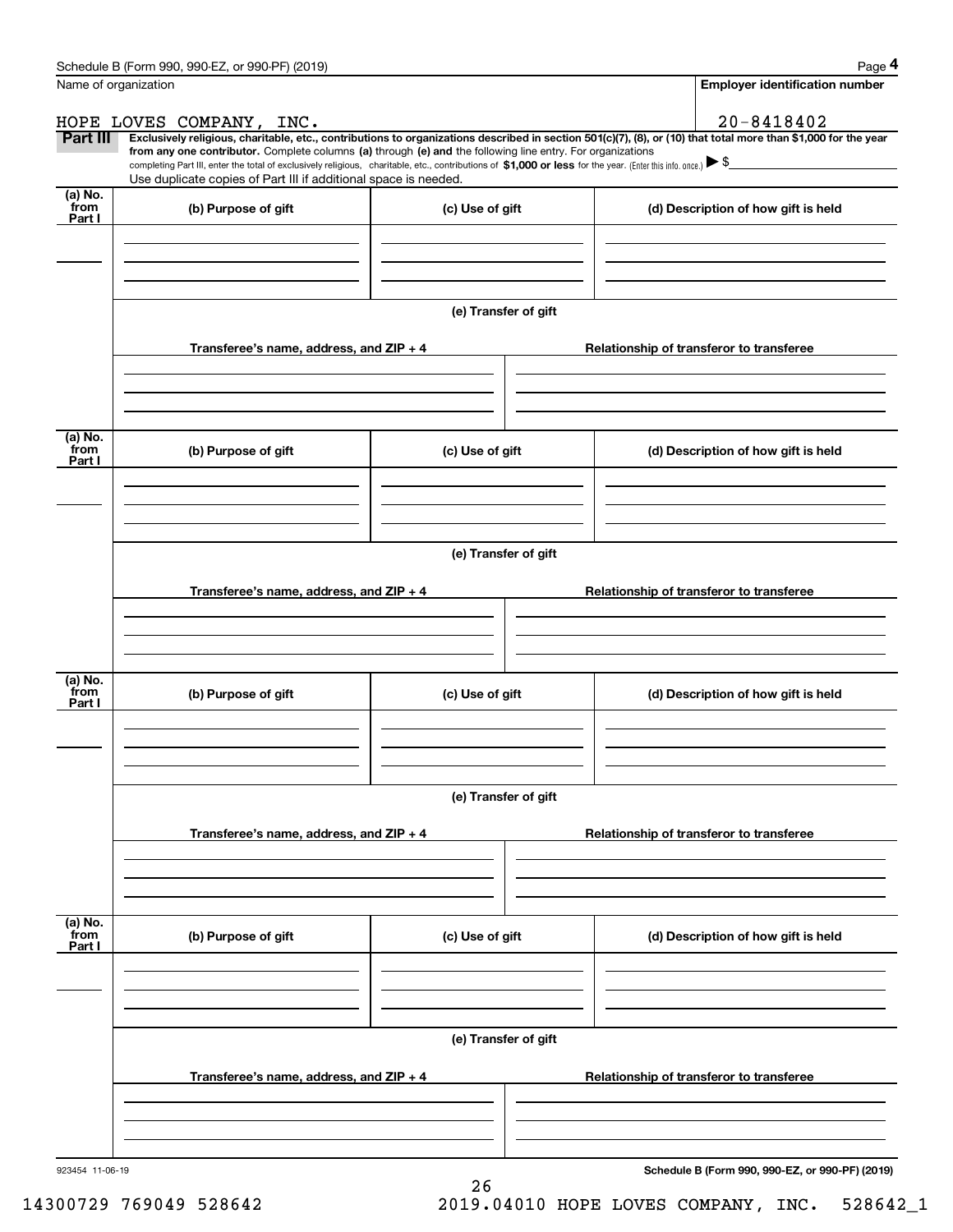|         |                                                                                                                                                         |                                                                                                                                                |                         |                                                    |  |                          |  | OMB No. 1545-0047            |                                                                                                                                                                                                                                                                                                                     |
|---------|---------------------------------------------------------------------------------------------------------------------------------------------------------|------------------------------------------------------------------------------------------------------------------------------------------------|-------------------------|----------------------------------------------------|--|--------------------------|--|------------------------------|---------------------------------------------------------------------------------------------------------------------------------------------------------------------------------------------------------------------------------------------------------------------------------------------------------------------|
|         | <b>Supplemental Financial Statements</b><br><b>SCHEDULE D</b><br>Complete if the organization answered "Yes" on Form 990,<br>(Form 990)                 |                                                                                                                                                |                         |                                                    |  |                          |  |                              |                                                                                                                                                                                                                                                                                                                     |
|         |                                                                                                                                                         | Part IV, line 6, 7, 8, 9, 10, 11a, 11b, 11c, 11d, 11e, 11f, 12a, or 12b.                                                                       |                         |                                                    |  |                          |  |                              | Open to Public                                                                                                                                                                                                                                                                                                      |
|         | Attach to Form 990.<br>Department of the Treasury<br>Go to www.irs.gov/Form990 for instructions and the latest information.<br>Internal Revenue Service |                                                                                                                                                |                         |                                                    |  |                          |  |                              | <b>Inspection</b>                                                                                                                                                                                                                                                                                                   |
|         | Name of the organization                                                                                                                                |                                                                                                                                                |                         |                                                    |  |                          |  |                              | <b>Employer identification number</b>                                                                                                                                                                                                                                                                               |
|         |                                                                                                                                                         | HOPE LOVES COMPANY, INC.                                                                                                                       |                         |                                                    |  |                          |  | 20-8418402                   |                                                                                                                                                                                                                                                                                                                     |
| Part I  |                                                                                                                                                         | Organizations Maintaining Donor Advised Funds or Other Similar Funds or Accounts. Complete if the                                              |                         |                                                    |  |                          |  |                              |                                                                                                                                                                                                                                                                                                                     |
|         |                                                                                                                                                         | organization answered "Yes" on Form 990, Part IV, line 6.                                                                                      |                         |                                                    |  |                          |  |                              |                                                                                                                                                                                                                                                                                                                     |
|         |                                                                                                                                                         |                                                                                                                                                | (a) Donor advised funds |                                                    |  |                          |  | (b) Funds and other accounts |                                                                                                                                                                                                                                                                                                                     |
| 1       |                                                                                                                                                         |                                                                                                                                                |                         |                                                    |  |                          |  |                              |                                                                                                                                                                                                                                                                                                                     |
| 2       |                                                                                                                                                         | Aggregate value of contributions to (during year)                                                                                              |                         |                                                    |  |                          |  |                              |                                                                                                                                                                                                                                                                                                                     |
| з       |                                                                                                                                                         | Aggregate value of grants from (during year)                                                                                                   |                         |                                                    |  |                          |  |                              |                                                                                                                                                                                                                                                                                                                     |
| 4       |                                                                                                                                                         |                                                                                                                                                |                         |                                                    |  |                          |  |                              |                                                                                                                                                                                                                                                                                                                     |
| 5       |                                                                                                                                                         | Did the organization inform all donors and donor advisors in writing that the assets held in donor advised funds                               |                         |                                                    |  |                          |  |                              |                                                                                                                                                                                                                                                                                                                     |
|         |                                                                                                                                                         | Did the organization inform all grantees, donors, and donor advisors in writing that grant funds can be used only                              |                         |                                                    |  |                          |  | Yes                          | No                                                                                                                                                                                                                                                                                                                  |
| 6       |                                                                                                                                                         | for charitable purposes and not for the benefit of the donor or donor advisor, or for any other purpose conferring                             |                         |                                                    |  |                          |  |                              |                                                                                                                                                                                                                                                                                                                     |
|         |                                                                                                                                                         |                                                                                                                                                |                         |                                                    |  |                          |  | Yes                          | No                                                                                                                                                                                                                                                                                                                  |
| Part II |                                                                                                                                                         | Conservation Easements. Complete if the organization answered "Yes" on Form 990, Part IV, line 7.                                              |                         |                                                    |  |                          |  |                              |                                                                                                                                                                                                                                                                                                                     |
| 1       |                                                                                                                                                         | Purpose(s) of conservation easements held by the organization (check all that apply).                                                          |                         |                                                    |  |                          |  |                              |                                                                                                                                                                                                                                                                                                                     |
|         |                                                                                                                                                         | Preservation of land for public use (for example, recreation or education)                                                                     |                         | Preservation of a historically important land area |  |                          |  |                              |                                                                                                                                                                                                                                                                                                                     |
|         |                                                                                                                                                         | Protection of natural habitat                                                                                                                  |                         | Preservation of a certified historic structure     |  |                          |  |                              |                                                                                                                                                                                                                                                                                                                     |
|         |                                                                                                                                                         | Preservation of open space                                                                                                                     |                         |                                                    |  |                          |  |                              |                                                                                                                                                                                                                                                                                                                     |
| 2       |                                                                                                                                                         | Complete lines 2a through 2d if the organization held a qualified conservation contribution in the form of a conservation easement on the last |                         |                                                    |  |                          |  |                              |                                                                                                                                                                                                                                                                                                                     |
|         | day of the tax year.                                                                                                                                    |                                                                                                                                                |                         |                                                    |  |                          |  |                              | Held at the End of the Tax Year                                                                                                                                                                                                                                                                                     |
| а       |                                                                                                                                                         |                                                                                                                                                |                         |                                                    |  | 2a                       |  |                              |                                                                                                                                                                                                                                                                                                                     |
| b       |                                                                                                                                                         | Total acreage restricted by conservation easements                                                                                             |                         |                                                    |  | 2 <sub>b</sub>           |  |                              |                                                                                                                                                                                                                                                                                                                     |
| c       |                                                                                                                                                         |                                                                                                                                                |                         |                                                    |  | 2c                       |  |                              |                                                                                                                                                                                                                                                                                                                     |
| d       |                                                                                                                                                         | Number of conservation easements included in (c) acquired after 7/25/06, and not on a historic structure                                       |                         |                                                    |  |                          |  |                              |                                                                                                                                                                                                                                                                                                                     |
|         |                                                                                                                                                         |                                                                                                                                                |                         |                                                    |  | 2d                       |  |                              |                                                                                                                                                                                                                                                                                                                     |
| з       |                                                                                                                                                         | Number of conservation easements modified, transferred, released, extinguished, or terminated by the organization during the tax               |                         |                                                    |  |                          |  |                              |                                                                                                                                                                                                                                                                                                                     |
|         | $year \blacktriangleright$                                                                                                                              |                                                                                                                                                |                         |                                                    |  |                          |  |                              |                                                                                                                                                                                                                                                                                                                     |
| 4       |                                                                                                                                                         | Number of states where property subject to conservation easement is located >                                                                  |                         |                                                    |  |                          |  |                              |                                                                                                                                                                                                                                                                                                                     |
| 5       |                                                                                                                                                         | Does the organization have a written policy regarding the periodic monitoring, inspection, handling of                                         |                         |                                                    |  |                          |  |                              |                                                                                                                                                                                                                                                                                                                     |
|         |                                                                                                                                                         | violations, and enforcement of the conservation easements it holds?                                                                            |                         |                                                    |  |                          |  | Yes                          | <b>No</b>                                                                                                                                                                                                                                                                                                           |
| 6       |                                                                                                                                                         | Staff and volunteer hours devoted to monitoring, inspecting, handling of violations, and enforcing conservation easements during the year      |                         |                                                    |  |                          |  |                              |                                                                                                                                                                                                                                                                                                                     |
|         |                                                                                                                                                         |                                                                                                                                                |                         |                                                    |  |                          |  |                              |                                                                                                                                                                                                                                                                                                                     |
| 7       |                                                                                                                                                         | Amount of expenses incurred in monitoring, inspecting, handling of violations, and enforcing conservation easements during the year            |                         |                                                    |  |                          |  |                              |                                                                                                                                                                                                                                                                                                                     |
|         | $\blacktriangleright$ \$                                                                                                                                | Does each conservation easement reported on line 2(d) above satisfy the requirements of section 170(h)(4)(B)(i)                                |                         |                                                    |  |                          |  |                              |                                                                                                                                                                                                                                                                                                                     |
| 8       |                                                                                                                                                         |                                                                                                                                                |                         |                                                    |  |                          |  | Yes                          | No                                                                                                                                                                                                                                                                                                                  |
| 9       |                                                                                                                                                         | In Part XIII, describe how the organization reports conservation easements in its revenue and expense statement and                            |                         |                                                    |  |                          |  |                              |                                                                                                                                                                                                                                                                                                                     |
|         |                                                                                                                                                         | balance sheet, and include, if applicable, the text of the footnote to the organization's financial statements that describes the              |                         |                                                    |  |                          |  |                              |                                                                                                                                                                                                                                                                                                                     |
|         |                                                                                                                                                         | organization's accounting for conservation easements.                                                                                          |                         |                                                    |  |                          |  |                              |                                                                                                                                                                                                                                                                                                                     |
|         | Part III                                                                                                                                                | Organizations Maintaining Collections of Art, Historical Treasures, or Other Similar Assets.                                                   |                         |                                                    |  |                          |  |                              |                                                                                                                                                                                                                                                                                                                     |
|         |                                                                                                                                                         | Complete if the organization answered "Yes" on Form 990, Part IV, line 8.                                                                      |                         |                                                    |  |                          |  |                              |                                                                                                                                                                                                                                                                                                                     |
|         |                                                                                                                                                         | 1a If the organization elected, as permitted under FASB ASC 958, not to report in its revenue statement and balance sheet works                |                         |                                                    |  |                          |  |                              |                                                                                                                                                                                                                                                                                                                     |
|         |                                                                                                                                                         | of art, historical treasures, or other similar assets held for public exhibition, education, or research in furtherance of public              |                         |                                                    |  |                          |  |                              |                                                                                                                                                                                                                                                                                                                     |
|         |                                                                                                                                                         | service, provide in Part XIII the text of the footnote to its financial statements that describes these items.                                 |                         |                                                    |  |                          |  |                              |                                                                                                                                                                                                                                                                                                                     |
| b       |                                                                                                                                                         | If the organization elected, as permitted under FASB ASC 958, to report in its revenue statement and balance sheet works of                    |                         |                                                    |  |                          |  |                              |                                                                                                                                                                                                                                                                                                                     |
|         |                                                                                                                                                         | art, historical treasures, or other similar assets held for public exhibition, education, or research in furtherance of public service,        |                         |                                                    |  |                          |  |                              |                                                                                                                                                                                                                                                                                                                     |
|         |                                                                                                                                                         | provide the following amounts relating to these items:                                                                                         |                         |                                                    |  |                          |  |                              |                                                                                                                                                                                                                                                                                                                     |
|         |                                                                                                                                                         |                                                                                                                                                |                         |                                                    |  |                          |  |                              | $\frac{1}{2}$ $\frac{1}{2}$ $\frac{1}{2}$ $\frac{1}{2}$ $\frac{1}{2}$ $\frac{1}{2}$ $\frac{1}{2}$ $\frac{1}{2}$ $\frac{1}{2}$ $\frac{1}{2}$ $\frac{1}{2}$ $\frac{1}{2}$ $\frac{1}{2}$ $\frac{1}{2}$ $\frac{1}{2}$ $\frac{1}{2}$ $\frac{1}{2}$ $\frac{1}{2}$ $\frac{1}{2}$ $\frac{1}{2}$ $\frac{1}{2}$ $\frac{1}{2}$ |
|         |                                                                                                                                                         | (ii) Assets included in Form 990, Part X                                                                                                       |                         |                                                    |  | $\blacktriangleright$ \$ |  |                              |                                                                                                                                                                                                                                                                                                                     |
| 2       |                                                                                                                                                         | If the organization received or held works of art, historical treasures, or other similar assets for financial gain, provide                   |                         |                                                    |  |                          |  |                              |                                                                                                                                                                                                                                                                                                                     |
|         |                                                                                                                                                         | the following amounts required to be reported under FASB ASC 958 relating to these items:                                                      |                         |                                                    |  |                          |  |                              |                                                                                                                                                                                                                                                                                                                     |
|         |                                                                                                                                                         |                                                                                                                                                |                         |                                                    |  | - \$                     |  |                              |                                                                                                                                                                                                                                                                                                                     |
|         |                                                                                                                                                         |                                                                                                                                                |                         |                                                    |  | -\$                      |  |                              |                                                                                                                                                                                                                                                                                                                     |
|         |                                                                                                                                                         | For Departments Reduction Act Notice, see the Instructions for Form 000                                                                        |                         |                                                    |  |                          |  |                              | Schodule D (Form 000) 2010                                                                                                                                                                                                                                                                                          |

932051 10-02-19 **For Paperwork Reduction Act Notice, see the Instructions for Form 990. Schedule D (Form 990) 2019** LHA

| 14300729 769049 528642 |  | 2019.04010 HOPE LOVES COMPANY, INC. 528642_1 |  |  |  |
|------------------------|--|----------------------------------------------|--|--|--|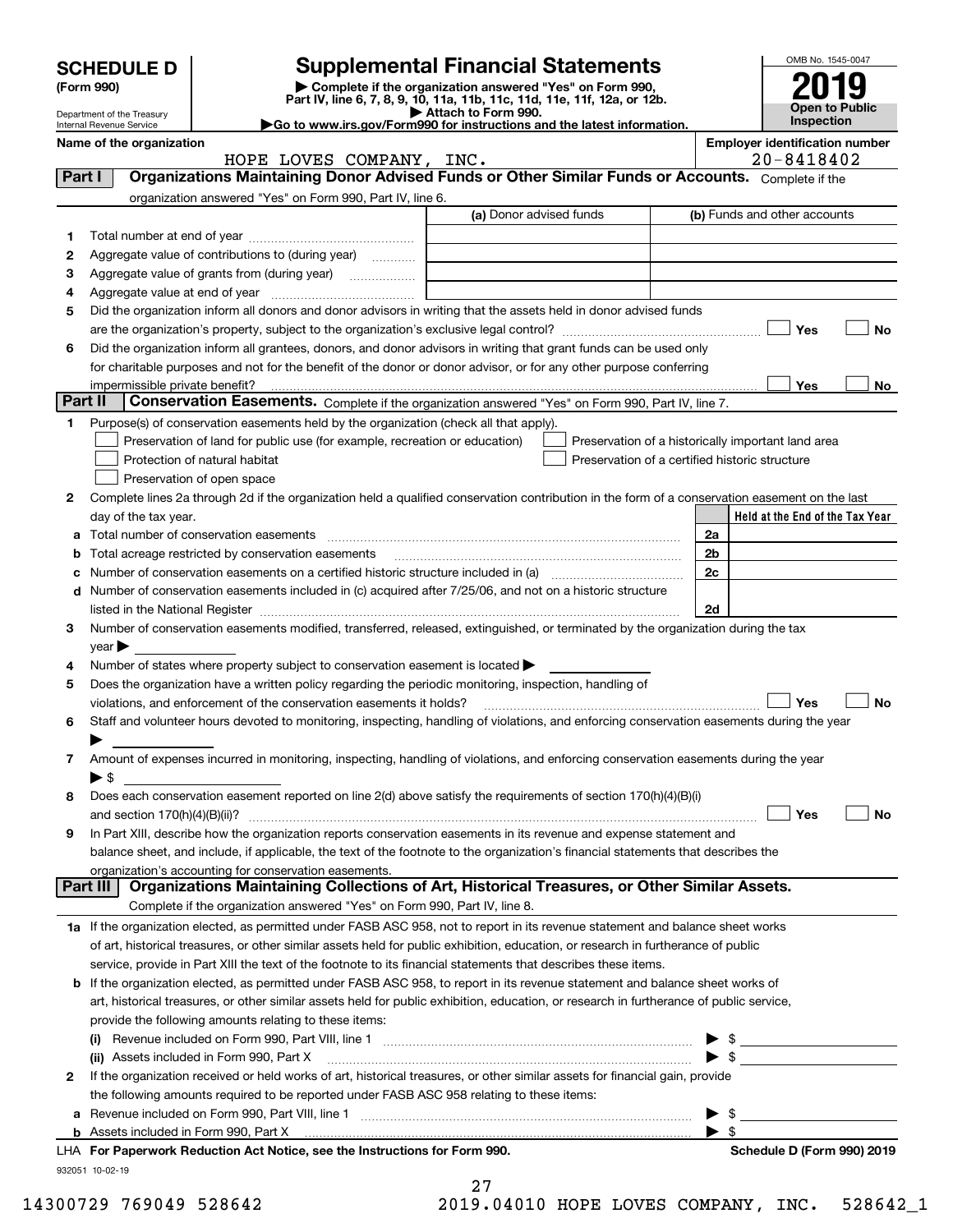|        | Schedule D (Form 990) 2019                                                                                                                                                                                                     | HOPE LOVES COMPANY, INC.                |   |                |                                                      |                                 | $20 - 8418402$ Page 2 |        |    |
|--------|--------------------------------------------------------------------------------------------------------------------------------------------------------------------------------------------------------------------------------|-----------------------------------------|---|----------------|------------------------------------------------------|---------------------------------|-----------------------|--------|----|
|        | Part III<br>Organizations Maintaining Collections of Art, Historical Treasures, or Other Similar Assets (continued)                                                                                                            |                                         |   |                |                                                      |                                 |                       |        |    |
| 3      | Using the organization's acquisition, accession, and other records, check any of the following that make significant use of its                                                                                                |                                         |   |                |                                                      |                                 |                       |        |    |
|        | collection items (check all that apply):                                                                                                                                                                                       |                                         |   |                |                                                      |                                 |                       |        |    |
| a      | Public exhibition                                                                                                                                                                                                              |                                         |   |                | Loan or exchange program                             |                                 |                       |        |    |
| b      | Scholarly research                                                                                                                                                                                                             | е                                       |   |                | Other <b>Committee Committee Committee Committee</b> |                                 |                       |        |    |
| с      | Preservation for future generations                                                                                                                                                                                            |                                         |   |                |                                                      |                                 |                       |        |    |
| 4      | Provide a description of the organization's collections and explain how they further the organization's exempt purpose in Part XIII.                                                                                           |                                         |   |                |                                                      |                                 |                       |        |    |
| 5      | During the year, did the organization solicit or receive donations of art, historical treasures, or other similar assets                                                                                                       |                                         |   |                |                                                      |                                 |                       |        |    |
|        | to be sold to raise funds rather than to be maintained as part of the organization's collection?                                                                                                                               |                                         |   |                |                                                      |                                 | Yes                   |        | No |
|        | <b>Part IV</b><br>Escrow and Custodial Arrangements. Complete if the organization answered "Yes" on Form 990, Part IV, line 9, or                                                                                              |                                         |   |                |                                                      |                                 |                       |        |    |
|        | reported an amount on Form 990, Part X, line 21.                                                                                                                                                                               |                                         |   |                |                                                      |                                 |                       |        |    |
|        | 1a Is the organization an agent, trustee, custodian or other intermediary for contributions or other assets not included                                                                                                       |                                         |   |                |                                                      |                                 |                       |        |    |
|        | on Form 990, Part X? [11] matter contracts and contracts and contracts are contracted as a form 990, Part X?                                                                                                                   |                                         |   |                |                                                      |                                 | Yes                   |        | No |
|        | b If "Yes," explain the arrangement in Part XIII and complete the following table:                                                                                                                                             |                                         |   |                |                                                      |                                 |                       |        |    |
|        |                                                                                                                                                                                                                                |                                         |   |                |                                                      |                                 | Amount                |        |    |
| c      | Beginning balance measurements and contain a series of the series of the series of the series of the series of                                                                                                                 |                                         |   |                |                                                      | 1c                              |                       |        |    |
|        | Additions during the year manufactured and an account of the state of the state of the state of the state of the state of the state of the state of the state of the state of the state of the state of the state of the state |                                         |   |                |                                                      | 1d                              |                       |        |    |
|        | Distributions during the year manufactured and continuum and continuum and continuum and continuum and continuum                                                                                                               |                                         |   |                |                                                      | 1e                              |                       |        |    |
| Ť.     | 2a Did the organization include an amount on Form 990, Part X, line 21, for escrow or custodial account liability?                                                                                                             |                                         |   |                |                                                      | 1f                              | Yes                   |        | No |
|        | <b>b</b> If "Yes," explain the arrangement in Part XIII. Check here if the explanation has been provided on Part XIII                                                                                                          |                                         |   |                |                                                      | .                               |                       |        |    |
| Part V | Endowment Funds. Complete if the organization answered "Yes" on Form 990, Part IV, line 10.                                                                                                                                    |                                         |   |                |                                                      |                                 |                       |        |    |
|        |                                                                                                                                                                                                                                | (a) Current year                        |   | (b) Prior year | (c) Two years back                                   | (d) Three years back            | (e) Four years back   |        |    |
| 1a     | Beginning of year balance                                                                                                                                                                                                      |                                         |   |                |                                                      |                                 |                       |        |    |
|        |                                                                                                                                                                                                                                |                                         |   |                |                                                      |                                 |                       |        |    |
|        | Net investment earnings, gains, and losses                                                                                                                                                                                     |                                         |   |                |                                                      |                                 |                       |        |    |
| d      |                                                                                                                                                                                                                                |                                         |   |                |                                                      |                                 |                       |        |    |
|        | e Other expenditures for facilities                                                                                                                                                                                            |                                         |   |                |                                                      |                                 |                       |        |    |
|        | and programs                                                                                                                                                                                                                   |                                         |   |                |                                                      |                                 |                       |        |    |
|        |                                                                                                                                                                                                                                |                                         |   |                |                                                      |                                 |                       |        |    |
| g      | End of year balance                                                                                                                                                                                                            |                                         |   |                |                                                      |                                 |                       |        |    |
| 2      | Provide the estimated percentage of the current year end balance (line 1g, column (a)) held as:                                                                                                                                |                                         |   |                |                                                      |                                 |                       |        |    |
| а      | Board designated or quasi-endowment                                                                                                                                                                                            |                                         | % |                |                                                      |                                 |                       |        |    |
|        | Permanent endowment > <u>example</u>                                                                                                                                                                                           | %                                       |   |                |                                                      |                                 |                       |        |    |
|        | Term endowment $\blacktriangleright$                                                                                                                                                                                           | %                                       |   |                |                                                      |                                 |                       |        |    |
|        | The percentages on lines 2a, 2b, and 2c should equal 100%.                                                                                                                                                                     |                                         |   |                |                                                      |                                 |                       |        |    |
|        | 3a Are there endowment funds not in the possession of the organization that are held and administered for the organization                                                                                                     |                                         |   |                |                                                      |                                 |                       |        |    |
|        | by:                                                                                                                                                                                                                            |                                         |   |                |                                                      |                                 |                       | Yes    | No |
|        | (i)                                                                                                                                                                                                                            |                                         |   |                |                                                      |                                 | 3a(i)                 |        |    |
|        |                                                                                                                                                                                                                                |                                         |   |                |                                                      |                                 | 3a(ii)                |        |    |
|        |                                                                                                                                                                                                                                |                                         |   |                |                                                      |                                 | 3b                    |        |    |
| 4      | Describe in Part XIII the intended uses of the organization's endowment funds.                                                                                                                                                 |                                         |   |                |                                                      |                                 |                       |        |    |
|        | Land, Buildings, and Equipment.<br>Part VI                                                                                                                                                                                     |                                         |   |                |                                                      |                                 |                       |        |    |
|        | Complete if the organization answered "Yes" on Form 990, Part IV, line 11a. See Form 990, Part X, line 10.                                                                                                                     |                                         |   |                |                                                      |                                 |                       |        |    |
|        | Description of property                                                                                                                                                                                                        | (a) Cost or other<br>basis (investment) |   | basis (other)  | (b) Cost or other                                    | (c) Accumulated<br>depreciation | (d) Book value        |        |    |
|        |                                                                                                                                                                                                                                |                                         |   |                |                                                      |                                 |                       |        |    |
| b      |                                                                                                                                                                                                                                |                                         |   |                |                                                      |                                 |                       |        |    |
|        |                                                                                                                                                                                                                                |                                         |   |                |                                                      |                                 |                       |        |    |
|        |                                                                                                                                                                                                                                |                                         |   |                | 2,999.                                               | 1,030.                          |                       | 1,969. |    |
|        |                                                                                                                                                                                                                                |                                         |   |                |                                                      |                                 |                       |        |    |
|        |                                                                                                                                                                                                                                |                                         |   |                |                                                      |                                 |                       | 1,969. |    |

**Schedule D (Form 990) 2019**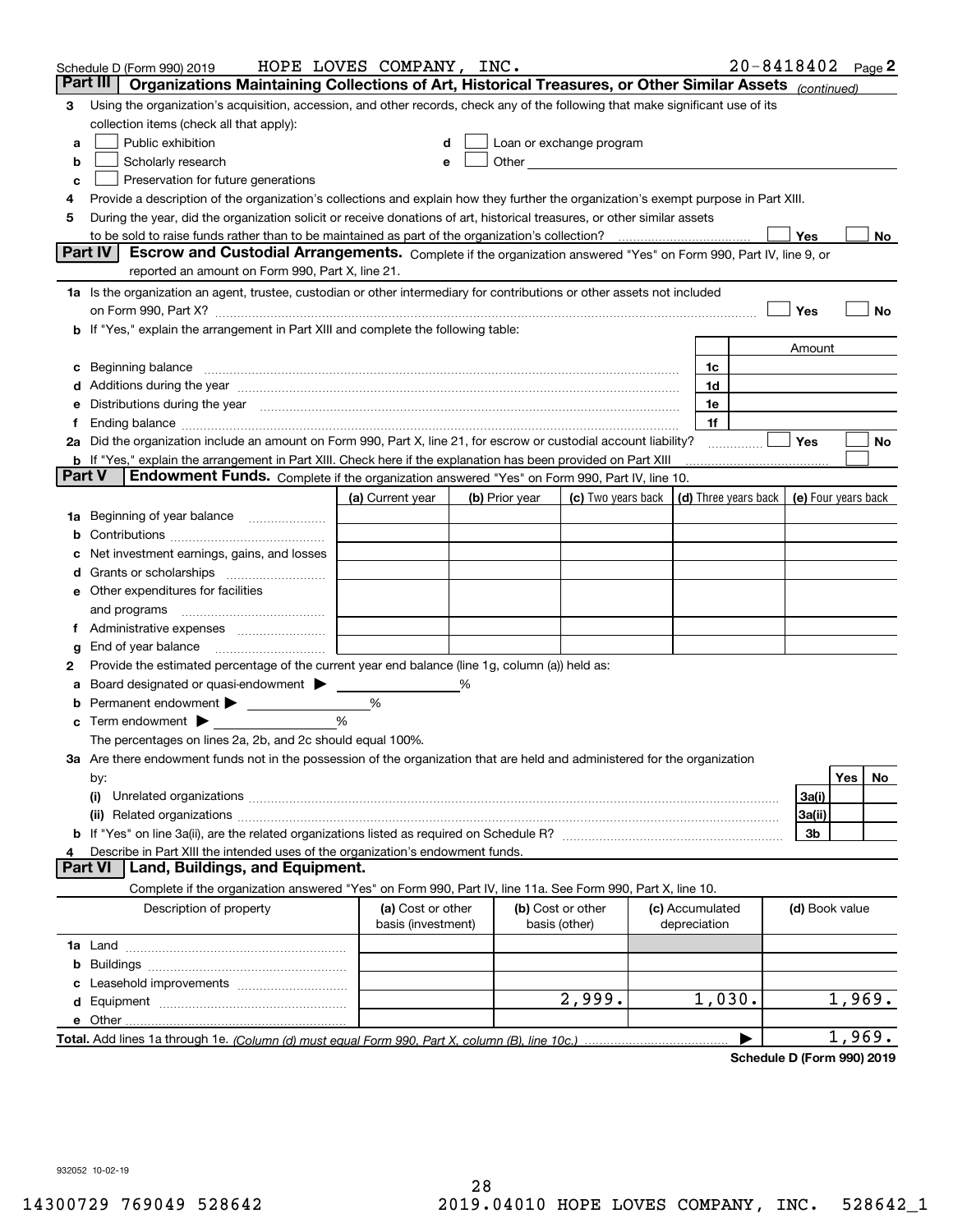Complete if the organization answered "Yes" on Form 990, Part IV, line 11b. See Form 990, Part X, line 12.

| (a) Description of security or category (including name of security)                          | (b) Book value | (c) Method of valuation: Cost or end-of-year market value |
|-----------------------------------------------------------------------------------------------|----------------|-----------------------------------------------------------|
| (1) Financial derivatives                                                                     |                |                                                           |
| (2) Closely held equity interests                                                             |                |                                                           |
| $(3)$ Other                                                                                   |                |                                                           |
| (A)                                                                                           |                |                                                           |
| (B)                                                                                           |                |                                                           |
| (C)                                                                                           |                |                                                           |
| (D)                                                                                           |                |                                                           |
| (E)                                                                                           |                |                                                           |
| (F)                                                                                           |                |                                                           |
| (G)                                                                                           |                |                                                           |
| (H)                                                                                           |                |                                                           |
| <b>Total.</b> (Col. (b) must equal Form 990, Part X, col. (B) line 12.) $\blacktriangleright$ |                |                                                           |

### **Part VIII Investments - Program Related.**

Complete if the organization answered "Yes" on Form 990, Part IV, line 11c. See Form 990, Part X, line 13.

| (a) Description of investment                                                          | (b) Book value | (c) Method of valuation: Cost or end-of-year market value |
|----------------------------------------------------------------------------------------|----------------|-----------------------------------------------------------|
| (1)                                                                                    |                |                                                           |
| (2)                                                                                    |                |                                                           |
| $\frac{1}{2}$                                                                          |                |                                                           |
| (4)                                                                                    |                |                                                           |
| (5)                                                                                    |                |                                                           |
| (6)                                                                                    |                |                                                           |
| (7)                                                                                    |                |                                                           |
| (8)                                                                                    |                |                                                           |
| (9)                                                                                    |                |                                                           |
| Total. (Col. (b) must equal Form 990, Part X, col. (B) line 13.) $\blacktriangleright$ |                |                                                           |

## **Part IX Other Assets.**

Complete if the organization answered "Yes" on Form 990, Part IV, line 11d. See Form 990, Part X, line 15.

| (a) Description                                                                                                   | (b) Book value |
|-------------------------------------------------------------------------------------------------------------------|----------------|
| (1)                                                                                                               |                |
| (2)                                                                                                               |                |
| (3)                                                                                                               |                |
| (4)                                                                                                               |                |
| (5)                                                                                                               |                |
| (6)                                                                                                               |                |
|                                                                                                                   |                |
| <u>(8)</u>                                                                                                        |                |
| (9)                                                                                                               |                |
|                                                                                                                   |                |
| <b>Part X</b> Other Liabilities.                                                                                  |                |
| Complete if the organization answered "Yes" on Form 990, Part IV, line 11e or 11f. See Form 990, Part X, line 25. |                |

| 1.                  | (a) Description of liability | (b) Book value |
|---------------------|------------------------------|----------------|
| (1)                 | Federal income taxes         |                |
| (2)                 |                              |                |
| $\qquad \qquad (3)$ |                              |                |
| (4)                 |                              |                |
| (5)                 |                              |                |
| (6)                 |                              |                |
| $\qquad$ (7)        |                              |                |
| (8)                 |                              |                |
| (9)                 |                              |                |
|                     |                              |                |

**Total.**  *(Column (b) must equal Form 990, Part X, col. (B) line 25.)* 

**2.**Liability for uncertain tax positions. In Part XIII, provide the text of the footnote to the organization's financial statements that reports the organization's liability for uncertain tax positions under FASB ASC 740. Check here if the text of the footnote has been provided in Part XIII

**Schedule D (Form 990) 2019**  $\boxed{\text{X}}$ 

932053 10-02-19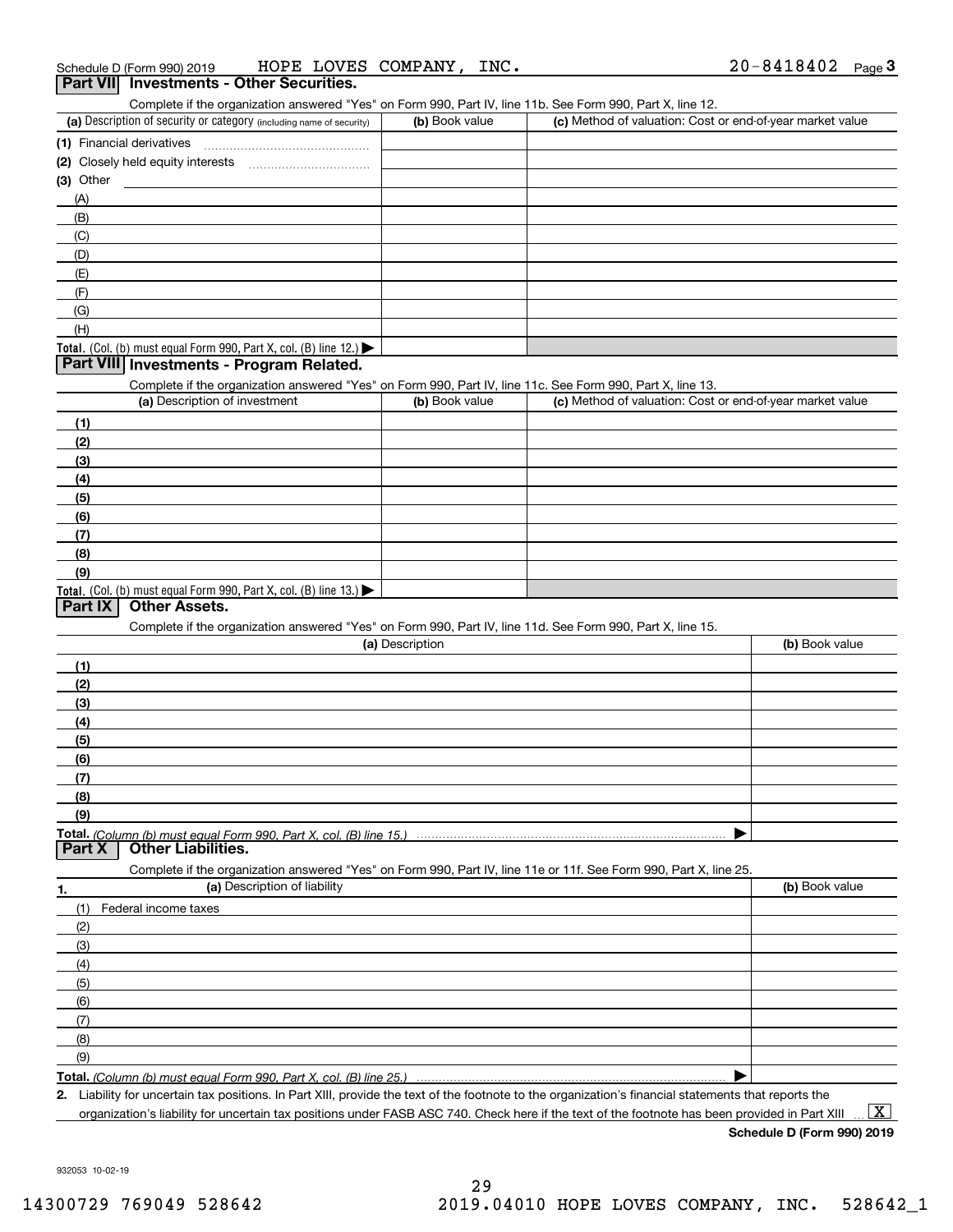|   | Schedule D (Form 990) 2019 HOPE LOVES COMPANY, INC.                                                                                                                                                                                  |                | 20-8418402<br>Page 4 |
|---|--------------------------------------------------------------------------------------------------------------------------------------------------------------------------------------------------------------------------------------|----------------|----------------------|
|   | Reconciliation of Revenue per Audited Financial Statements With Revenue per Return.<br>Part XI                                                                                                                                       |                |                      |
|   | Complete if the organization answered "Yes" on Form 990, Part IV, line 12a.                                                                                                                                                          |                |                      |
| 1 | Total revenue, gains, and other support per audited financial statements                                                                                                                                                             |                | $\mathbf{1}$         |
| 2 | Amounts included on line 1 but not on Form 990, Part VIII, line 12:                                                                                                                                                                  |                |                      |
| a | Net unrealized gains (losses) on investments [11] matter contracts and the unrealized gains (losses) on investments                                                                                                                  | 2a             |                      |
|   |                                                                                                                                                                                                                                      | 2 <sub>b</sub> |                      |
|   |                                                                                                                                                                                                                                      | 2c             |                      |
|   |                                                                                                                                                                                                                                      | 2d             |                      |
|   |                                                                                                                                                                                                                                      |                | <b>2e</b>            |
| 3 |                                                                                                                                                                                                                                      |                | 3                    |
| 4 | Amounts included on Form 990, Part VIII, line 12, but not on line 1:                                                                                                                                                                 |                |                      |
| a |                                                                                                                                                                                                                                      | 4a             |                      |
| b | Other (Describe in Part XIII.) <b>Construction Contract Construction</b> Construction Construction Construction Const                                                                                                                | 4 <sub>b</sub> |                      |
|   | Add lines 4a and 4b                                                                                                                                                                                                                  |                | 4с                   |
| 5 |                                                                                                                                                                                                                                      |                | 5                    |
|   | Part XII   Reconciliation of Expenses per Audited Financial Statements With Expenses per Return.                                                                                                                                     |                |                      |
|   | Complete if the organization answered "Yes" on Form 990, Part IV, line 12a.                                                                                                                                                          |                |                      |
| 1 |                                                                                                                                                                                                                                      |                | $\mathbf{1}$         |
| 2 | Amounts included on line 1 but not on Form 990, Part IX, line 25:                                                                                                                                                                    |                |                      |
| a |                                                                                                                                                                                                                                      | 2a             |                      |
| b |                                                                                                                                                                                                                                      | 2 <sub>b</sub> |                      |
|   |                                                                                                                                                                                                                                      | 2c             |                      |
|   |                                                                                                                                                                                                                                      | 2d             |                      |
| e | Add lines 2a through 2d <b>contained a contained a contained a contained a contained a contained a contained a contained a contact a contact a contact a contact a contact a contact a contact a contact a contact a contact a c</b> |                | 2e                   |
| З |                                                                                                                                                                                                                                      |                | 3                    |
| 4 | Amounts included on Form 990, Part IX, line 25, but not on line 1:                                                                                                                                                                   |                |                      |
| a |                                                                                                                                                                                                                                      | 4a             |                      |
|   | Other (Describe in Part XIII.) <b>Construction Contract Construction</b> Chemistry Chemistry Chemistry Chemistry Chemistry                                                                                                           | 4 <sub>b</sub> |                      |
|   | c Add lines 4a and 4b                                                                                                                                                                                                                |                | 4с                   |
|   |                                                                                                                                                                                                                                      |                | 5                    |
|   | Part XIII Supplemental Information.                                                                                                                                                                                                  |                |                      |

Provide the descriptions required for Part II, lines 3, 5, and 9; Part III, lines 1a and 4; Part IV, lines 1b and 2b; Part V, line 4; Part X, line 2; Part XI, lines 2d and 4b; and Part XII, lines 2d and 4b. Also complete this part to provide any additional information.

PART X, LINE 2:

THE ORGANIZATION ACCOUNTS FOR UNCERTAINTY IN INCOME TAXES USING A

RECOGNITION THRESHOLD OF MORE-LIKELY-THAN NOT TO BE SUSTAINED UPON

EXAMINATION BY THE APPROPRIATE TAXING AUTHORITY. MEASUREMENT OF THE TAX

UNCERTAINTY OCCURS IF THE RECOGNITION THRESHOLD IS MET. MANAGEMENT

DETERMINED THERE WERE NO TAX UNCERTAINTIES THAT MET THE RECOGNITION

THRESHOLD IN 2019.

932054 10-02-19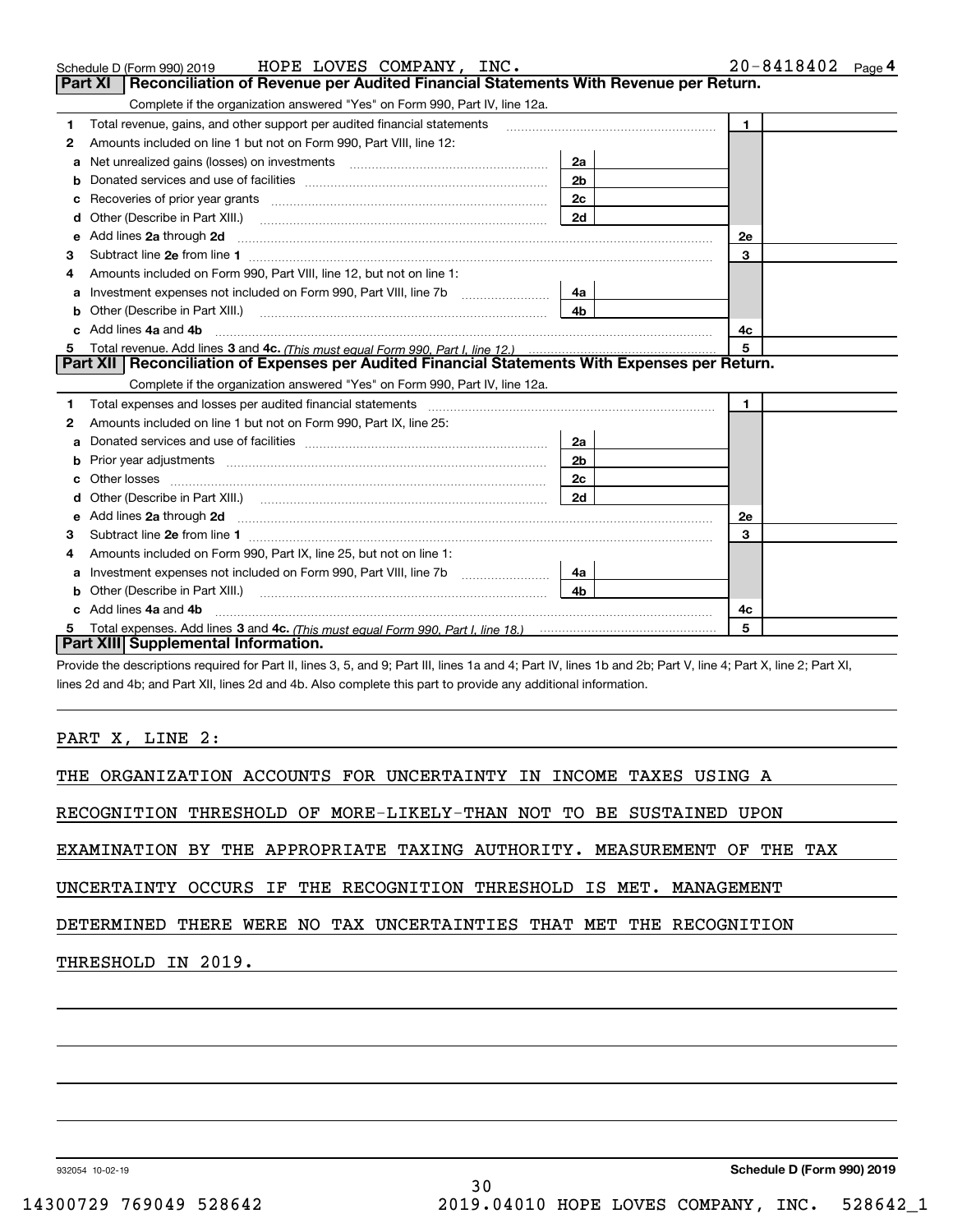| <b>SCHEDULE G</b>                                 | <b>Supplemental Information Regarding Fundraising or Gaming Activities</b>                      |                                                                                                                                                    |                                         |    |                                       |  |                                        | OMB No. 1545-0047                       |
|---------------------------------------------------|-------------------------------------------------------------------------------------------------|----------------------------------------------------------------------------------------------------------------------------------------------------|-----------------------------------------|----|---------------------------------------|--|----------------------------------------|-----------------------------------------|
| (Form 990 or 990-EZ)                              | Complete if the organization answered "Yes" on Form 990, Part IV, line 17, 18, or 19, or if the |                                                                                                                                                    | 2019                                    |    |                                       |  |                                        |                                         |
| Department of the Treasury                        |                                                                                                 | organization entered more than \$15,000 on Form 990-EZ, line 6a.<br>Attach to Form 990 or Form 990-EZ.                                             |                                         |    |                                       |  |                                        | <b>Open to Public</b>                   |
| Internal Revenue Service                          |                                                                                                 | $\blacktriangleright$ Go to www.irs.gov/Form990 for instructions and the latest information.                                                       |                                         |    |                                       |  |                                        | Inspection                              |
| Name of the organization                          |                                                                                                 |                                                                                                                                                    |                                         |    |                                       |  |                                        | <b>Employer identification number</b>   |
|                                                   |                                                                                                 | HOPE LOVES COMPANY,<br>INC.                                                                                                                        |                                         |    |                                       |  | 20-8418402                             |                                         |
| Part I                                            | required to complete this part.                                                                 | Fundraising Activities. Complete if the organization answered "Yes" on Form 990, Part IV, line 17. Form 990-EZ filers are not                      |                                         |    |                                       |  |                                        |                                         |
|                                                   |                                                                                                 | 1 Indicate whether the organization raised funds through any of the following activities. Check all that apply.                                    |                                         |    |                                       |  |                                        |                                         |
| Mail solicitations<br>a                           |                                                                                                 | e                                                                                                                                                  |                                         |    | Solicitation of non-government grants |  |                                        |                                         |
| b<br>Phone solicitations<br>c                     | Internet and email solicitations                                                                | f<br>Special fundraising events<br>g                                                                                                               |                                         |    | Solicitation of government grants     |  |                                        |                                         |
| In-person solicitations<br>d                      |                                                                                                 |                                                                                                                                                    |                                         |    |                                       |  |                                        |                                         |
|                                                   |                                                                                                 | 2 a Did the organization have a written or oral agreement with any individual (including officers, directors, trustees, or                         |                                         |    |                                       |  |                                        |                                         |
|                                                   |                                                                                                 | key employees listed in Form 990, Part VII) or entity in connection with professional fundraising services?                                        |                                         |    |                                       |  | Yes                                    | No                                      |
| compensated at least \$5,000 by the organization. |                                                                                                 | <b>b</b> If "Yes," list the 10 highest paid individuals or entities (fundraisers) pursuant to agreements under which the fundraiser is to be       |                                         |    |                                       |  |                                        |                                         |
|                                                   |                                                                                                 |                                                                                                                                                    |                                         |    |                                       |  |                                        |                                         |
| (i) Name and address of individual                |                                                                                                 | (ii) Activity                                                                                                                                      | (iii) Did<br>fundraiser<br>have custody |    | (iv) Gross receipts                   |  | (v) Amount paid<br>to (or retained by) | (vi) Amount paid<br>to (or retained by) |
| or entity (fundraiser)                            |                                                                                                 |                                                                                                                                                    | or control of<br>contributions?         |    | from activity                         |  | fundraiser<br>listed in col. (i)       | organization                            |
|                                                   |                                                                                                 |                                                                                                                                                    | Yes                                     | No |                                       |  |                                        |                                         |
|                                                   |                                                                                                 |                                                                                                                                                    |                                         |    |                                       |  |                                        |                                         |
|                                                   |                                                                                                 |                                                                                                                                                    |                                         |    |                                       |  |                                        |                                         |
|                                                   |                                                                                                 |                                                                                                                                                    |                                         |    |                                       |  |                                        |                                         |
|                                                   |                                                                                                 |                                                                                                                                                    |                                         |    |                                       |  |                                        |                                         |
|                                                   |                                                                                                 |                                                                                                                                                    |                                         |    |                                       |  |                                        |                                         |
|                                                   |                                                                                                 |                                                                                                                                                    |                                         |    |                                       |  |                                        |                                         |
|                                                   |                                                                                                 |                                                                                                                                                    |                                         |    |                                       |  |                                        |                                         |
|                                                   |                                                                                                 |                                                                                                                                                    |                                         |    |                                       |  |                                        |                                         |
|                                                   |                                                                                                 |                                                                                                                                                    |                                         |    |                                       |  |                                        |                                         |
|                                                   |                                                                                                 |                                                                                                                                                    |                                         |    |                                       |  |                                        |                                         |
|                                                   |                                                                                                 |                                                                                                                                                    |                                         |    |                                       |  |                                        |                                         |
|                                                   |                                                                                                 |                                                                                                                                                    |                                         |    |                                       |  |                                        |                                         |
|                                                   |                                                                                                 |                                                                                                                                                    |                                         |    |                                       |  |                                        |                                         |
|                                                   |                                                                                                 |                                                                                                                                                    |                                         |    |                                       |  |                                        |                                         |
|                                                   |                                                                                                 |                                                                                                                                                    |                                         |    |                                       |  |                                        |                                         |
| Total                                             |                                                                                                 | 3 List all states in which the organization is registered or licensed to solicit contributions or has been notified it is exempt from registration |                                         |    |                                       |  |                                        |                                         |
| or licensing.                                     |                                                                                                 |                                                                                                                                                    |                                         |    |                                       |  |                                        |                                         |
|                                                   |                                                                                                 |                                                                                                                                                    |                                         |    |                                       |  |                                        |                                         |
|                                                   |                                                                                                 |                                                                                                                                                    |                                         |    |                                       |  |                                        |                                         |
|                                                   |                                                                                                 |                                                                                                                                                    |                                         |    |                                       |  |                                        |                                         |
|                                                   |                                                                                                 |                                                                                                                                                    |                                         |    |                                       |  |                                        |                                         |
|                                                   |                                                                                                 |                                                                                                                                                    |                                         |    |                                       |  |                                        |                                         |
|                                                   |                                                                                                 |                                                                                                                                                    |                                         |    |                                       |  |                                        |                                         |
|                                                   |                                                                                                 |                                                                                                                                                    |                                         |    |                                       |  |                                        |                                         |
|                                                   |                                                                                                 |                                                                                                                                                    |                                         |    |                                       |  |                                        |                                         |
|                                                   |                                                                                                 | LHA For Paperwork Reduction Act Notice, see the Instructions for Form 990 or 990-EZ.                                                               |                                         |    |                                       |  |                                        | Schedule G (Form 990 or 990-EZ) 2019    |

932081 09-11-19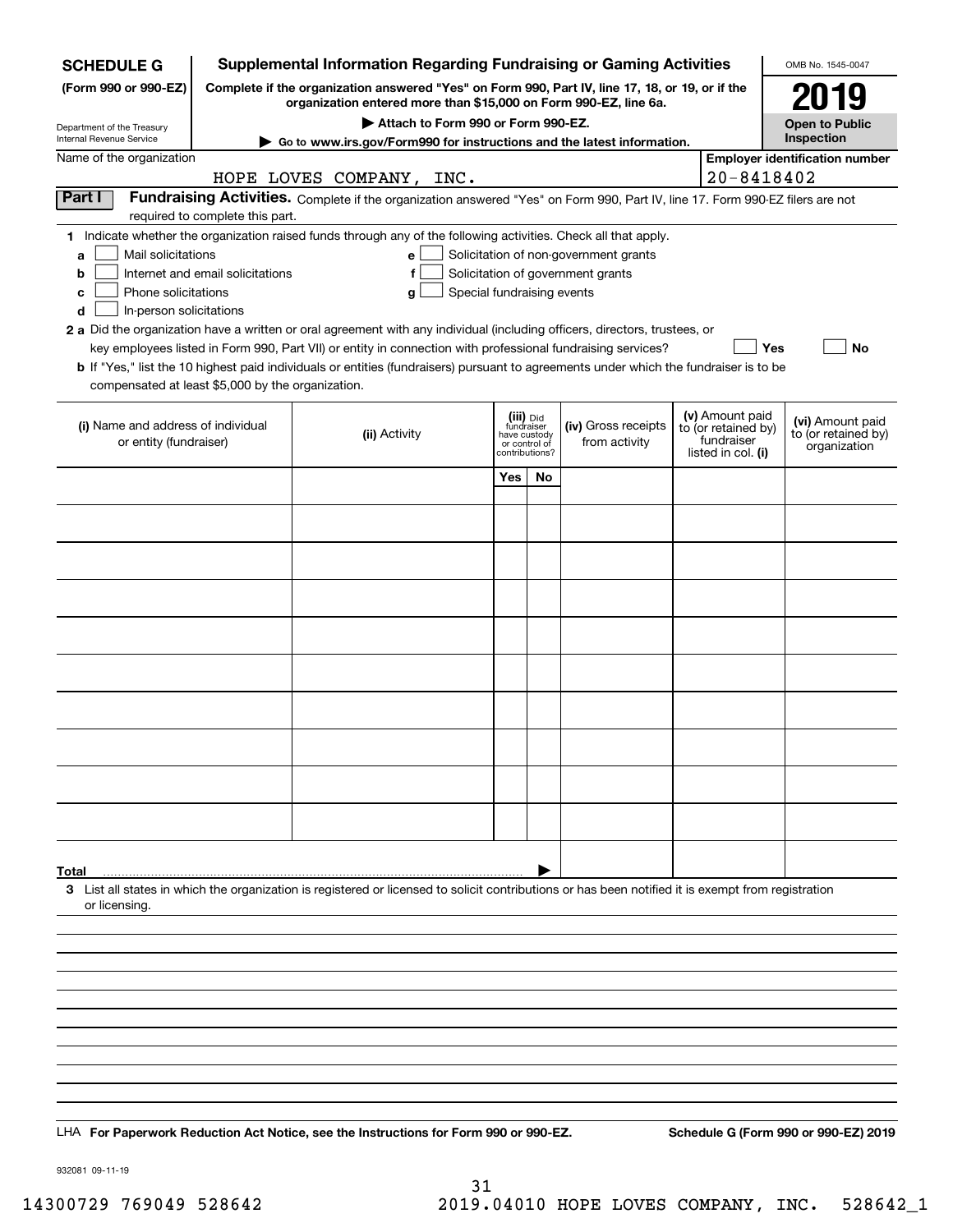|                 |              | Schedule G (Form 990 or 990-EZ) 2019 HOPE LOVES COMPANY, INC.                                                                                                                                                                                                              |              |                          |                  | $20 - 8418402$ Page 2                |
|-----------------|--------------|----------------------------------------------------------------------------------------------------------------------------------------------------------------------------------------------------------------------------------------------------------------------------|--------------|--------------------------|------------------|--------------------------------------|
|                 | Part II      | Fundraising Events. Complete if the organization answered "Yes" on Form 990, Part IV, line 18, or reported more than \$15,000<br>of fundraising event contributions and gross income on Form 990-EZ, lines 1 and 6b. List events with gross receipts greater than \$5,000. |              |                          |                  |                                      |
|                 |              |                                                                                                                                                                                                                                                                            | (a) Event #1 | (b) Event #2             | (c) Other events |                                      |
|                 |              |                                                                                                                                                                                                                                                                            |              |                          |                  | (d) Total events                     |
|                 |              |                                                                                                                                                                                                                                                                            |              | FLYERS EVENTOTHER EVENTS | 1                | (add col. (a) through                |
|                 |              |                                                                                                                                                                                                                                                                            | (event type) | (event type)             | (total number)   | col. (c)                             |
|                 |              |                                                                                                                                                                                                                                                                            |              |                          |                  |                                      |
| Revenue         | $\mathbf{1}$ |                                                                                                                                                                                                                                                                            | 20,000.      | 80,752.                  |                  | <u> 100,752.</u>                     |
|                 |              |                                                                                                                                                                                                                                                                            |              |                          |                  |                                      |
|                 |              |                                                                                                                                                                                                                                                                            | 20,000.      | 49,612.                  |                  | <u>69,612.</u>                       |
|                 |              |                                                                                                                                                                                                                                                                            |              |                          |                  |                                      |
|                 | 3            | Gross income (line 1 minus line 2)                                                                                                                                                                                                                                         |              | 31,140.                  |                  | 31,140.                              |
|                 |              |                                                                                                                                                                                                                                                                            |              |                          |                  |                                      |
|                 |              |                                                                                                                                                                                                                                                                            |              |                          |                  |                                      |
|                 |              |                                                                                                                                                                                                                                                                            |              |                          |                  |                                      |
|                 | 5            |                                                                                                                                                                                                                                                                            |              |                          |                  |                                      |
| Direct Expenses |              |                                                                                                                                                                                                                                                                            |              |                          |                  |                                      |
|                 | 6            |                                                                                                                                                                                                                                                                            |              |                          |                  |                                      |
|                 |              |                                                                                                                                                                                                                                                                            |              |                          |                  |                                      |
|                 |              |                                                                                                                                                                                                                                                                            |              |                          |                  |                                      |
|                 | 8            |                                                                                                                                                                                                                                                                            |              |                          |                  |                                      |
|                 | 9            |                                                                                                                                                                                                                                                                            |              | 31,140.                  |                  | 31,140.                              |
|                 |              | 10 Direct expense summary. Add lines 4 through 9 in column (d)                                                                                                                                                                                                             |              |                          |                  | 31,140.                              |
|                 |              |                                                                                                                                                                                                                                                                            |              |                          |                  | $\overline{0}$ .                     |
|                 | Part III     | <b>Gaming.</b> Complete if the organization answered "Yes" on Form 990, Part IV, line 19, or reported more than                                                                                                                                                            |              |                          |                  |                                      |
|                 |              | \$15,000 on Form 990-EZ, line 6a.                                                                                                                                                                                                                                          |              |                          |                  |                                      |
|                 |              |                                                                                                                                                                                                                                                                            |              | (b) Pull tabs/instant    |                  | (d) Total gaming (add                |
| Revenue         |              |                                                                                                                                                                                                                                                                            | (a) Bingo    | bingo/progressive bingo  | (c) Other gaming | col. (a) through col. (c))           |
|                 |              |                                                                                                                                                                                                                                                                            |              |                          |                  |                                      |
|                 |              |                                                                                                                                                                                                                                                                            |              |                          |                  |                                      |
|                 |              |                                                                                                                                                                                                                                                                            |              |                          |                  |                                      |
|                 |              |                                                                                                                                                                                                                                                                            |              |                          |                  |                                      |
|                 |              |                                                                                                                                                                                                                                                                            |              |                          |                  |                                      |
| Expenses        | 3            |                                                                                                                                                                                                                                                                            |              |                          |                  |                                      |
| <b>ect</b>      |              |                                                                                                                                                                                                                                                                            |              |                          |                  |                                      |
| έ               |              |                                                                                                                                                                                                                                                                            |              |                          |                  |                                      |
|                 |              |                                                                                                                                                                                                                                                                            |              |                          |                  |                                      |
|                 |              |                                                                                                                                                                                                                                                                            | Yes<br>%     | Yes<br>%                 | Yes<br>%         |                                      |
|                 |              | 6 Volunteer labor                                                                                                                                                                                                                                                          | No.          | No.                      | No.              |                                      |
|                 |              |                                                                                                                                                                                                                                                                            |              |                          |                  |                                      |
|                 |              | Direct expense summary. Add lines 2 through 5 in column (d)                                                                                                                                                                                                                |              |                          | ▶                |                                      |
|                 |              |                                                                                                                                                                                                                                                                            |              |                          |                  |                                      |
|                 | 8            |                                                                                                                                                                                                                                                                            |              |                          |                  |                                      |
|                 |              |                                                                                                                                                                                                                                                                            |              |                          |                  |                                      |
|                 |              |                                                                                                                                                                                                                                                                            |              |                          |                  |                                      |
|                 |              | Enter the state(s) in which the organization conducts gaming activities:                                                                                                                                                                                                   |              |                          |                  |                                      |
|                 |              |                                                                                                                                                                                                                                                                            |              |                          |                  | Yes<br>No                            |
|                 |              |                                                                                                                                                                                                                                                                            |              |                          |                  |                                      |
|                 |              |                                                                                                                                                                                                                                                                            |              |                          |                  |                                      |
|                 |              |                                                                                                                                                                                                                                                                            |              |                          |                  |                                      |
|                 |              |                                                                                                                                                                                                                                                                            |              |                          |                  | Yes<br>No                            |
|                 |              |                                                                                                                                                                                                                                                                            |              |                          |                  |                                      |
|                 |              |                                                                                                                                                                                                                                                                            |              |                          |                  |                                      |
|                 |              |                                                                                                                                                                                                                                                                            |              |                          |                  |                                      |
|                 |              | 932082 09-11-19                                                                                                                                                                                                                                                            |              |                          |                  | Schedule G (Form 990 or 990-EZ) 2019 |
|                 |              |                                                                                                                                                                                                                                                                            |              |                          |                  |                                      |

**Schedule G (Form 990 or 990-EZ) 2019**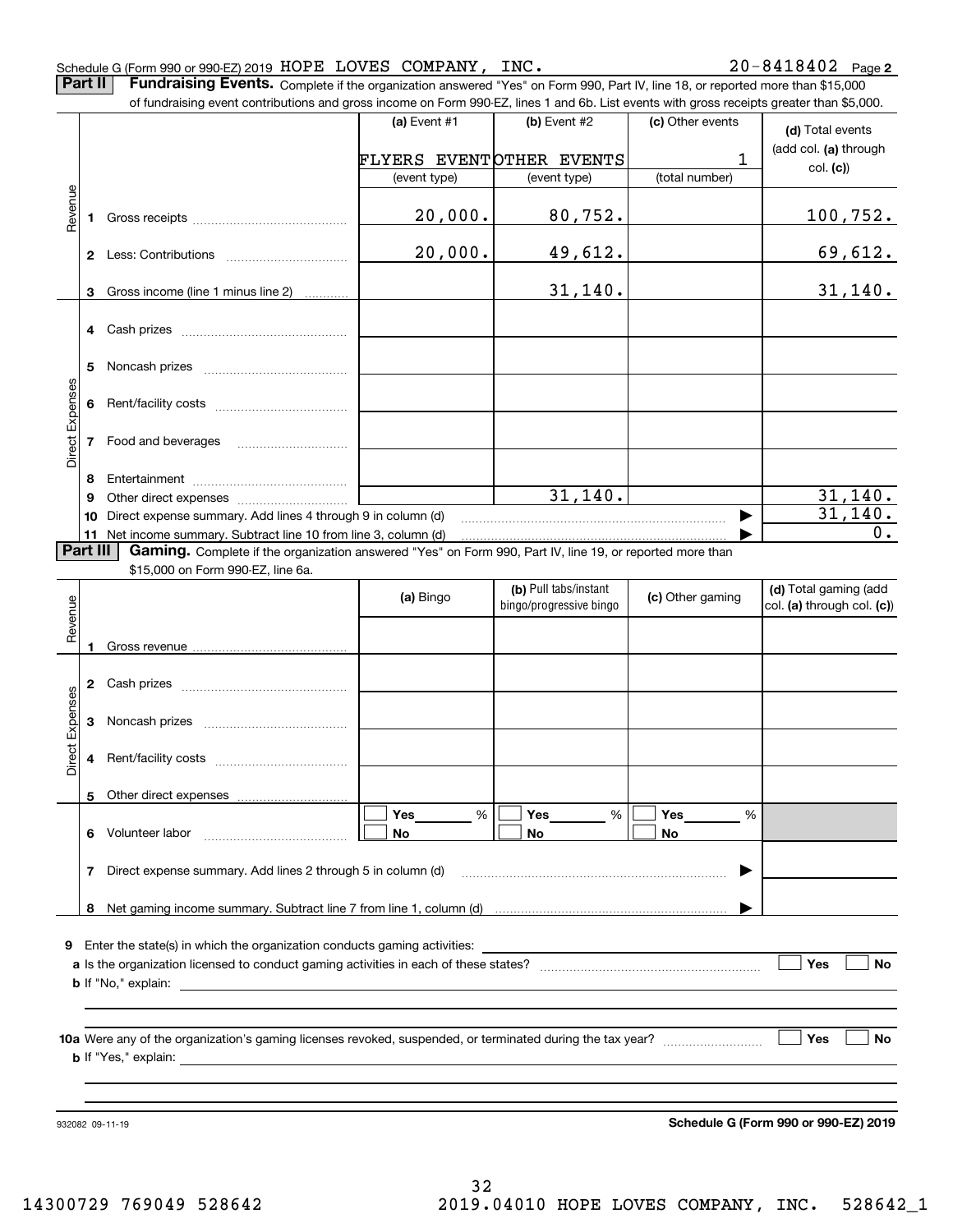| Schedule G (Form 990 or 990-EZ) 2019 HOPE LOVES COMPANY, INC.                                                                                                                                                                      | 20-8418402      | Page 3    |
|------------------------------------------------------------------------------------------------------------------------------------------------------------------------------------------------------------------------------------|-----------------|-----------|
|                                                                                                                                                                                                                                    | Yes             | No        |
| 12 Is the organization a grantor, beneficiary or trustee of a trust, or a member of a partnership or other entity formed                                                                                                           |                 |           |
|                                                                                                                                                                                                                                    | Yes             | No        |
| 13 Indicate the percentage of gaming activity conducted in:                                                                                                                                                                        |                 |           |
|                                                                                                                                                                                                                                    | 13а             | %         |
| <b>b</b> An outside facility <i>www.communicality www.communicality.communicality www.communicality www.communicality.communicality www.communicality.com</i>                                                                      | 13 <sub>b</sub> | %         |
| 14 Enter the name and address of the person who prepares the organization's gaming/special events books and records:                                                                                                               |                 |           |
|                                                                                                                                                                                                                                    |                 |           |
|                                                                                                                                                                                                                                    |                 |           |
| 15a Does the organization have a contract with a third party from whom the organization receives gaming revenue?                                                                                                                   | Yes             | No        |
|                                                                                                                                                                                                                                    |                 |           |
|                                                                                                                                                                                                                                    |                 |           |
| c If "Yes," enter name and address of the third party:                                                                                                                                                                             |                 |           |
|                                                                                                                                                                                                                                    |                 |           |
| Name $\blacktriangleright$ $\bot$                                                                                                                                                                                                  |                 |           |
|                                                                                                                                                                                                                                    |                 |           |
|                                                                                                                                                                                                                                    |                 |           |
| 16 Gaming manager information:                                                                                                                                                                                                     |                 |           |
|                                                                                                                                                                                                                                    |                 |           |
| Name $\sum_{n=1}^{\infty}$                                                                                                                                                                                                         |                 |           |
| Gaming manager compensation > \$                                                                                                                                                                                                   |                 |           |
|                                                                                                                                                                                                                                    |                 |           |
|                                                                                                                                                                                                                                    |                 |           |
|                                                                                                                                                                                                                                    |                 |           |
|                                                                                                                                                                                                                                    |                 |           |
| Employee<br>Director/officer<br>Independent contractor                                                                                                                                                                             |                 |           |
|                                                                                                                                                                                                                                    |                 |           |
| <b>17</b> Mandatory distributions:                                                                                                                                                                                                 |                 |           |
| a Is the organization required under state law to make charitable distributions from the gaming proceeds to                                                                                                                        |                 |           |
| retain the state gaming license?                                                                                                                                                                                                   | $\Box$ Yes      | $\Box$ No |
| <b>b</b> Enter the amount of distributions required under state law to be distributed to other exempt organizations or spent in the                                                                                                |                 |           |
| organization's own exempt activities during the tax year $\triangleright$ \$<br>Supplemental Information. Provide the explanations required by Part I, line 2b, columns (iii) and (v); and Part III, lines 9, 9b, 10b,<br> Part IV |                 |           |
| 15b, 15c, 16, and 17b, as applicable. Also provide any additional information. See instructions.                                                                                                                                   |                 |           |
|                                                                                                                                                                                                                                    |                 |           |
|                                                                                                                                                                                                                                    |                 |           |
|                                                                                                                                                                                                                                    |                 |           |
|                                                                                                                                                                                                                                    |                 |           |
|                                                                                                                                                                                                                                    |                 |           |
|                                                                                                                                                                                                                                    |                 |           |
|                                                                                                                                                                                                                                    |                 |           |
|                                                                                                                                                                                                                                    |                 |           |
|                                                                                                                                                                                                                                    |                 |           |
|                                                                                                                                                                                                                                    |                 |           |
|                                                                                                                                                                                                                                    |                 |           |
|                                                                                                                                                                                                                                    |                 |           |
|                                                                                                                                                                                                                                    |                 |           |
|                                                                                                                                                                                                                                    |                 |           |
|                                                                                                                                                                                                                                    |                 |           |
| Schedule G (Form 990 or 990-EZ) 2019<br>932083 09-11-19                                                                                                                                                                            |                 |           |
| 33                                                                                                                                                                                                                                 |                 |           |
|                                                                                                                                                                                                                                    |                 |           |

14300729 769049 528642 2019.04010 HOPE LOVES COMPANY, INC. 528642\_1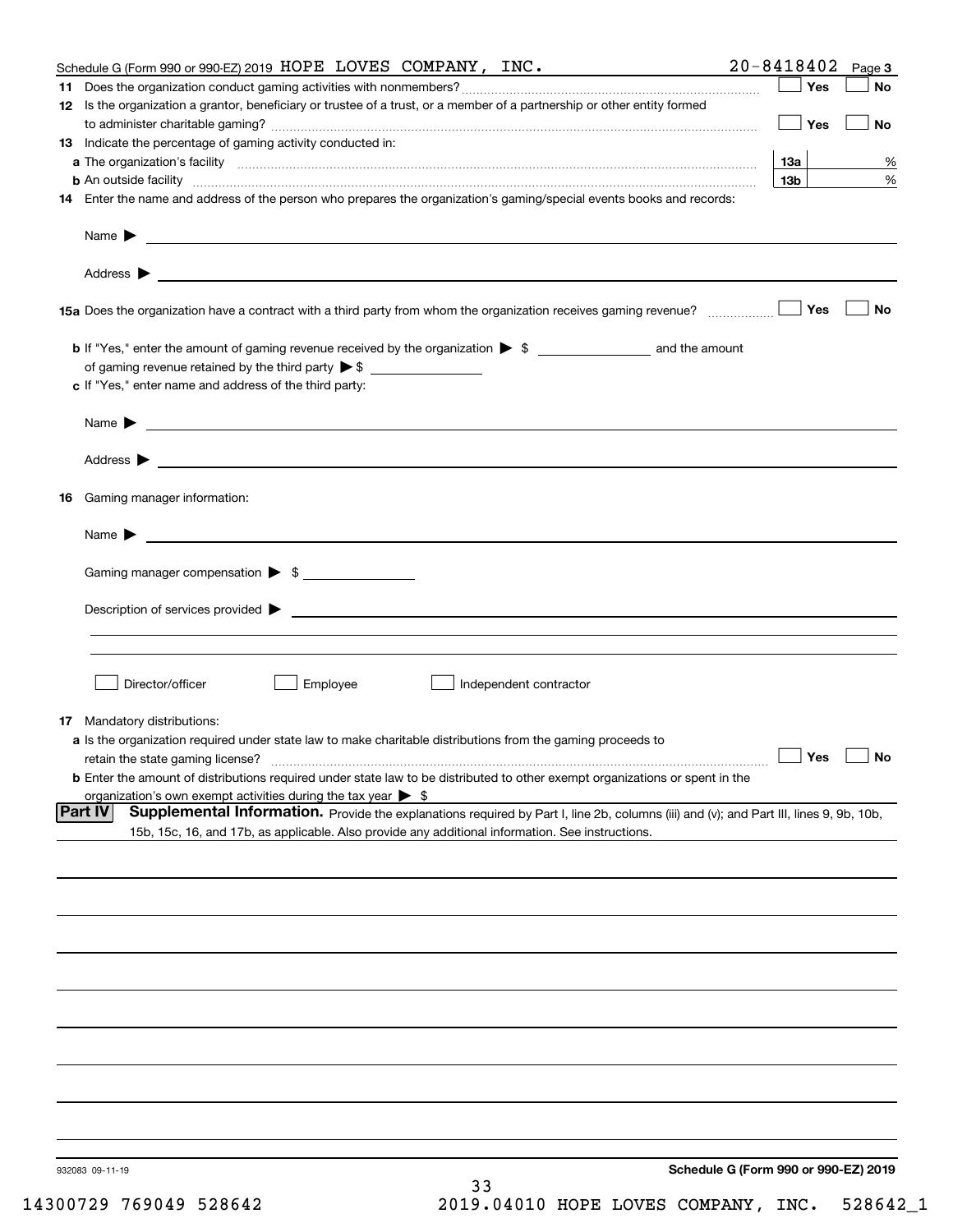| <b>Part IV Supplemental Information</b> (continued) |                                 |
|-----------------------------------------------------|---------------------------------|
|                                                     |                                 |
|                                                     |                                 |
|                                                     |                                 |
|                                                     |                                 |
|                                                     |                                 |
|                                                     |                                 |
|                                                     |                                 |
|                                                     |                                 |
|                                                     |                                 |
|                                                     |                                 |
|                                                     |                                 |
|                                                     |                                 |
|                                                     |                                 |
|                                                     |                                 |
|                                                     |                                 |
|                                                     |                                 |
|                                                     |                                 |
|                                                     |                                 |
|                                                     |                                 |
|                                                     |                                 |
|                                                     |                                 |
|                                                     |                                 |
|                                                     |                                 |
|                                                     |                                 |
|                                                     |                                 |
|                                                     |                                 |
|                                                     |                                 |
|                                                     |                                 |
|                                                     |                                 |
|                                                     |                                 |
|                                                     |                                 |
|                                                     |                                 |
|                                                     |                                 |
|                                                     | Schedule G (Form 990 or 990-EZ) |

932084 04-01-19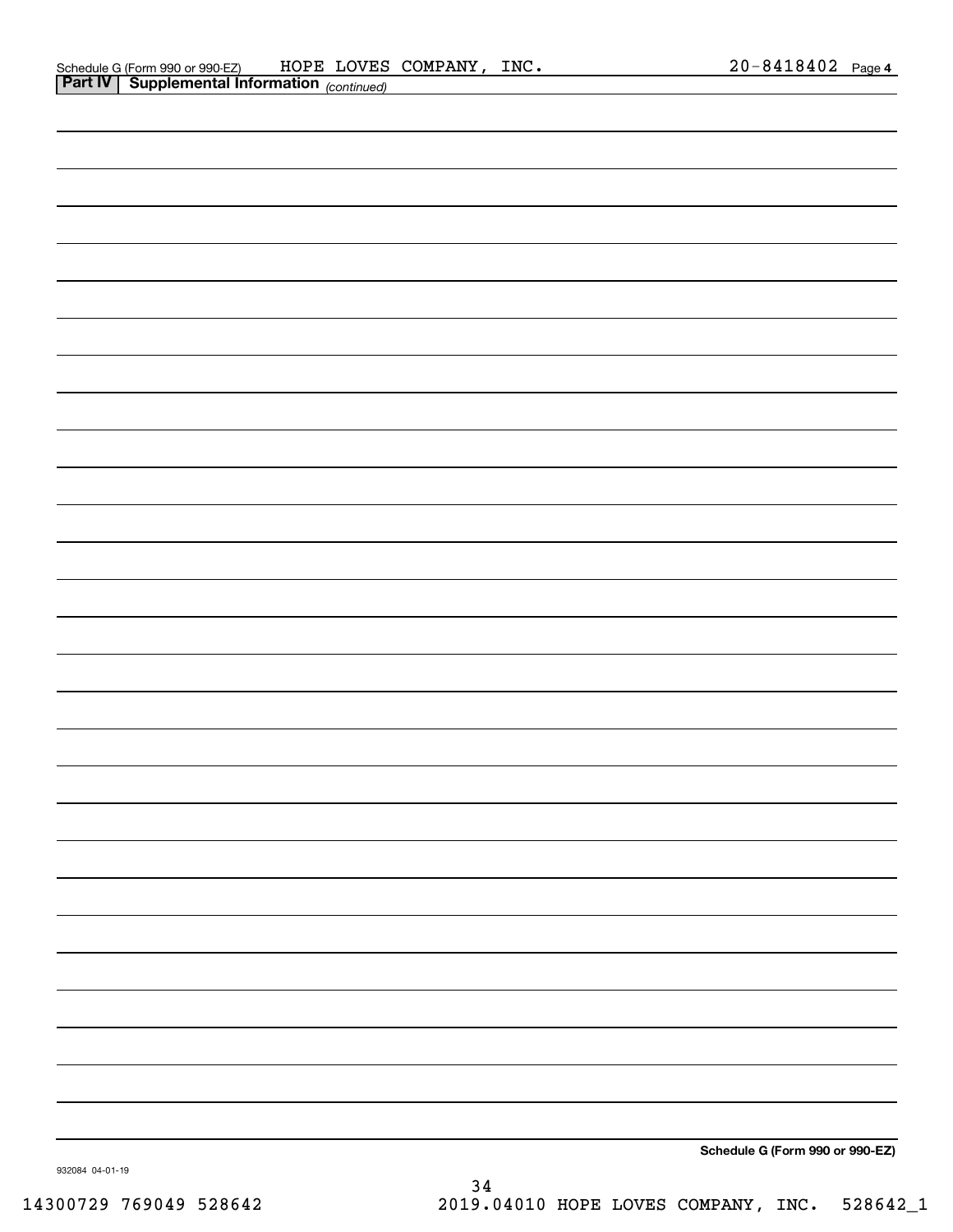Department of the Treasury **(Form 990 or 990-EZ)**

Name of the organization

Internal Revenue Service

**Complete to provide information for responses to specific questions on SCHEDULE O Supplemental Information to Form 990 or 990-EZ**

**Form 990 or 990-EZ or to provide any additional information. | Attach to Form 990 or 990-EZ. | Go to www.irs.gov/Form990 for the latest information.**



HOPE LOVES COMPANY, INC.  $\vert$  20-8418402

FORM 990, PART I, LINE 1, DESCRIPTION OF ORGANIZATION MISSION:

EDUCATIONAL AND EMOTIONAL SUPPORT TO CHILDREN AND YOUNG ADULTS WHO HAVE

HAD OR HAVE A LOVED ONE BATTLING ALS (AMYOTROPHIC LATERAL SCLEROSIS) OR

LOU GEHRIG'S DISEASE. WE ARE A NONPROFIT 501 C (3) LOCATED IN

PENNINGTON, NEW JERSEY.

FORM 990, PART III, LINE 1, DESCRIPTION OF ORGANIZATION MISSION:

PROGRAMS, WE BRING ONGOING SUPPORT THROUGHOUT THE YEAR TO OUR FAMILIES

WITH CHILDREN.

FORM 990, PART III, LINE 4A, PROGRAM SERVICE ACCOMPLISHMENTS:

LOST A PARENT TO ALS BEFORE THE AGE OF 11. HER CHILDREN FACED SADNESS,

FRUSTRATION, ANXIETY AND GRIEF BECAUSE OF THEIR PARENTAL LOSSES. HOPE

LOVES COMPANY WAS FORMED BECAUSE OF THAT EXPERIENCE AND IS A RESOURCE

FOR ALL CHILDREN WHO ARE COPING WITH THE CHALLENGES PRESENTED BY ALS.

FORM 990, PART VI, SECTION A, LINE 2:

ONE OF THE BOARD MEMBERS IS RELATED TO AN OFFICER WHO DRAWS COMPENSATION

FORM 990, PART VI, SECTION A, LINE 7A:

BOARD MEMBERS HAVE THE POWER TO ELECT AND APPOINT MEMBERS OF THE GOVERNING

BODY

FORM 990, PART VI, SECTION B, LINE 11B:

A COMPLETE COPY OF THE FORM 990 IS PROVIDED TO THE ENTIRE BOARD BEFORE

FILING.

14300729 769049 528642 2019.04010 HOPE LOVES COMPANY, INC. 528642\_1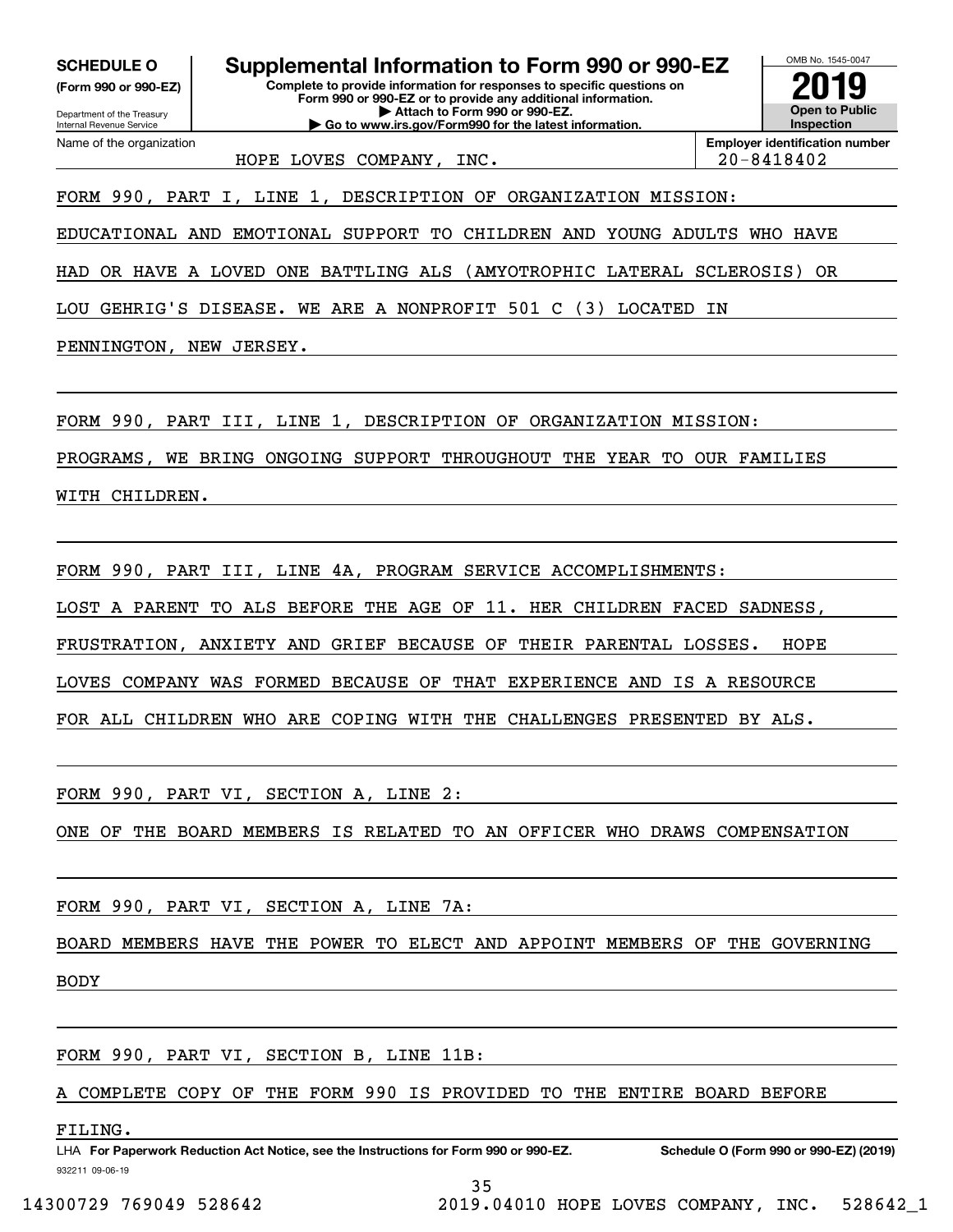HOPE LOVES COMPANY, INC. 20-8418402

FORM 990, PART VI, SECTION B, LINE 12C:

CONFLICT OF INTEREST POLICY PROVIDED TO ALL MEMBERS AND DISCUSSED FROM TIME

TO TIME TO BRING UP THE DISCUSSION AND REPORTING ANY CONFLICT OF INTEREST

OR APPEARANCE OF ONE TAKES PLACE.

FORM 990, PART VI, SECTION B, LINE 15:

COMPENSATION OF SIMILAR POSITION IN A SIMILAR SIZE ORGANIZATION TAKEN INTO

CONSIDERATION IN DECIDING THE HIRING AND COMPENSATION. SAME IS APPROVED BY THE BOARD.

COPMPENSATION OF OTHER EMPLOYEES ALSO COMPARED WITH SIMILAR POSITIONS IN A SIMILARLY SIZED ORGANIZATION TAKEN INTO CONSIDERATION BEFORE HIRING.

FORM 990, PART VI, SECTION C, LINE 18:

FORM 1023 AND 990 ARE AVAILABLE AT THE ANNUAL MEETING AND ACCESSIBLE UPON REQUEST.

FORM 990, PART VI, SECTION C, LINE 19:

THE ORGANIZATION MAKES ITS ORGANIZING AND FINANCIAL DOCUMENTS AVAILABLE TO THE PUBLIC UPON WRITTEN REQUEST.

932212 09-06-19

**Schedule O (Form 990 or 990-EZ) (2019)** 36 14300729 769049 528642 2019.04010 HOPE LOVES COMPANY, INC. 528642\_1